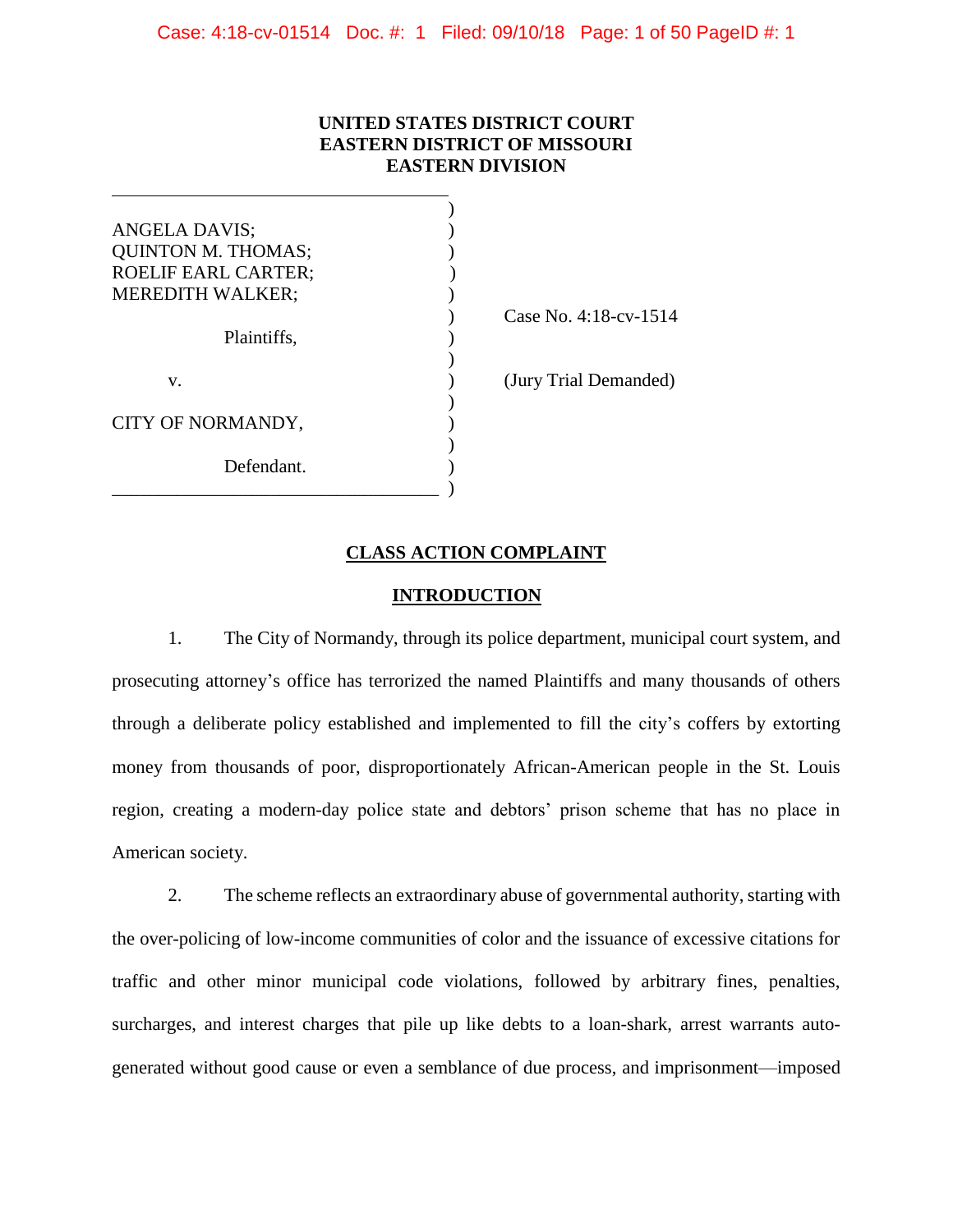### Case: 4:18-cv-01514 Doc. #: 1 Filed: 09/10/18 Page: 2 of 50 PageID #: 2

without assistance of counsel—in squalid debtors' prisons. This unconstitutional revenuegeneration scheme disproportionately targets African-American residents, placing jobs at risk, leaving children without supervision, and debasing fundamental human rights, for as long as it takes to strong-arm payment from Plaintiffs and others.

3. Plaintiffs are a group of similarly situated individuals who are victims of this predatory scheme. Each of these human beings was locked in a cell solely because he or she was unable to afford a cash payment. And each was left to languish in filthy, often overcrowded jail cells because he or she could not afford to pay jacked-up fines, penalties, and other charges. Defendant did not inquire about, much less accommodate, the hardships its extortionate demands placed on Plaintiffs and their families. Nor did Defendant offer to provide Plaintiffs with counsel who could advise them of their rights or otherwise protect them from this predatory scheme.<sup>1</sup>

4. Normandy officials and employees—through their conduct, decisions, training, rules, policies, practices, and procedures—constructed and implemented this scheme for the overriding purpose of raising municipal revenue (and not for any legitimate law enforcement purpose).

5. Defendant gained the coercive leverage to effectuate this scheme by resurrecting a modern analogue of debtors' prisons—an institution this country rejected as inhumane more than a century ago. That leverage has made the scheme increasingly profitable. Normandy's law enforcement and municipal court practices focus on maximizing revenue, rather than promoting

<sup>1</sup> The architecture of this illegal scheme has been in place for many years. *See, e.g.*, T.E. Lauer, *Prolegomenon to Municipal Court Reform in Missouri*, 31 Mo. L. Rev. 69, 88 (1966) ("[I]t seems that many citizens of the state are being confined needlessly in our city jails . . . ."); *id.* at 85 ("[I]t is disgraceful that we do not appoint counsel in our municipal courts to represent indigent persons accused of ordinance violations."); *id.* at 90 ("It is clear that many municipalities have at times conceived of their municipal courts in terms of their revenue-raising ability.  $\ldots$ ").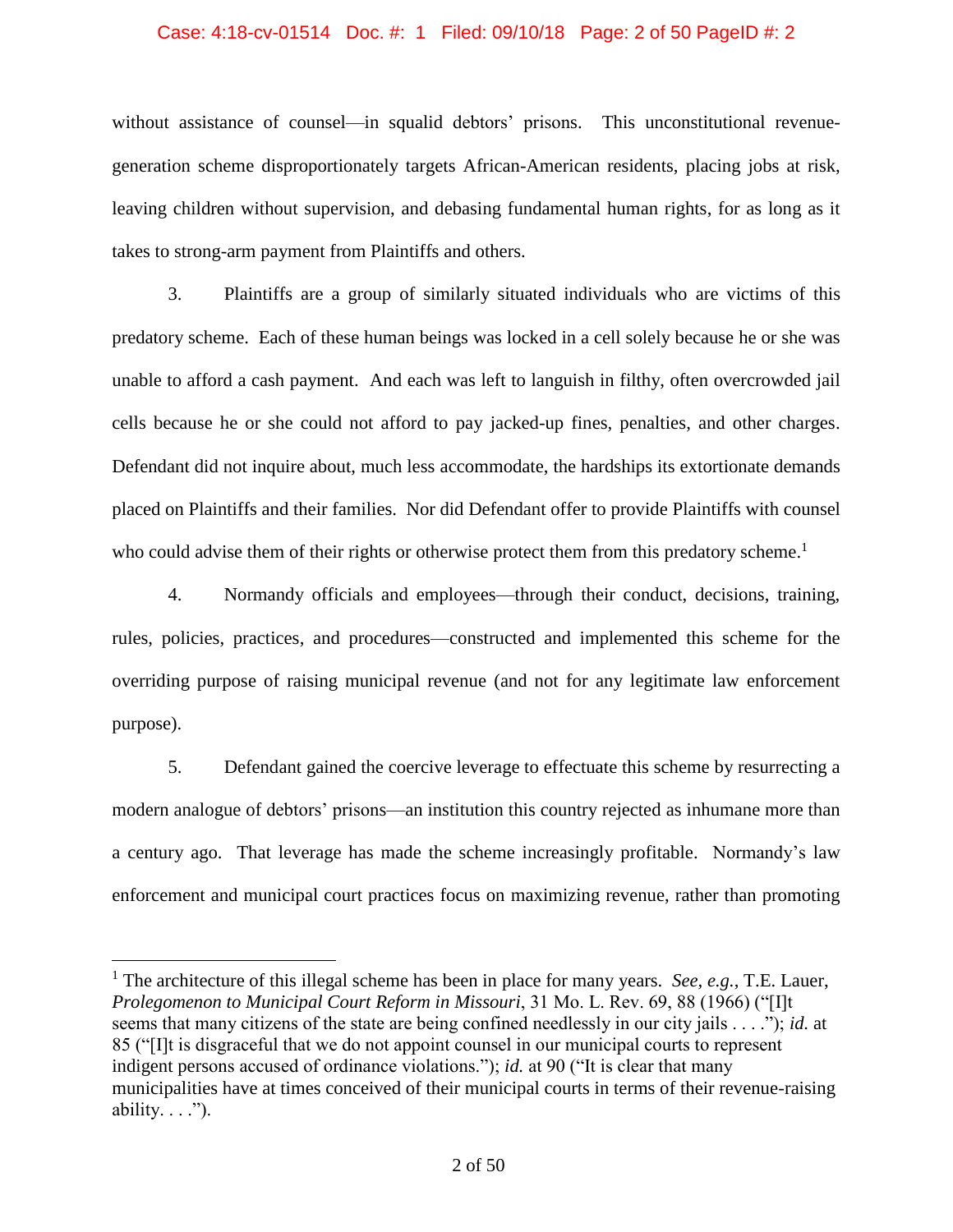### Case: 4:18-cv-01514 Doc. #: 1 Filed: 09/10/18 Page: 3 of 50 PageID #: 3

public safety, administering justice, or providing the bare rudiments of due process. Defendant has forced the poorest and most vulnerable citizens to finance a municipal system that is a tool of injustice and oppression.

6. As a result, this scheme has targeted and persecuted people who live in or travel through Normandy and its neighboring municipalities' borders, trapping people for years in a cycle of escalating fees, intractable debt, and imprisonment. In particular, Defendant has preyed on the most vulnerable, those living in or near poverty, who are least able to bear, or to avoid, the extortionate costs this system has imposed.

7. Thousands of people in the Plaintiffs' position were forced to divert funds from their disability checks, or sacrifice meager earnings their families desperately need for food, diapers, clothing, rent, and utilities, to pay spiraling court fines, fees, costs, and surcharges. Whether or not valid, a citation for a minor offense—a broken tail light, a lane change without signaling—often generates crippling debts for people like Plaintiffs, resulting in jail time when they cannot afford to pay, deepening their already desperate poverty.

8. The summary imprisonment imposed on people who have appeared in the municipal courts of Normandy and its neighboring municipalities but who could not afford to pay the sums of money demanded has frightened many away from the courthouse, allowing Defendant to jack up the fines even further and issue arrest warrants—intended to coerce payment—for "Failure to Pay" and "Failure to Appear." Month after month, year after year, the cycle has repeated itself, ensnaring Plaintiffs and those like them in a system from which it has been nearly impossible to extricate themselves.

9. Defendant has abused the legal system to bestow a patina of legitimacy on what is, in reality, extortion. If private parties had created and implemented this scheme, enforced it by

3 of 50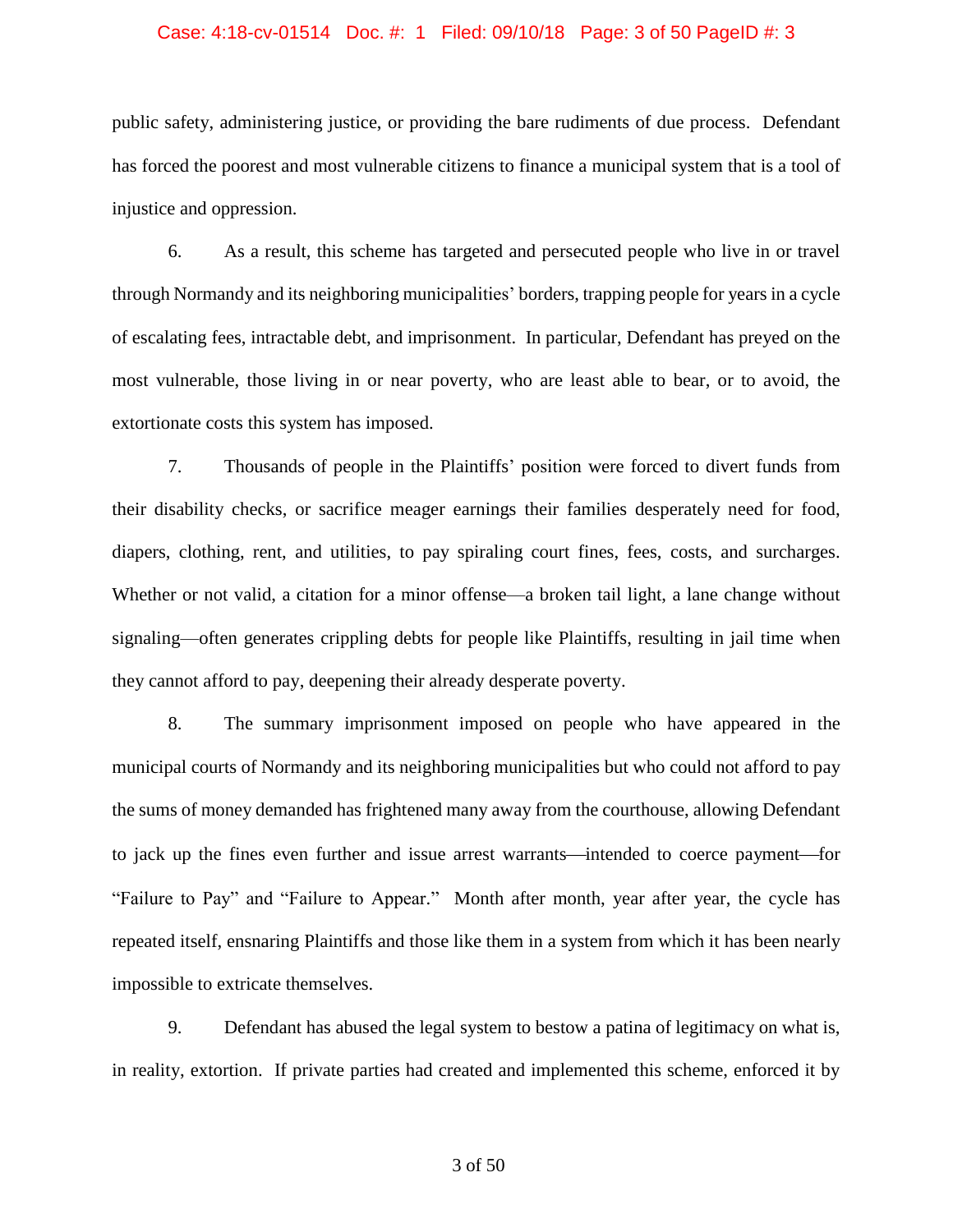### Case: 4:18-cv-01514 Doc. #: 1 Filed: 09/10/18 Page: 4 of 50 PageID #: 4

threatening and imposing indefinite incarceration, and milked poor families of millions of dollars, the law would punish them as extortionists and racketeers, and the community would take steps to prevent them from exploiting the most vulnerable of its members. These predatory practices are no more legitimate—and indeed are more outrageous—when state and local government actors perpetrate them under color of law.

10. The treatment of the named Plaintiffs reveals a coordinated, systemic effort to deprive some of the area's poorest residents of their rights under the United States Constitution. For years, Defendant has engaged in the same conduct, as a matter of policy and practice, against Plaintiffs and thousands of other impoverished citizens. These citizens' fundamental constitutional right to liberty, however, does not depend on their income. Defendant has created or revived a *de facto* debtors' prison, using it as a tool to cow poor people into financing municipal government. Such flagrant abuse is not consistent with the values this country holds dear, with the rule of law, or with the constitutional guarantee of due process.  $2$ 

11. On its own, the City of Normandy lacks the capacity to hold more than a few people at a given time, so it contracted with its neighboring municipality, the City of St. Ann, to arrest a significantly greater number of people for alleged municipal ordinance violations and ship them to St. Ann Jail, where arrestees languished until the Defendant could extract enough money from the individuals or their families to satisfy the Municipality's demands. Without the availability of St. Ann's recently-expanded jail, which "sleeps 42, not including a pen for short-timers and a

 $2$  Plaintiffs originally named twelve of these municipalities—St. Ann, Edmundson, Cool Valley, Velda City, Beverly Hills, Pagedale, Calverton Park, St. John, Bel-Ridge, Wellston, Velda Village Hills, and Bellefontaine Neighbors—as defendants in a single lawsuit along with the City of Normandy. *See Quinton Thomas, et al. v. City of St. Ann, et al.*, No. 16 CV 1302 (RWS) (E.D. Mo.). On April 24, 2017, the *Thomas* court dismissed without prejudice as being improperly joined all defendant municipalities except for St. Ann. Plaintiffs now bring this action solely against the City of Normandy.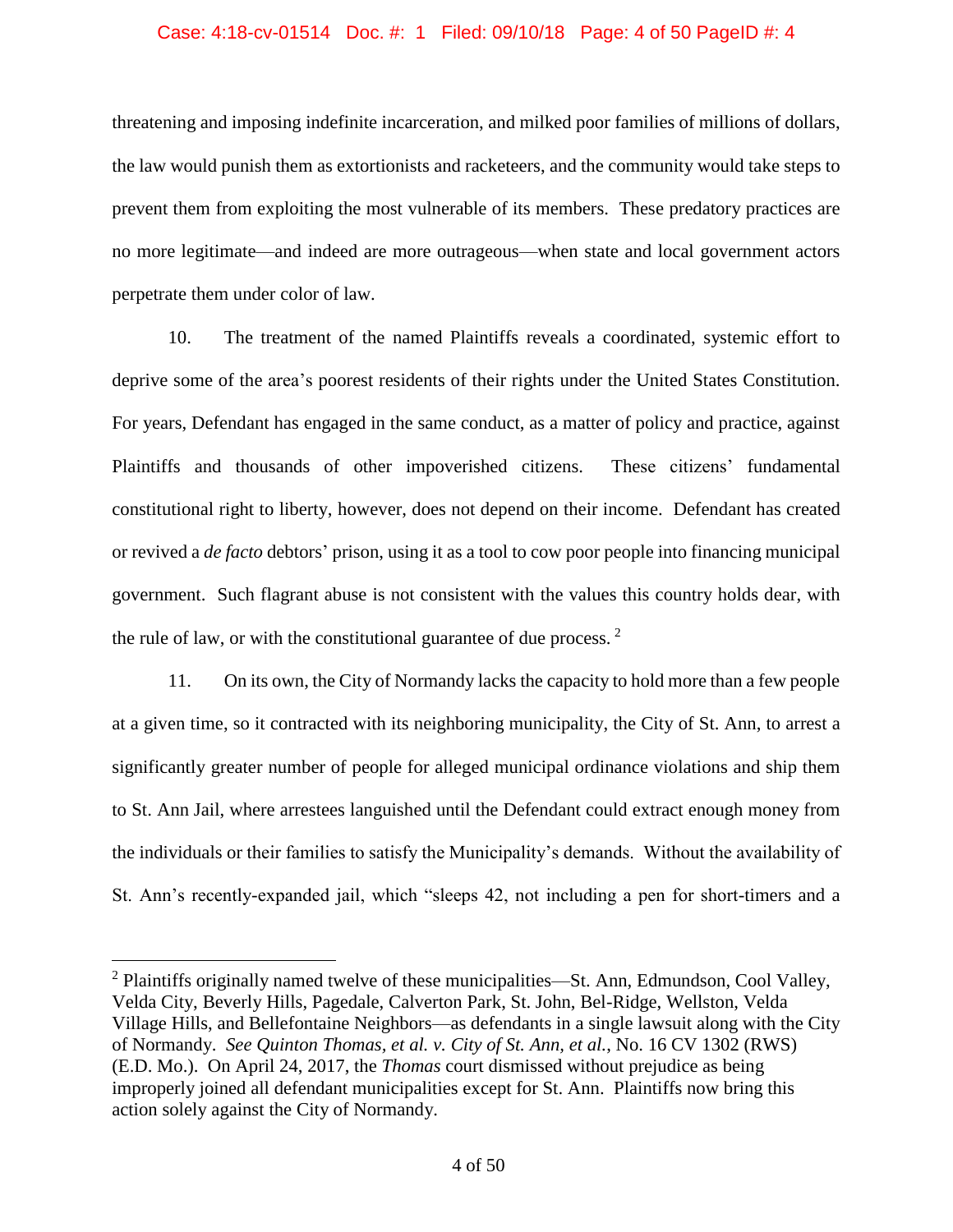#### Case: 4:18-cv-01514 Doc. #: 1 Filed: 09/10/18 Page: 5 of 50 PageID #: 5

juvenile area,"<sup>3</sup> the Defendant would not have been able to incarcerate, or threaten to incarcerate, human beings too poor to pay their debts.

12. Plaintiffs, by and through their attorneys, and on behalf of those similarly situated, bring this civil action pursuant to 42 U.S.C. § 1983 and the Fourth, Sixth, and Fourteenth Amendments to the United States Constitution. Plaintiffs seek in this civil action the vindication of their fundamental rights, compensation for the abuse that Defendant has rained down on them, injunctive relief assuring that Defendant will not violate their rights again, and a declaration that the Defendant's conduct is unlawful. 4

# **NATURE OF THE ACTION**

13. Pursuant to policy and practice, Defendant has jailed people who could not afford to pay money they supposedly owed Defendant or neighboring municipalities for traffic tickets and other minor alleged municipal code violations. Defendant has jailed people for nonpayment without inquiring whether they *can* pay, without considering alternatives to imprisonment as required by federal and Missouri law, and without setting bail and/or bond based on the person's individual circumstances.

14. Pursuant to policy and practice, Defendant has jailed indigent people for these alleged debts without informing them of their right to counsel and without providing counsel for those who cannot afford it.

<sup>3</sup> Bogan, Jesse, *A Sense of Change in St. Ann*, ST. LOUIS POST-DISPATCH (Aug. 5, 2012), [http://www.stltoday.com/news/local/metro/a-sense-of-change-in-st-ann/article\\_c2dd4c0b-45fc-](http://www.stltoday.com/news/local/metro/a-sense-of-change-in-st-ann/article_c2dd4c0b-45fc-552f-8df9-8ec5db29d7cb.html)[552f-8df9-8ec5db29d7cb.html.](http://www.stltoday.com/news/local/metro/a-sense-of-change-in-st-ann/article_c2dd4c0b-45fc-552f-8df9-8ec5db29d7cb.html)

<sup>&</sup>lt;sup>4</sup> The Plaintiffs make the allegations in this Complaint based on personal knowledge as to matters in which they have had personal involvement, and on information and belief as to all other matters.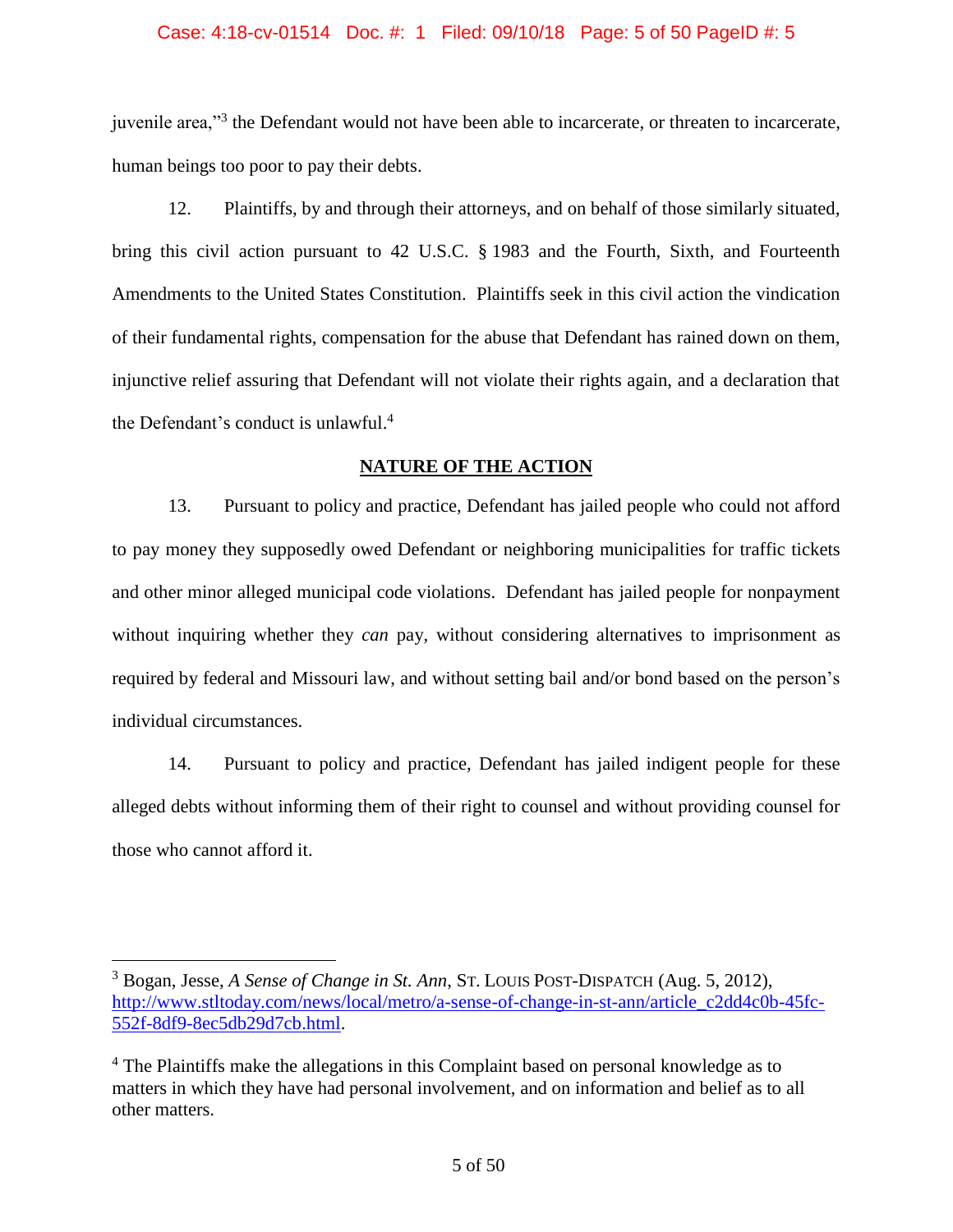### Case: 4:18-cv-01514 Doc. #: 1 Filed: 09/10/18 Page: 6 of 50 PageID #: 6

15. Pursuant to common practice, Defendant has arbitrarily and incrementally set and re-set the amount of money it requires indigent people to pay for release throughout their indefinite detention, sometimes eventually releasing the person if Defendant determines it cannot extort money from him or her.

16. Pursuant to policy and practice, Defendant has incarcerated individuals indefinitely, unless and until the person, or the person's family or friends, could pay sufficient money to satisfy Defendant. The conditions of incarceration were so miserable as to intensify the coercive effect.

17. Pursuant to policy and practice, Defendant has issued and enforced invalid arrest warrants, threatened alleged debtors with jail if they do not bring cash to court, held alleged debtors in jail for a week or more without any judicial appearance, and, without due process, set and modified monetary payments necessary for release with no regard for ability to pay or basic fairness. These tactics frighten people away from appearing in court and then punish them for not appearing.

18. These policies and practices are further reflected in, and caused by, Defendant's (1) failure to establish consistent procedures, effective training, and meaningful supervision to appropriately guide and monitor the actions of law enforcement officers and other agents of Defendant engaged in law enforcement and municipal court activities; (2) failure to establish reliable systems to detect and appropriately discipline and hold accountable municipal officials for misconduct; and (3) prioritizing revenue generation at the expense of legitimate public safety needs and the rights of thousands of St. Louis County residents.

19. The Plaintiffs seek declaratory, injunctive, and compensatory relief.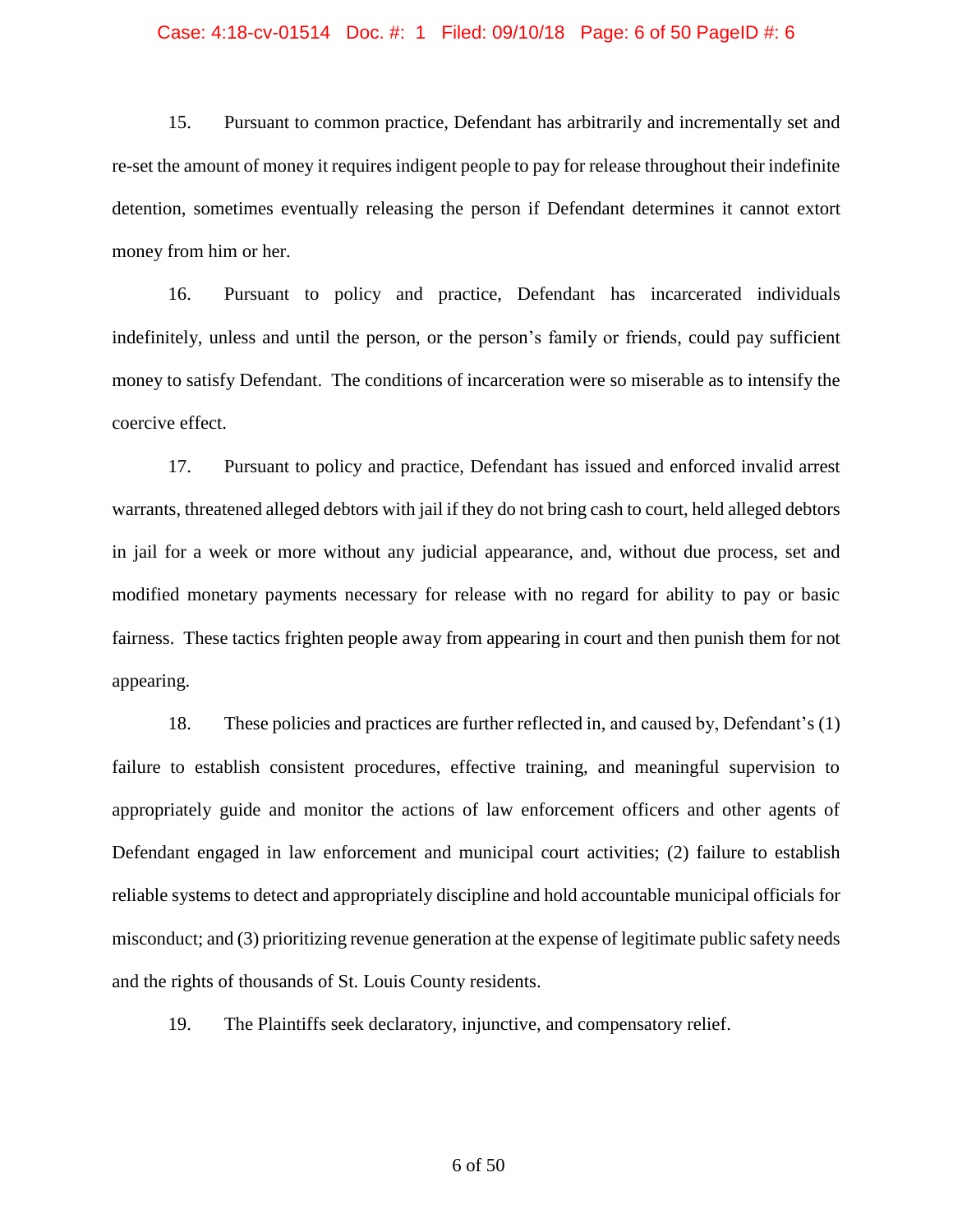## **JURISDICTION AND VENUE**

20. This is a civil rights action arising under 42 U.S.C. § 1983, 28 U.S.C. § 2201, *et seq*., and the Fourth, Sixth, and Fourteenth Amendments to the United States Constitution. This Court has jurisdiction pursuant to 28 U.S.C. §§ 1331 and 1343.

21. Venue in this Court is proper pursuant to 28 U.S.C. § 1391.

# **PARTIES**

- 22. Plaintiff Angela Davis is a 46-year-old woman.
- 23. Plaintiff Quinton M. Thomas is a 30-year-old man.
- 24. Plaintiff Roelif Earl Carter is a 65-year-old man.
- 25. Plaintiff Meredith Walker is a 49-year-old woman.

26. Defendant City of Normandy is a municipal corporation, organized under the laws of the State of Missouri. The City of Normandy operates the Normandy Municipal Court and Normandy Police Department, and has contracted with the City of St. Ann to imprison individuals in the St. Ann Jail.

# **FACTUAL ALLEGATIONS**

# **A. Factual Background**

27. St. Louis County, Missouri is comprised of 90 municipalities and 81 separate municipal courts. These municipalities range in population from under 100 people to over 10,000. The population of the City of Normandy is estimated to be 4,934.

28. In 2013, the municipal courts of St. Louis City and County collected \$61,152,087 in fines and fees. During that same time, the combined total of court fines and fees collected by *all* Missouri municipal courts was \$132,032,351.63. This means that the municipal courts in the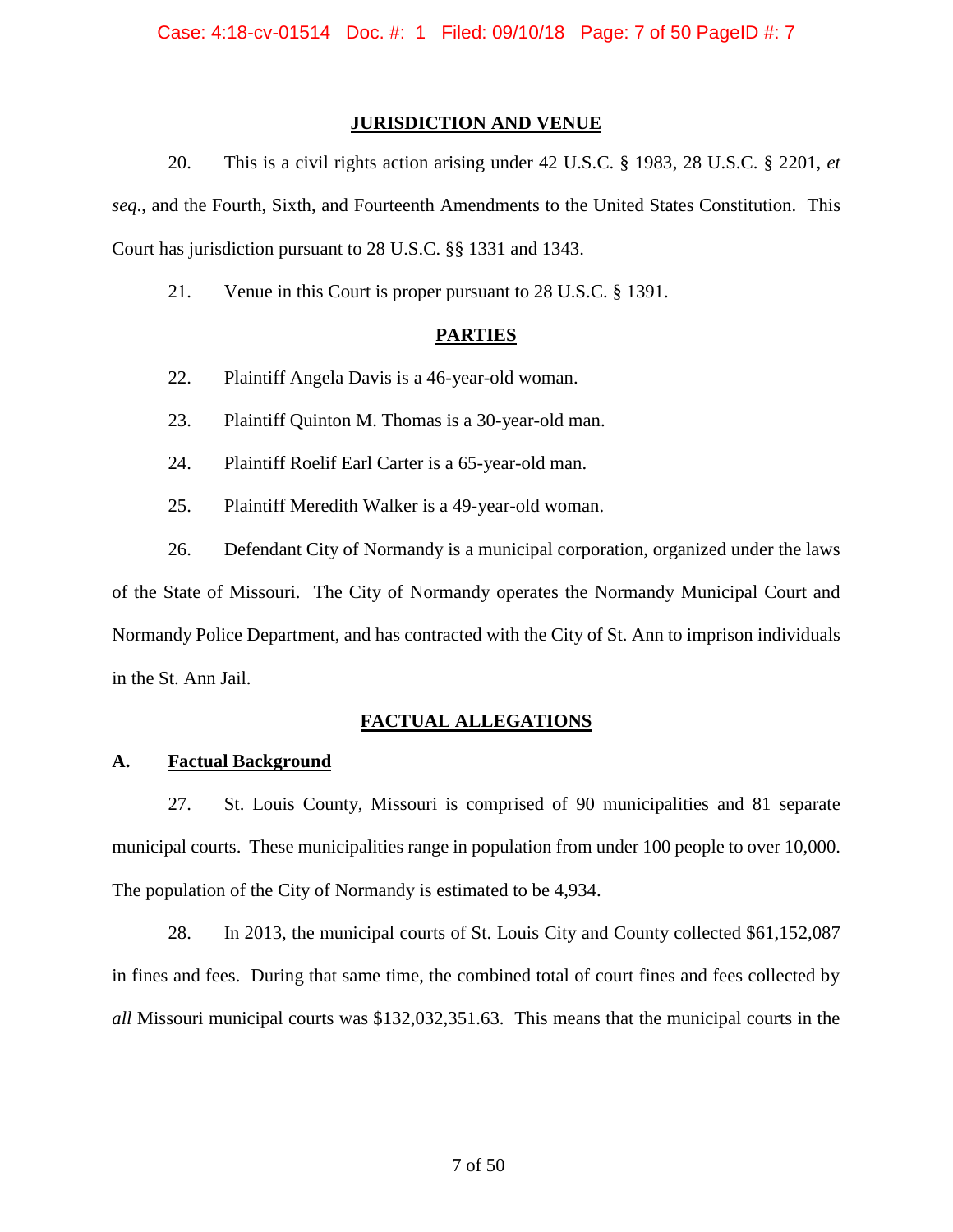### Case: 4:18-cv-01514 Doc. #: 1 Filed: 09/10/18 Page: 8 of 50 PageID #: 8

St. Louis region accounted for 46% of all fines and fees collected statewide, despite being home to only 22% of Missourians.<sup>5</sup>

29. In recent years, there has been little to no oversight of the St. Louis region's municipal courts. A judicial circuit in Missouri contains on average 8.6 municipal court divisions. The St. Louis County judicial circuit contains 81 municipal court divisions. As a result, the presiding judge of St. Louis County's circuit courts must oversee nearly ten times the number of municipal courts and municipal court judges as an average presiding judge in Missouri.<sup>6</sup>

30. In 2013, Normandy received 40.61% of its general revenue from fines and fees. 7

31. Based on data reported by police departments to the Missouri Attorney General, black residents in Normandy are much more likely to be searched and/or arrested as a result of a vehicle stop.<sup>8</sup> For example, in 2015, in Normandy, out of 4,102 total vehicle stops, 2.44% of stops of white individuals resulted in a search, whereas 6.45% of stops of black individuals resulted in a search. While contraband is equally likely to be discovered during stops involving both white drivers and black drivers, black drivers are nearly three times more likely to be arrested than white drivers as a result.<sup>9</sup>

http://www.bettertogetherstl.com/studies/public-safety/municipal-courts-report. 6 *Id.*

<sup>5</sup> *See* Better Together's *Municipal Courts Study*, *available at*

<sup>7</sup> *Id.*

<sup>8</sup> MISSOURI ATTORNEY GENERAL VEHICLE STOPS REPORT, *available at*  [https://ago.mo.gov/home/vehicle-stops-report/advanced-search.](https://ago.mo.gov/home/vehicle-stops-report/advanced-search)

<sup>9</sup> John Eligon, *Missouri Reports Wide Racial Disparity in Traffic Stops*, NEW YORK TIMES (Jun. 1, 2015), https://www.nytimes.com/2015/06/02/us/big-disparity-for-blacks-pulled-over-inmissouri.html.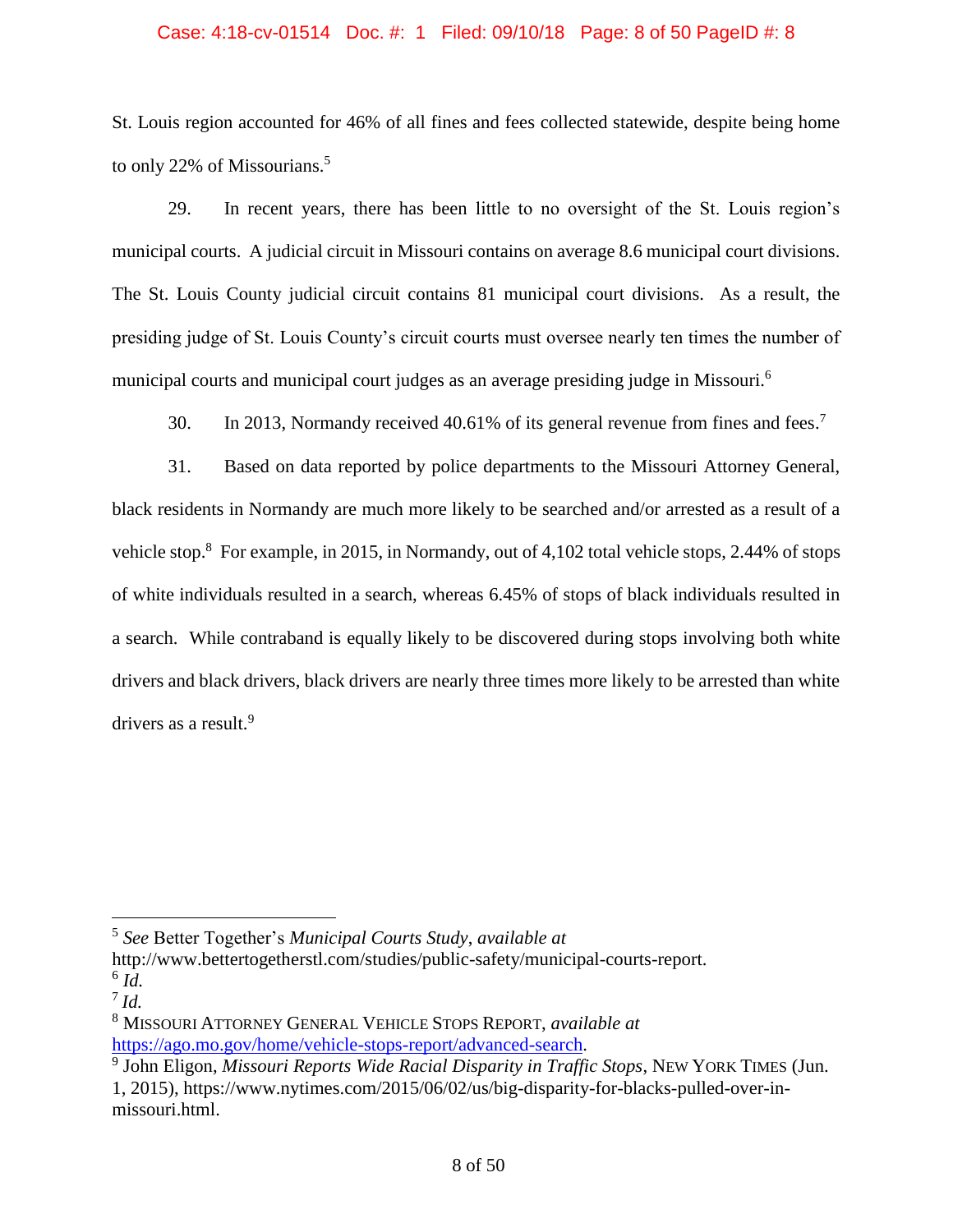# **B. Defendant Has Operated Its Municipal Court as a Profit Center**

32. Defendant has improperly used its municipal court as a profit center rather than a dispenser of justice.<sup>10</sup> Between 2012 and 2016, Defendant reaped over \$6 million in revenue from its municipal court. 11

33. Well before each fiscal year, Defendant determines the amount of money it needs its municipal court to generate. Defendant depends on the money collected through its municipal court to pay municipal court judicial salaries, pay city attorney's office salaries, and fund other portions of its municipal budget.

34. Defendant has operated its court to maximize revenues at the expense of justice. Defendant has made decisions regarding the operation of the court—including the assessment of fines, fees, costs, and surcharges; the availability and conditions of payment plans; the determination of amounts required for release from jail; the issuance and withdrawal of arrest warrants; and the refusal to appoint an attorney for indigent defendants—based on its desire to meet fiscal projections rather than on legitimate penological considerations.

35. In 2015 alone, Defendant issued 1.3 arrest warrants for every adult residing in the City, 3.3 per household,<sup>12</sup> mostly for minor municipal ordinance violations like traffic tickets.

 $10$  Unless otherwise stated in this Complaint, the policies, practices, and procedures of Defendant described herein have been in existence for at least the past five years.

<sup>&</sup>lt;sup>11</sup> OFFICE OF STATE COURTS ADMIN., MO. JUDICIAL REPORT SUPP.: FISCAL YEAR 2012, Table 94, http://www.courts.mo.gov/file.jsp?id=58805; OFFICE OF STATE COURTS ADMIN., MO. JUDICIAL REPORT SUPP.: FISCAL YEAR 2013, Table 94, http://www.courts.mo.gov/file.jsp?id=68844; OFFICE OF STATE COURTS ADMIN., MO. JUDICIAL REPORT SUPP.: FISCAL YEAR 2014, Table 94, http://www.courts.mo.gov/file.jsp?id=83262; OFFICE OF STATE COURTS ADMIN., MO. JUDICIAL REPORT SUPP.: FISCAL YEAR 2015, Table 94, [http://www.courts.mo.gov/file.jsp?id=96437;](http://www.courts.mo.gov/file.jsp?id=96437) OFFICE OF STATE COURTS ADMIN., MO. JUDICIAL REPORT SUPP.: FISCAL YEAR 2016, Table 94, https://www.courts.mo.gov/file.jsp?id=109581.

<sup>&</sup>lt;sup>12</sup> OFFICE OF STATE COURTS ADMIN., MO. JUDICIAL REPORT SUPP.: FISCAL YEAR 2015, Table 95, http://www.courts.mo.gov/file.jsp?id=96438; U.S. CENSUS BUREAU, PROFILING OF GENERAL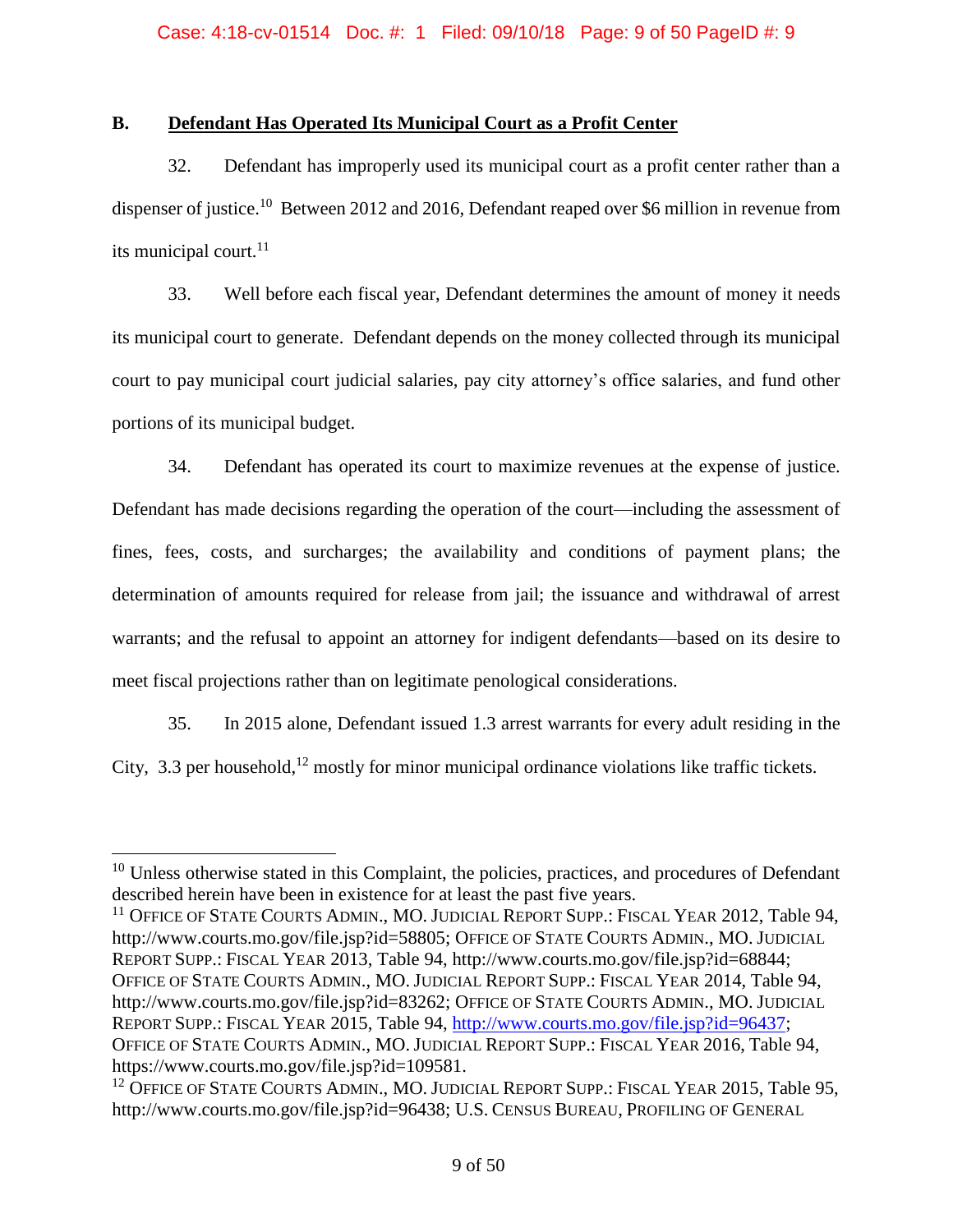# **C. Defendant's Unlawful Policies and Practices**

36. In a typical case, an individual is stopped (often illegitimately) in Normandy for a traffic offense or other minor violation. In many cases, these violations are "crimes of poverty," meaning that they result, at least in part, from the individual's inability to pay for things like insurance, vehicle registration fees, etc.

37. The police officer issues the person a citation and informs her that she can either pay the fine or appear at the municipal court at a designated date and time. In some cases, the person can simply afford to pay the citation and thereby avoid the clutches of the municipal court system. But many in the St. Louis area are indigent and cannot afford to pay such citations without sacrificing basic necessities like food, diapers, and rent. For these individuals, the system works differently—it becomes a Kafkaesque web of indignities and incarceration that plunge the victim ever deeper into poverty.

38. An indigent person who cannot afford to pay a fine from an alleged traffic offense or other minor violation must appear in a municipal court. There, she is forced to wait in line—in some cases, for hours—before being called before a municipal judge who will ask whether she has the money to pay, on the spot, the fine *plus* court costs. The municipal judge does not inquire as to whether the person is indigent or can afford to pay the fine, nor does he offer to provide a lawyer if the person cannot afford one. Instead, the municipal judge asks a simple question: do you have the money to pay today, yes or no? In many cases, the answer is no.

39. In the many cases in which the individual cannot come up with the requisite funds at the courthouse, municipal judges or others employed by Defendant regularly employ several

POPULATION AND HOUSING CHARACTERISTICS 2010,

http://factfinder.census.gov/faces/nav/jsf/pages/index.xhtml.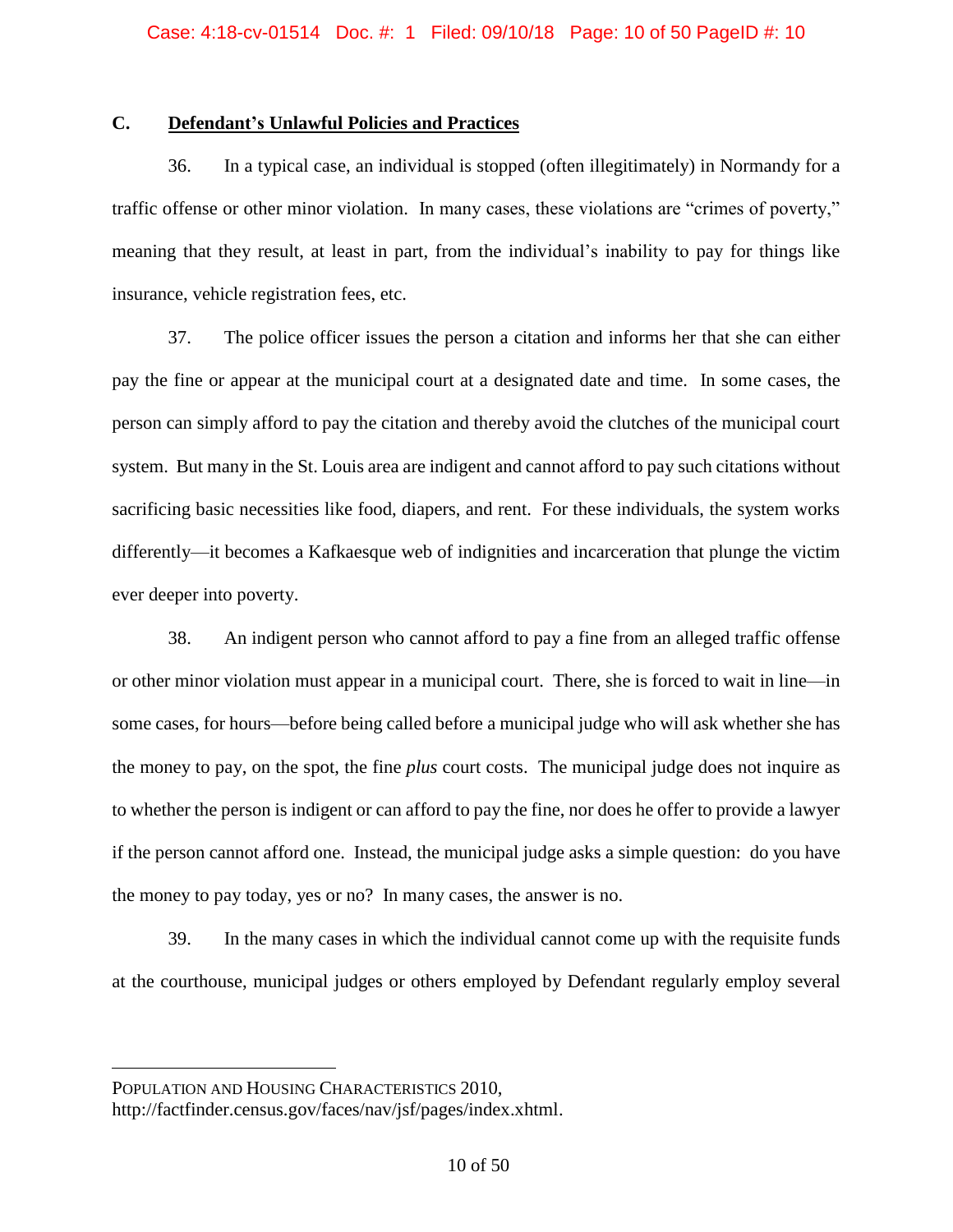#### Case: 4:18-cv-01514 Doc. #: 1 Filed: 09/10/18 Page: 11 of 50 PageID #: 11

tactics to coerce payment: (i) in some cases, the municipal judge or other municipal official has instructed the person that she must return to court at a future date and time with the required funds, plus interest, or she will be jailed; (ii) in other cases, the municipal judge or other municipal official instructs the person to see the court clerk to set up a payment plan, which will require the person to pay in installments, subject to exorbitant interest rates, surcharges, and other fees; and (iii) in other cases, the municipal judge or other municipal official has detained the person at the courthouse for the remainder of the court session (if not longer), instructing her to contact friends and family to bring money to the courthouse to secure the person's release.

40. In all three scenarios, the individual faced the possibility of jail time if she was not able to pay the fine and associated court costs, interest, surcharges, and other fees. Municipal court officials, including the municipal judges and clerks, regularly have instructed court attendees that failure to pay a fine and other costs will result in jail time. Indeed, residents of Normandy commonly understood that attending a municipal court session without the funds necessary to pay off a citation or other debt could result in jail time, irrespective of whether the individual actually had the ability to pay. Defendant's tactics have thus frightened many people, including many of the Plaintiffs, away from municipal court dates when those individuals did not have enough money to pay their fines and other debts. This ultimately enabled Normandy to squeeze more money from these poor residents.

41. If an individual missed or was alleged to have missed a court date, the court's computer system automatically generated an arrest warrant for "Failure to Pay" or "Failure to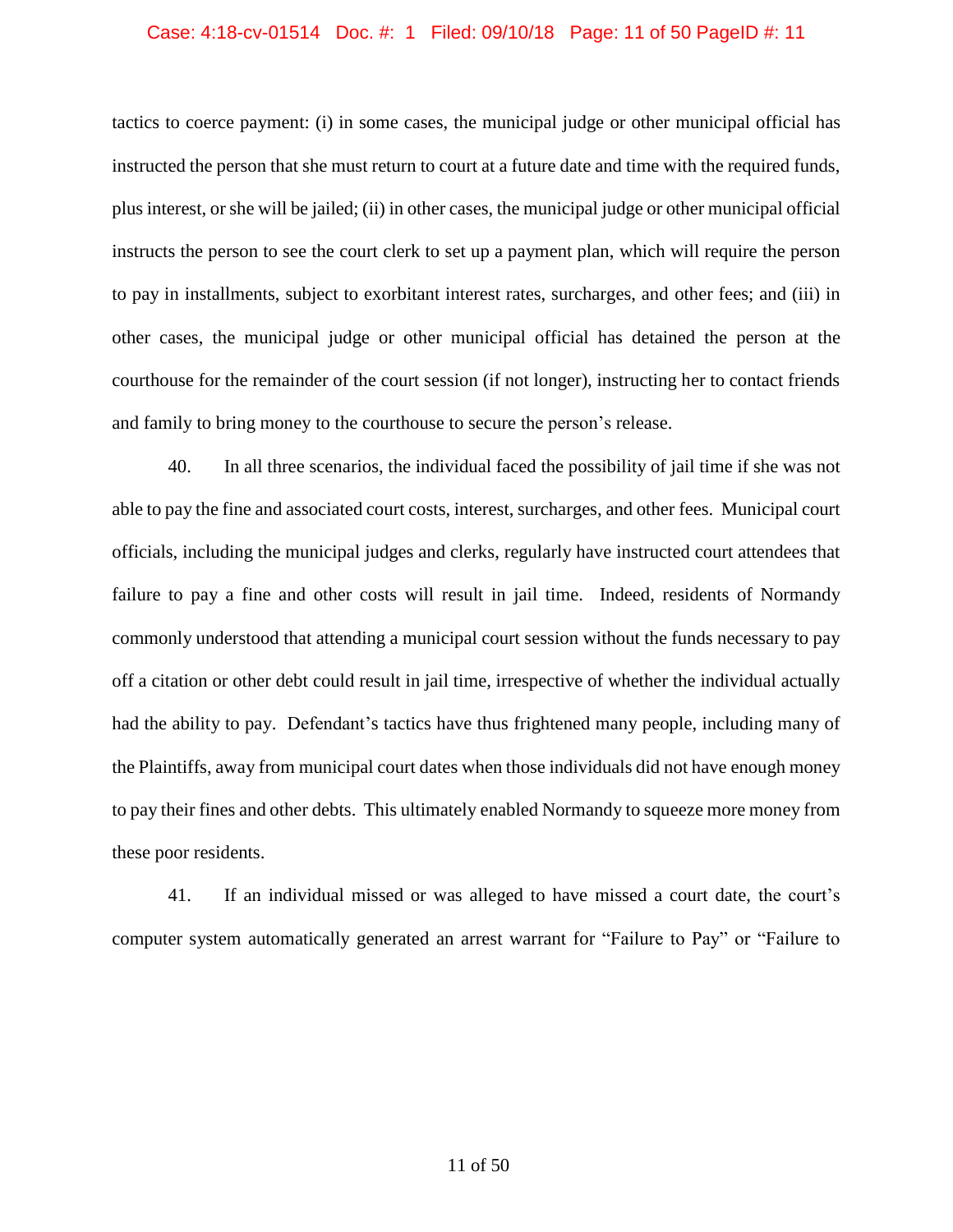### Case: 4:18-cv-01514 Doc. #: 1 Filed: 09/10/18 Page: 12 of 50 PageID #: 12

Appear." According to recent reports from the state auditor's office, no judge or prosecutor reviewed or signed these arrest warrants.<sup>13</sup>

42. Often, the computer system auto-generated an arrest warrant even where (a) the individual did, in fact, attend the court session, but the municipal clerk or other court official erred in recording the person's absence, (b) the individual did not receive adequate notice of the court date, or (c) the individual had a valid excuse for her absence -- *e.g.*, because she was detained by another municipality, had a court date in another municipality, or was ill.

43. Defendant has issued hundreds of arrest warrants for "Failure to Pay" or "Failure to Appear" each year. These arrest warrants are often pretextual and are simply a mechanism by which Defendant could coerce indigent persons to pay fines and costs that they could not actually afford.

44. The arrest warrant empowered any municipality to stop and arrest the individual the warrant identified. Having arrested this person, an officer could take the individual to: (i) the municipal jail of the municipality in which the person was arrested, (ii) the municipal jail of the

<sup>13</sup> See *Summary of Audit Findings Judiciary---Municipal Divisions, Report No. 2016-046*, *available at* https://app.auditor.mo.gov/Repository/Press/2016046414033.pdf, which states:

The Municipal Judge did not sign warrants issued and did not issue written authorization for the Court Clerk/Administrator to sign warrants on his behalf. In addition, the Municipal Judge allowed the Court Clerk/Administrator to use his signature stamp on warrants and failure to appear notices. Without the signature or written authorization, there is no documentation the warrants were authorized. In addition, the municipal division did not always issue warrants timely.

Supreme Court Rule 37.45 states a warrant shall be signed by the judge or by the clerk of the court when directed by the judge for a specific warrant. To ensure warrants are properly issued in accordance with Supreme Court rules, the Municipal Judge should sign warrants or provide specific written authorization for the Court Clerk/Administrator to sign warrants and discontinue allowing the use of his facsimile signature. In addition, warrants should be issued timely to ensure outstanding court appearances and fines are addressed.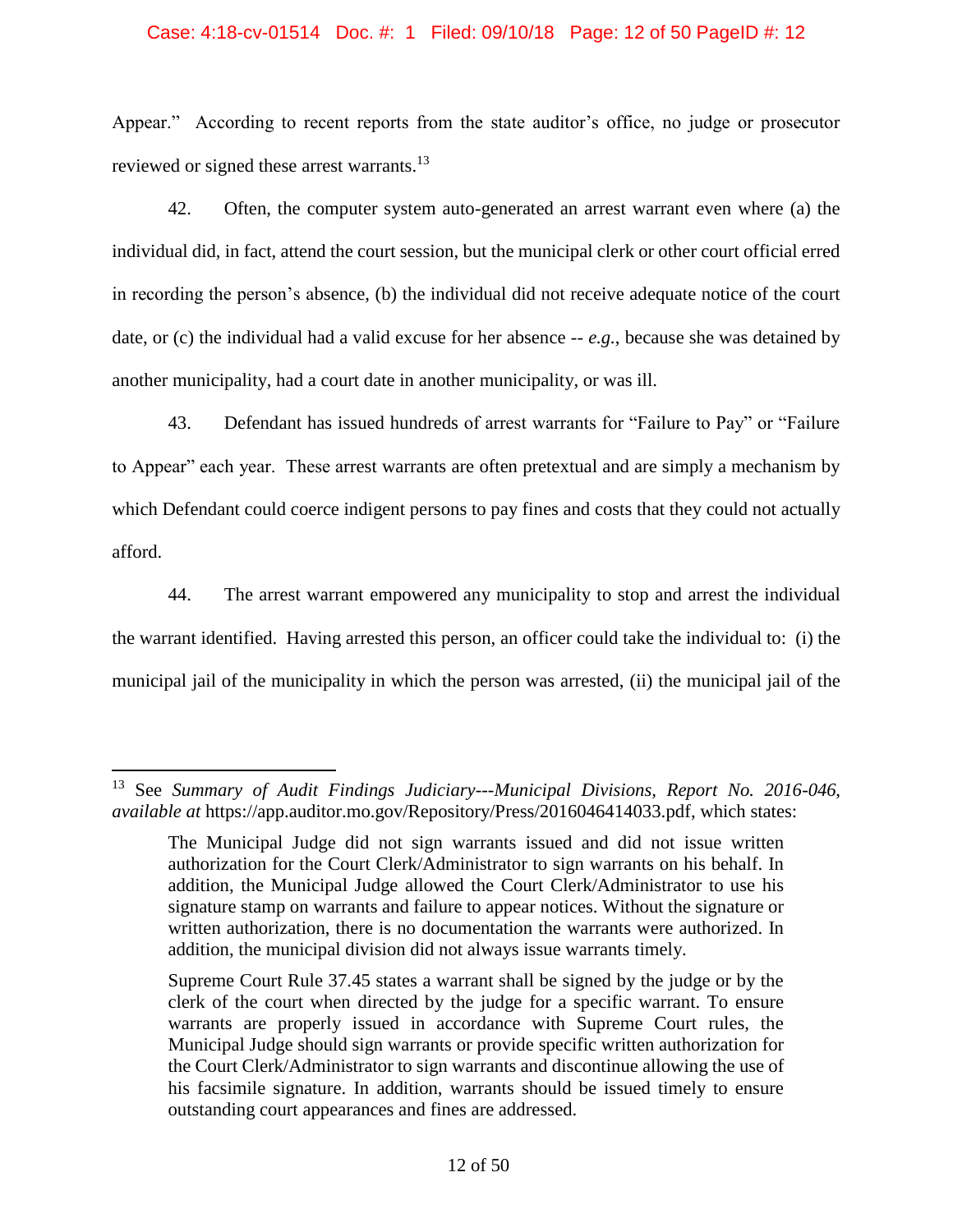#### Case: 4:18-cv-01514 Doc. #: 1 Filed: 09/10/18 Page: 13 of 50 PageID #: 13

municipality that issued the arrest warrant, or, in many cases, (iii) the St. Ann Jail, which contracted with neighboring municipalities to provide jailing services.

45. Once the individual arrived at the St. Ann Jail, she could secure her release immediately if she was able to pay off her entire debt (including any interest, fees, or other costs). In some cases, the St. Ann Jail would release the individual if she was able to pay a portion of her debt, taking whatever money the individual had on-hand or could obtain from family and friends.

46. In almost all cases, an individual arrested for "Failure to Pay" or "Failure to Appear" did not appear before a judge to answer for the alleged crime of failing to attend a court date. Instead, after her release from the St. Ann Jail, the individual received a new court date at which a municipal judge would ask the same question: do you have money today to pay your fines, yes or no? Not just the original fine for the traffic stop, but now multiplied many times over because of the individual's inability to pay and sometimes because the municipality's abusive tactics have scared away Plaintiffs and others from even coming to court. In this manner, the cycle repeated itself, month after month, year after year.

47. The practices described in this "typical" example were ubiquitous in Normandy. As a matter of policy and practice, municipal officials in Normandy (including judges, police officers, and court clerks, among others) have routinely:

- a. Issued citations for supposed traffic and municipal code violations (which, on information and belief, are the product of discriminatory enforcement of the law);
- b. Demanded payment of fines for such traffic and municipal violations, without any inquiry into whether the person has the ability to pay, and without offering to provide a lawyer if the person is indigent and cannot afford one;
- c. Established draconian payment plans with usurious interest rates and other fees for indigent persons who cannot afford to pay their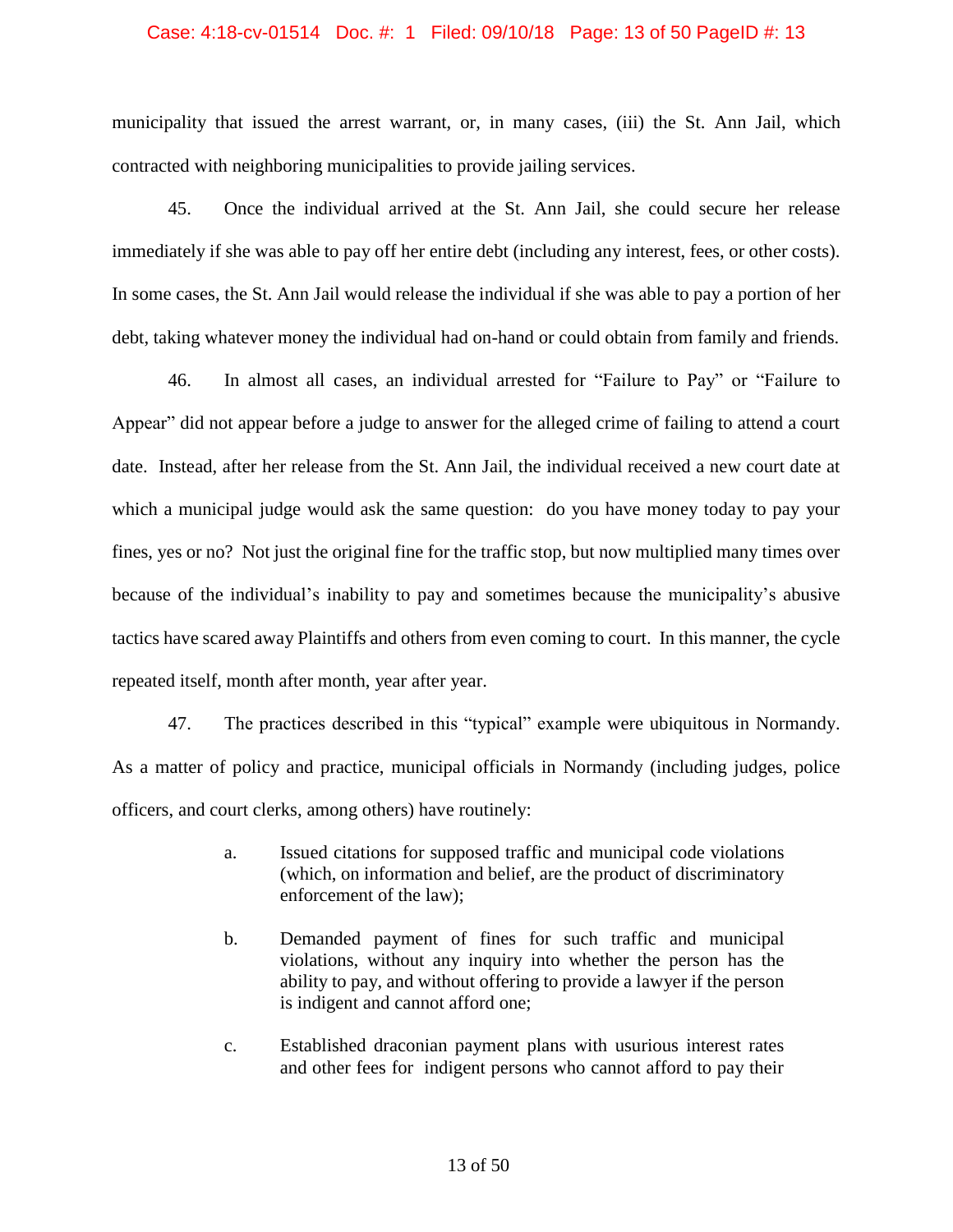fines, and without offering nonmonetary alternatives to satisfy the obligation;

- d. Threatened people, including the indigent, with incarceration under inhumane conditions if they cannot afford to pay their fines, court costs, and other fees;
- e. Issued auto-generated arrest warrants for "Failure to Appear," even if the person did in fact appear, was unable to appear for good reason (including lack of notice), or was intimidated by municipal officials into not appearing because of the well-founded fear that they would be summarily thrown into jail if they appeared without being able to pay;
- f. Denied appointment of counsel for indigent defendants who face incarceration for failing to satisfy a payment plan condition imposed by Defendant;
- g. Incarcerated people for their inability to pay fines, court costs, and other fees, or on the basis of unlawful, auto-generated arrest warrants for "Failure to Pay" or "Failure to Appear" at a court date;
- h. Released people from jail immediately if they are able to pay their outstanding debts to Defendant —or, in some cases, a portion of their outstanding debts—even if the purported basis for the arrest was the criminal act of failing to appear at a court date; and
- i. Detained people in local jails for up to three days, if not longer, if they could not afford to pay their outstanding debts, or at least some portion of such debts.

# **i. Debt-Collection Proceedings in Defendant's Municipal Court**

48. Defendant's municipal court is staffed primarily by its municipal court judge, the

city prosecutor, court clerk, and other court staff.

49. There is extraordinary overlap among the court officials in the St. Louis County municipalities, including Normandy. For example, over the past four years, attorneys at a single law firm (with fewer than 20 attorneys) at one point served as judge, prosecutor, or city attorney in more than 27% of St. Louis County municipalities (at least 25 out of 90), including Normandy. In some instances, the city attorney for one municipality serves as the municipal judge in another.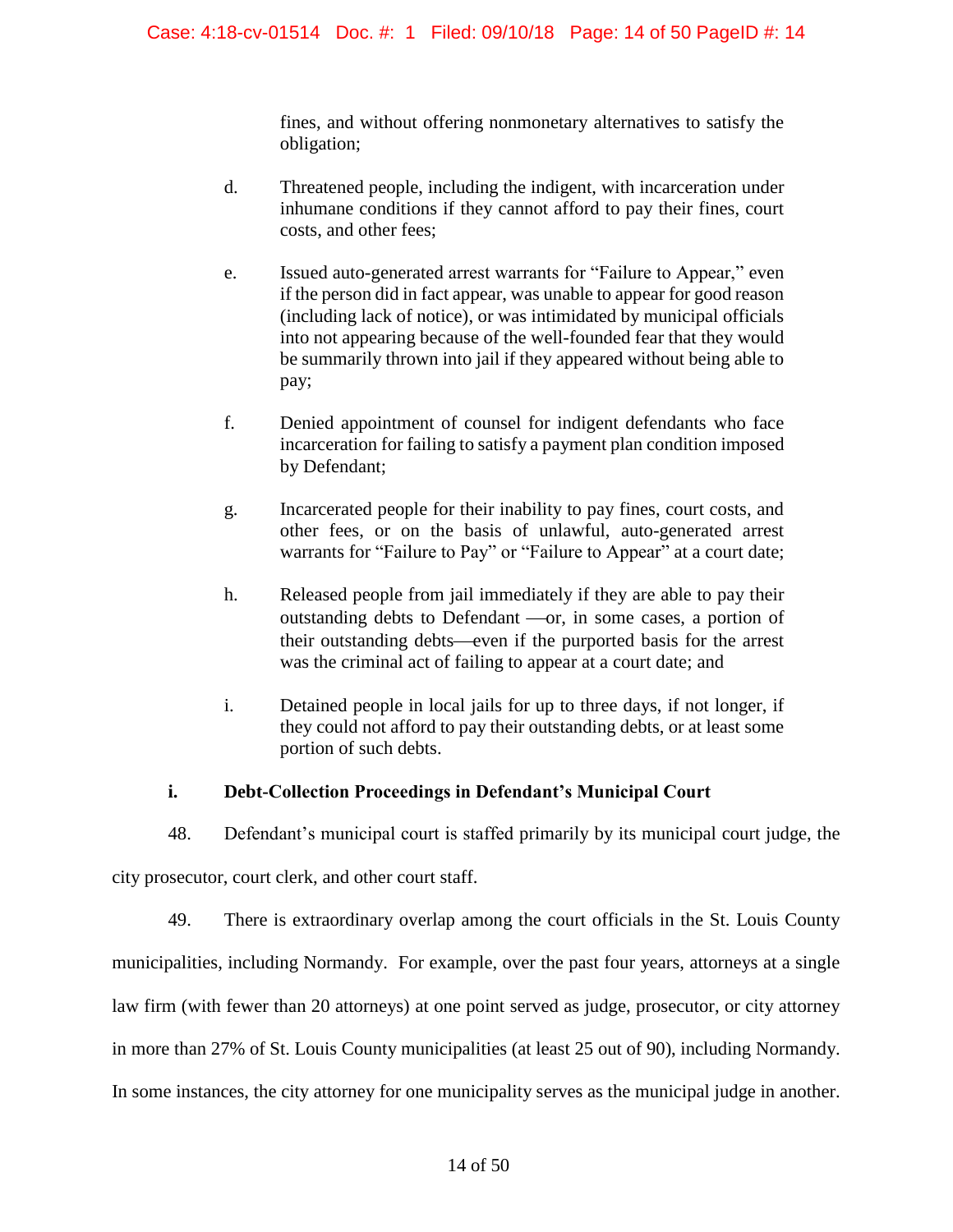# Case: 4:18-cv-01514 Doc. #: 1 Filed: 09/10/18 Page: 15 of 50 PageID #: 15

In Normandy in the year 2015, for example, attorneys from the same firm served as both municipal prosecutor and city attorney.

50. The purported function of the Normandy municipal court is to adjudicate traffic violations and other minor offenses; the real purpose, however, is to collect payments, in an assembly-line fashion, for outstanding tickets from alleged traffic and other minor municipal code violations.

51. If a person is too poor to pay her debts, her case can go on indefinitely, subjecting her to multiple arrests and ever-mounting fees.

52. A person can end this debt collection process only by paying what Defendant claims that she owes, including any surcharges or fees, which can balloon to sums that dwarf the original fine for the minor traffic offense that launched the vicious cycle.

53. In many cases, Defendant has not advised people appearing at these municipal court sessions about their relevant rights under federal or Missouri law, including applicable constitutional rights and state-law defenses and procedures, nor has Defendant provided people any realistic avenue of escape from the pernicious web in which they are entangled.

54. In many cases, Defendant, pursuant to policy and practice, has not provided an attorney to people appearing at these municipal court sessions.

55. In many cases, Defendant, pursuant to policy and practice, has imprisoned those who are unable to satisfy whatever fines and penalties (either in full or as part of a repayment schedule) Defendant has set at these municipal court sessions. Defendant has done so without providing due process, without conducting any meaningful or individualized inquiry into a person's ability to pay, and without considering the availability or suitability of alternatives to imprisonment.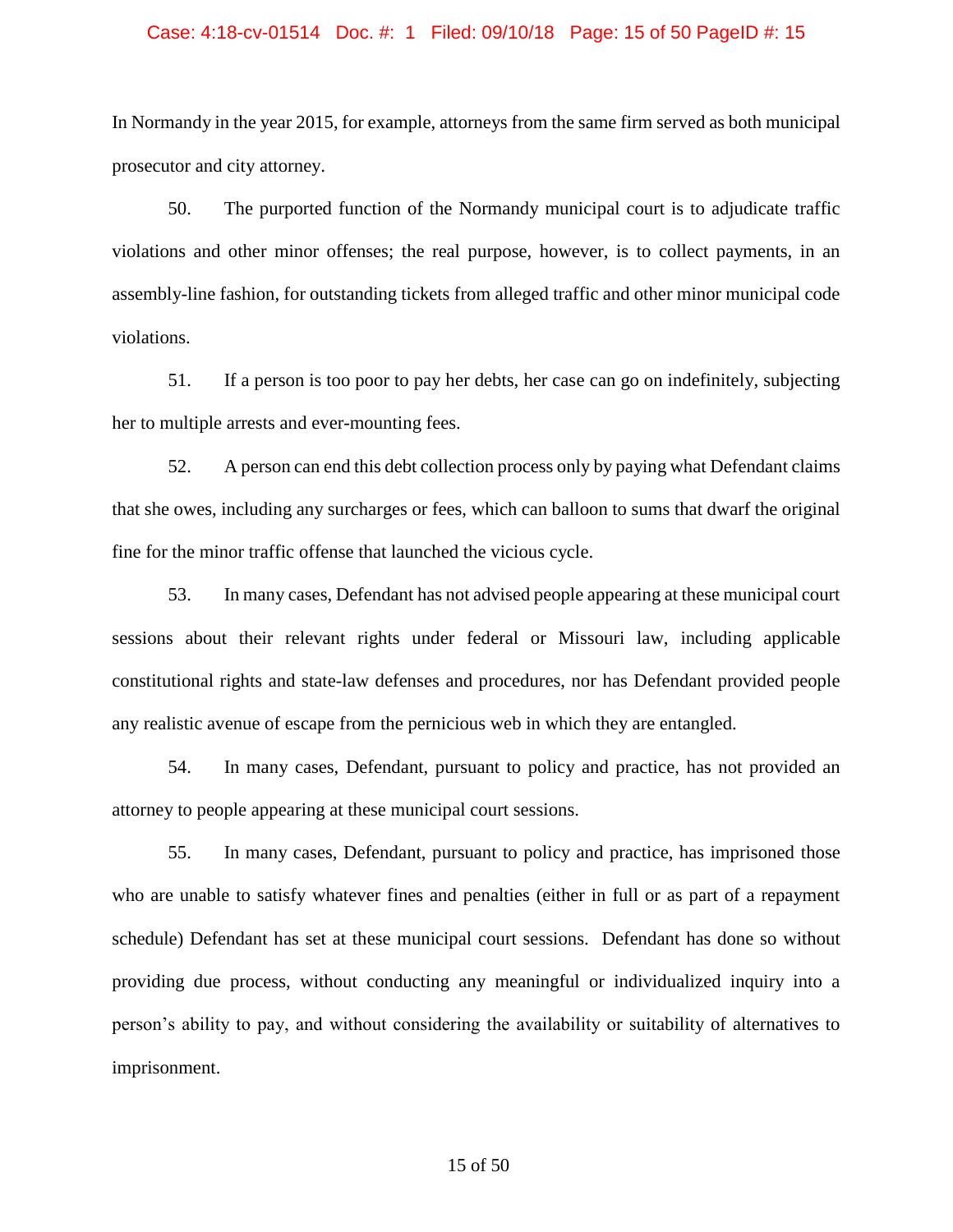### Case: 4:18-cv-01514 Doc. #: 1 Filed: 09/10/18 Page: 16 of 50 PageID #: 16

56. Because of Defendant's policy and practice of not appointing counsel, the vast majority of those jailed for failing to satisfy the payment plan conditions that Defendant has imposed, or in connection with an arrest warrant for "Failure to Pay" or "Failure to Appear," have had no access to an attorney.

## **ii. Defendant's Flawed and Unlawful Warrant Process**

57. Pursuant to policy and practice, Defendant has applied arbitrary and illegal policies for the issuance and enforcement of arrest warrants for those unable to satisfy Defendant's extortionate demands.

58. Defendant has issued arrest warrants for failure to make a payment by a certain date ("Failure to Pay") without probable cause to believe that the person had the ability to make a payment. Defendant has preyed on the unrepresented, refusing to withdraw arrest warrants even for those who are plainly too poor to make payments.

59. Defendant has also routinely issued arrest warrants for "Failure to Appear" at court dates without giving people adequate notice of the supposed obligation to appear, such as when Defendant has failed to serve a valid summons or when Defendant has rescheduled a hearing without providing reasonable notice.

60. The arrest warrants that Defendant has issued for "Failure to Pay" and "Failure to Appear" at court dates have been auto-generated by a computer program, based on information that the municipal court clerks entered manually into the computer. No judge or magistrate approved these warrants before they were issued.

61. After arresting a person based on a warrant, Defendant has routinely demanded that she make immediate payment and, if she has not done so, Defendant has held the person in jail and unnecessarily delayed presentment in court for days or weeks in an effort to coerce the victim to pay for her freedom, regardless of her indigence.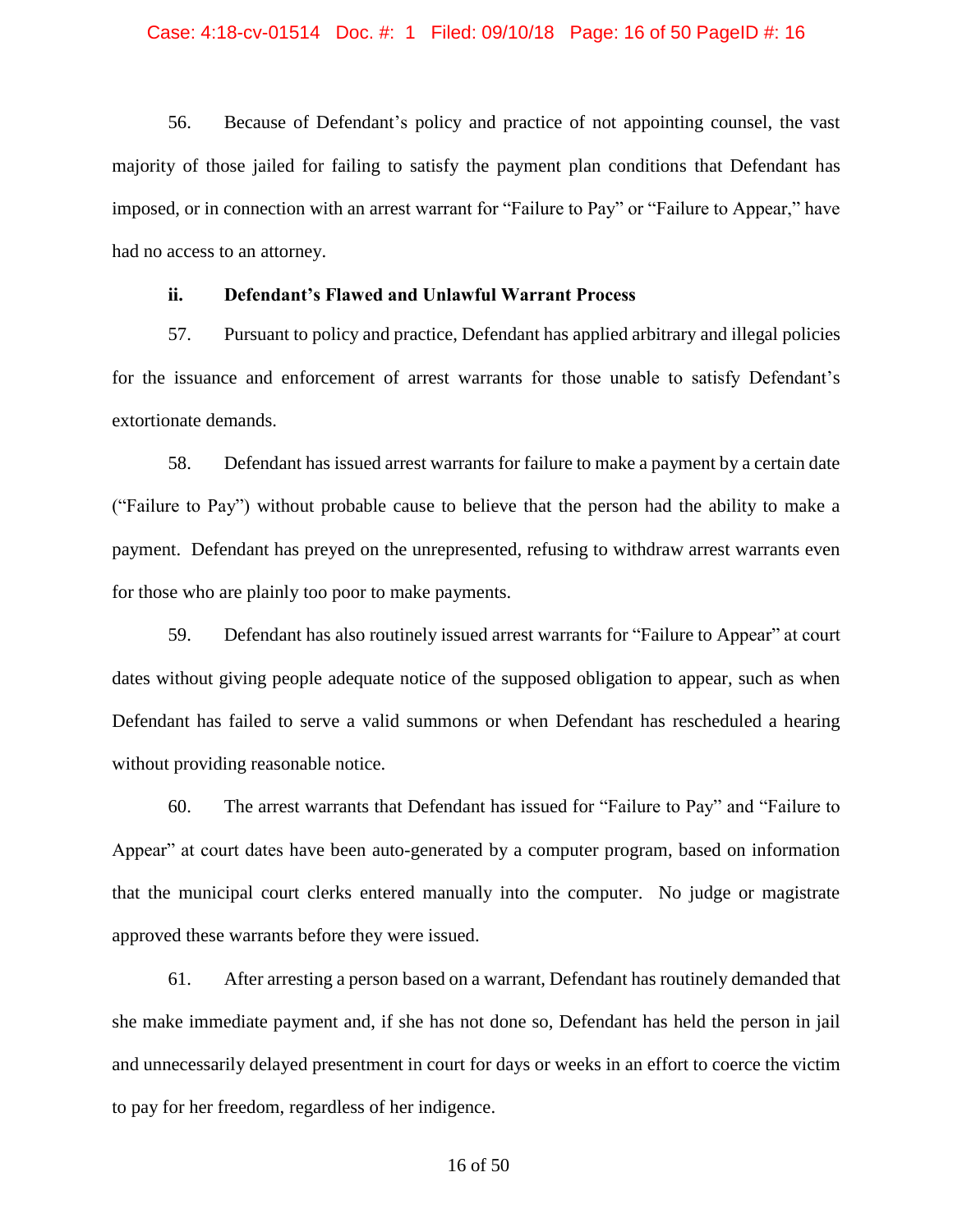### **iii. The Arbitrary and Indefinite Detention of the Indigent**

62. After booking a person in jail for either "Failure to Pay" or "Failure to Appear," Defendant has offered immediate release in exchange for a cash payment. The amount of cash that Defendant has required for release has often been the total debt the person owes from judgments in old traffic and other misdemeanor cases.

63. Defendant also has jailed people for "Failure to Pay" or "Failure to Appear" warrants that neighboring municipalities issue.

64. Particularly given Defendant's frequent interactions with these neighboring municipalities and the substantial overlap among these municipalities in personnel involved in the courts, jails, and law enforcement, Defendant knew, or should have known, that these warrants arose from the person's inability to pay a debt owed to the neighboring municipality.

65. On those occasions that Defendant has jailed people for "Failure to Pay" or "Failure to Appear" warrants issued by neighboring municipalities, Defendant has offered immediate release in exchange for a cash payment, and the amount of cash that Defendant and the neighboring municipality have required for release has often been the total debt the person owes from judgments in old traffic and other misdemeanor cases.

66. Pursuant to policy and practice, Defendant has held people in jail, in abject conditions, for an indeterminate period of several days or more unless and until they or their families have paid Defendant or the neighboring municipalities the amounts demanded.

67. For those individuals imprisoned for failing to satisfy a previously-established payment schedule, Defendant has confiscated any previous amounts paid by the person and reset the person's debts. Defendant has taken these actions without providing any meaningful process or access to counsel.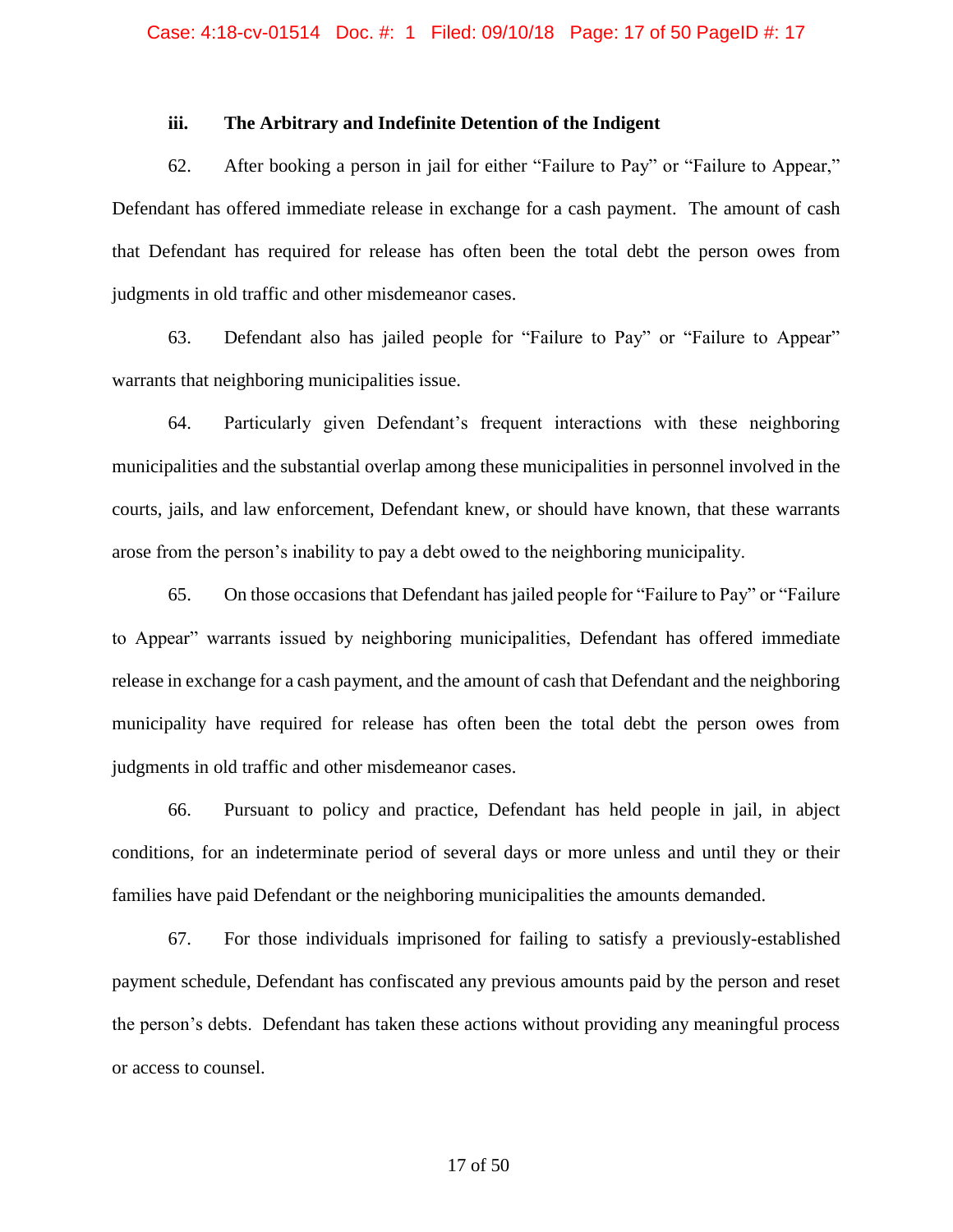#### Case: 4:18-cv-01514 Doc. #: 1 Filed: 09/10/18 Page: 18 of 50 PageID #: 18

68. Through these practices, Defendant has strong-armed many impoverished people in Normandy and elsewhere in the metropolitan area to pay Defendant thousands of dollars over a period of many years based on a few relatively inexpensive initial tickets.

69. If they were able, a person could end this cycle by paying the balance of her debt. It is and has been the policy and practice of Defendant to allow any inmate at any time to pay the full amount of the debt owed and to be released immediately, terminating all existing "cases" for which debt is being collected.

### **iv. Sequential Detentions on Behalf of Multiple Municipalities**

70. In many cases, Plaintiffs and others similarly situated receive citations for traffic and other minor violations in multiple different municipalities (in some cases, for the exact same violation, such as a broken taillight).

71. Many of the Plaintiffs, and others like them, have outstanding debts in several different municipalities that they simply cannot afford to pay. As these rapidly compounding fines, fees, costs, and surcharges from multiple municipalities pile up, the likelihood that an indigent person will be able to pay off even one municipality diminishes greatly, creating a never-ending spiral of debt, interest charges, missed payments, and incarceration.

72. Pursuant to policy and practice, inmates have been held in jail on behalf of multiple municipalities. In some instances, people have been imprisoned for days or weeks at a time on behalf of multiple municipalities in a sequential fashion.

73. In other words, as soon as an inmate has paid off his debt for one municipality to secure his "release," he was returned to his jail cell for the alleged failure to pay debts owed to another municipality.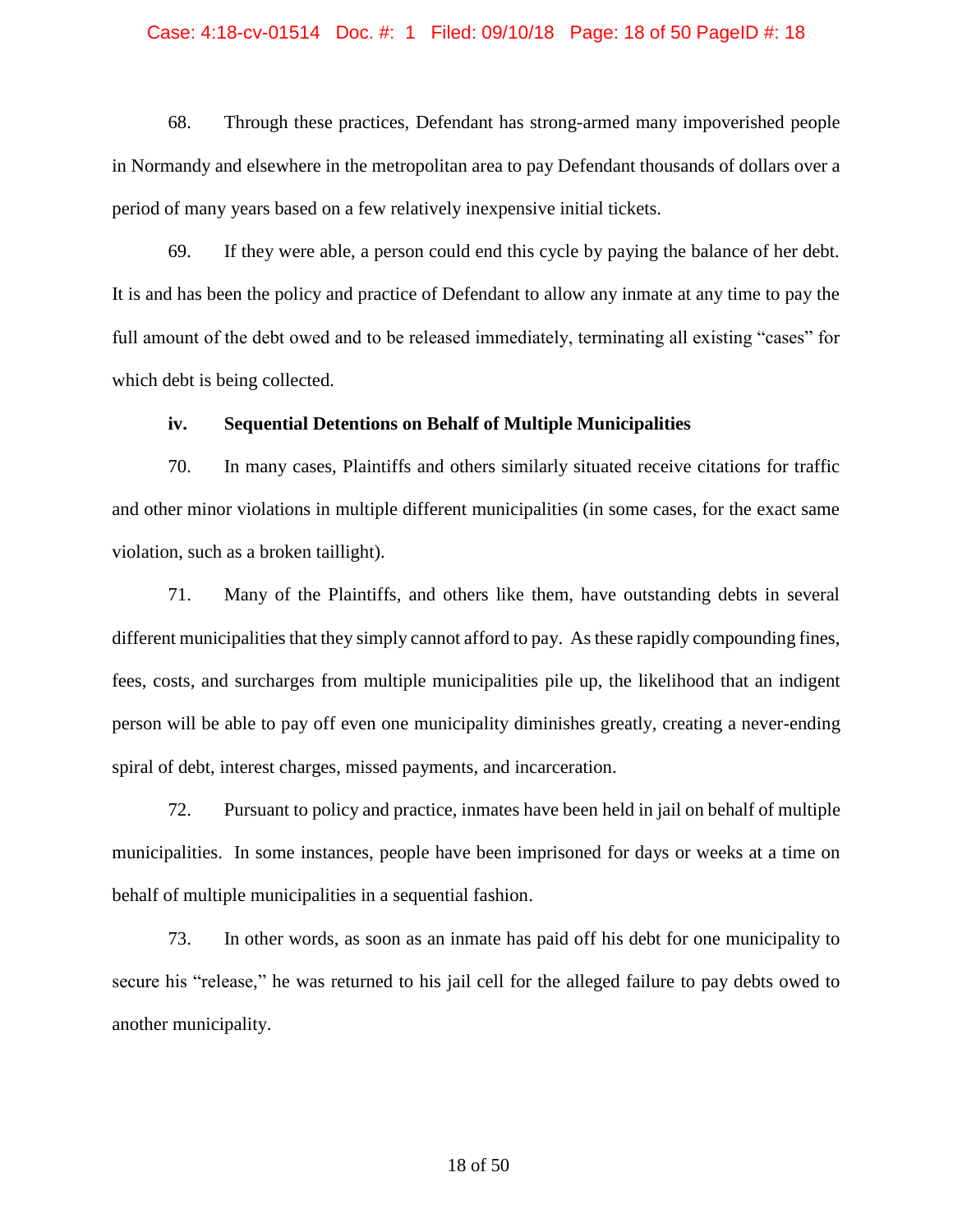### Case: 4:18-cv-01514 Doc. #: 1 Filed: 09/10/18 Page: 19 of 50 PageID #: 19

74. In this manner, an inmate was held in jail for an extended period of time—weeks or, in some cases, even months—simply because he was too poor to pay off his debts, with his imprisonment only exacerbating his poverty, making him even less able to break out of this vicious cycle of harassment and extortion.

## **v. Defendant Creates a Culture of Fear**

75. Defendant's policies and practices, as well as those of neighboring municipalities, have engendered fear among the poorest residents of the St. Louis metropolitan area.

76. Many of these residents do not, or are reluctant to, leave their homes, or to travel between municipalities, for fear of being stopped, arrested, and incarcerated based on outstanding debts on traffic tickets that they cannot afford to pay.

77. They are afraid to appear at the payment window or in the courts of Defendant and nearby municipalities to explain their indigence because they justifiably fear that Defendant will jail them without any meaningful process. This allows Defendant and other municipalities to jack up the fees even higher.

78. The fear that Defendant has fostered has further degraded the quality of life of the poorest residents in Normandy and elsewhere in the metropolitan area. Many have cut back on food, clothing, utilities, sanitary home repairs, and other basic necessities of life to satisfy, or try to satisfy, Defendant's rapacious demands for money.

# **vi. The Cycle of Debt and Jailing**

79. Like the other impoverished people stuck in this brutal and pernicious system, Plaintiffs have been overwhelmed by the combination of rapidly compounding fines, fees, costs, and surcharges from multiple municipalities, as well as the cycle of repeated jailings that leads to lost jobs, poor health, and inadequate care for dependents. After scraping together cash from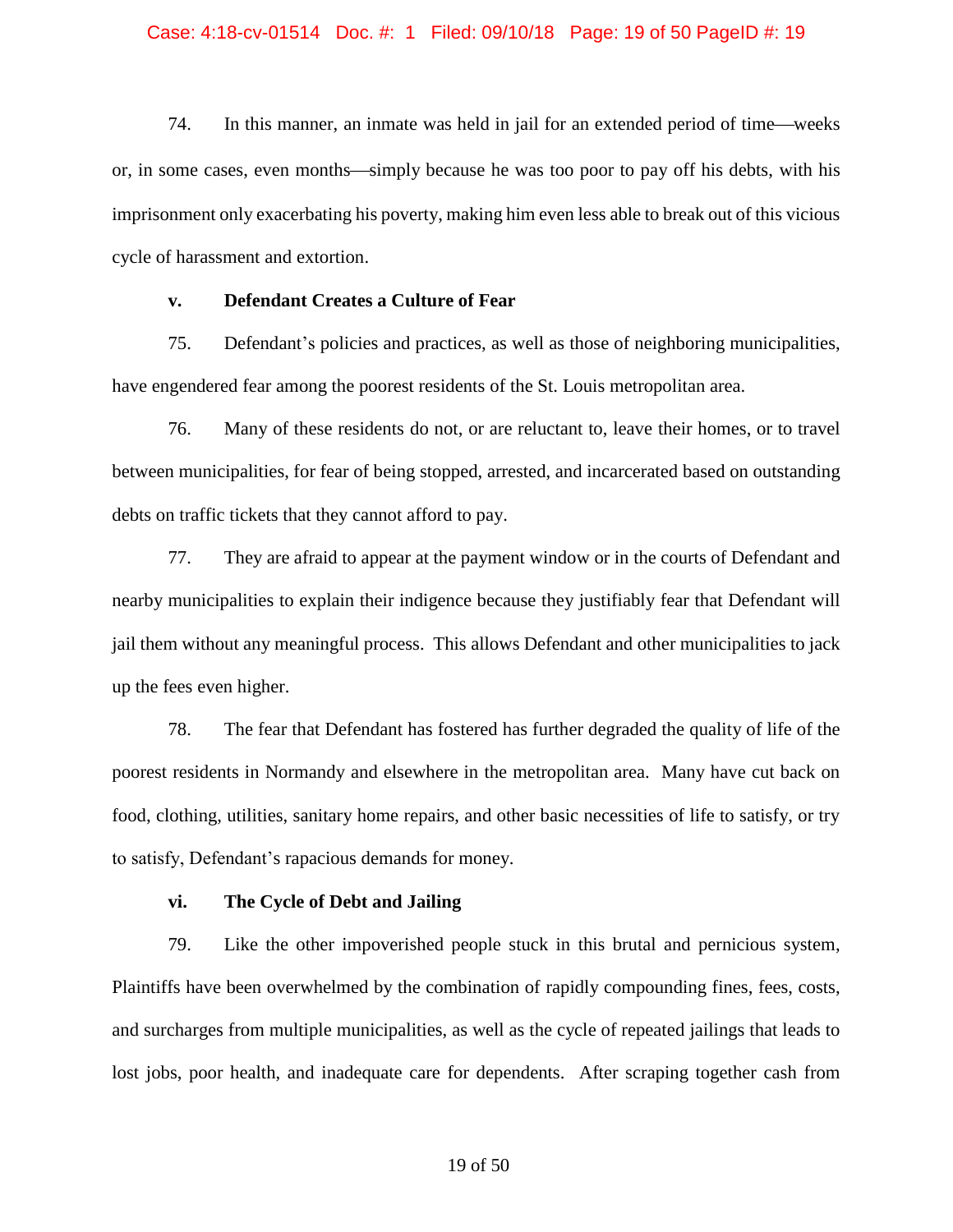### Case: 4:18-cv-01514 Doc. #: 1 Filed: 09/10/18 Page: 20 of 50 PageID #: 20

family and friends and borrowing money to pay off one municipality, Plaintiffs and other Class members often found themselves under arrest by or on behalf of another municipality.

80. For years, Plaintiffs have tried unsuccessfully to navigate this system without financial resources and without the assistance of a lawyer who understands the process—never knowing if arrest awaits when they leave the house, fearing, if they are arrested, indefinite incarceration because of their poverty. The futility of these efforts fundamentally alters Plaintiffs' lives and often breeds a level of hopelessness that corrodes any bond with the community.

81. The fear of losing basic rights with no recourse is a daily fact of life for Plaintiffs and thousands of others in the metropolitan area.

## **D. The Named Plaintiffs' Imprisonment**

82. Defendant's policies and practices in collecting unpaid fines, fees, costs, and surcharges relating to traffic tickets and other minor offenses, for at least the past five years, caused and exemplifies the violations of the named Plaintiffs' fundamental constitutional rights.

### **i. Angela Davis**

83. Angela Davis is a 45-year-old African-American mother of four. She resides in St. Louis, Missouri and has worked for Wells Fargo Advisors in Frontenac for the last eight years.

84. Ms. Davis has appeared before multiple municipal courts, including Normandy and Frontenac, but fears making an appearance if she cannot afford to pay. She has been told on at least one occasion, by a Normandy court clerk, that she would be locked up if she did not show up to court and pay.

85. Despite the threat of imprisonment, Ms. Davis was never offered legal counsel by any municipal official. Nor did any municipal official ever inquire into her ability to pay the fine. Rather, in every instance in which Ms. Davis has appeared in municipal court, the municipal court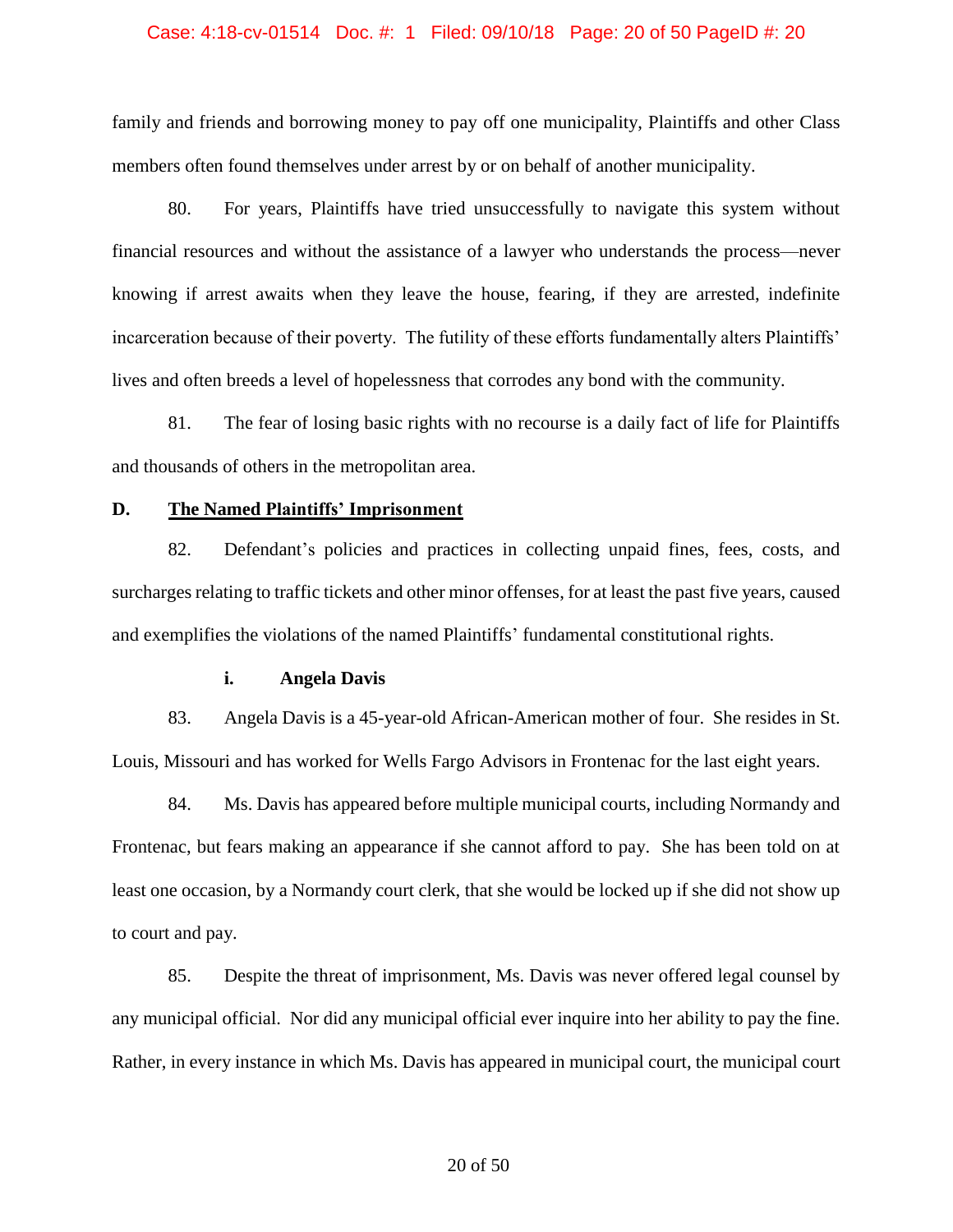### Case: 4:18-cv-01514 Doc. #: 1 Filed: 09/10/18 Page: 21 of 50 PageID #: 21

judge has dictated the fine, recited a list of pre-determined options—none of which were suitable for Ms. Davis' individual circumstances—and informed Ms. Davis to speak with the clerk.

86. Ms. Davis makes every effort to pay off any outstanding debts, but her financial resources remain limited. She recently paid off her debt in Normandy, which took almost a year at \$100/month, a significant financial burden. She also has sought relief through the "amnesty" program in several municipalities.<sup>14</sup>

87. As a result, Ms. Davis has lived under a cloud of uncertainty that prevents her from living a normal life without fear of imprisonment due to her financial circumstances.

88. A Sunday evening in September 2013 illustrates the manner in which Ms. Davis has been punished for her financial circumstances. That evening, Ms. Davis was waiting to make a left turn at a Florissant intersection. She had two passengers in her car. One of these passengers, Mr. David Hines, is African-American. The other is white.

89. While she waited, a police car turned around and pulled up next to her. After the light turned green, Ms. Davis made a left turn. The police car flashed its lights and pulled her over. The officer said he pulled Ms. Davis over because her tags were expired.

90. The officer ran the names of Ms. Davis and her two passengers. The search returned multiple warrants for Ms. Davis in Normandy from 2013 (no proof of insurance, failure

<sup>&</sup>lt;sup>14</sup> St. Louis County offers an "amnesty" program in many of its municipal courts on a yearly basis. *See, e.g.*, http://www.mslaca.org/index.php/amnesty-program/. Rather than acting as a true amnesty, this program simply allows participants to receive a voucher upon the payment of a \$10 processing fee that must be presented at the municipal court's next court date. At that court date, the participant must also present \$100 in cash. If the participant pays \$110, the warrant will not be executed. Even if the participant pays the \$110 and has her warrant recalled, this "amnesty" program does not address the underlying fines and fees. The participant is placed back on a payment docket and is left without an attorney to negotiate his or her remaining fines. Additionally, it costs participants \$110 per municipality where they have an active warrant. This can add up quickly to \$500-\$700 just to have the warrants recalled while the underlying cases remain pending.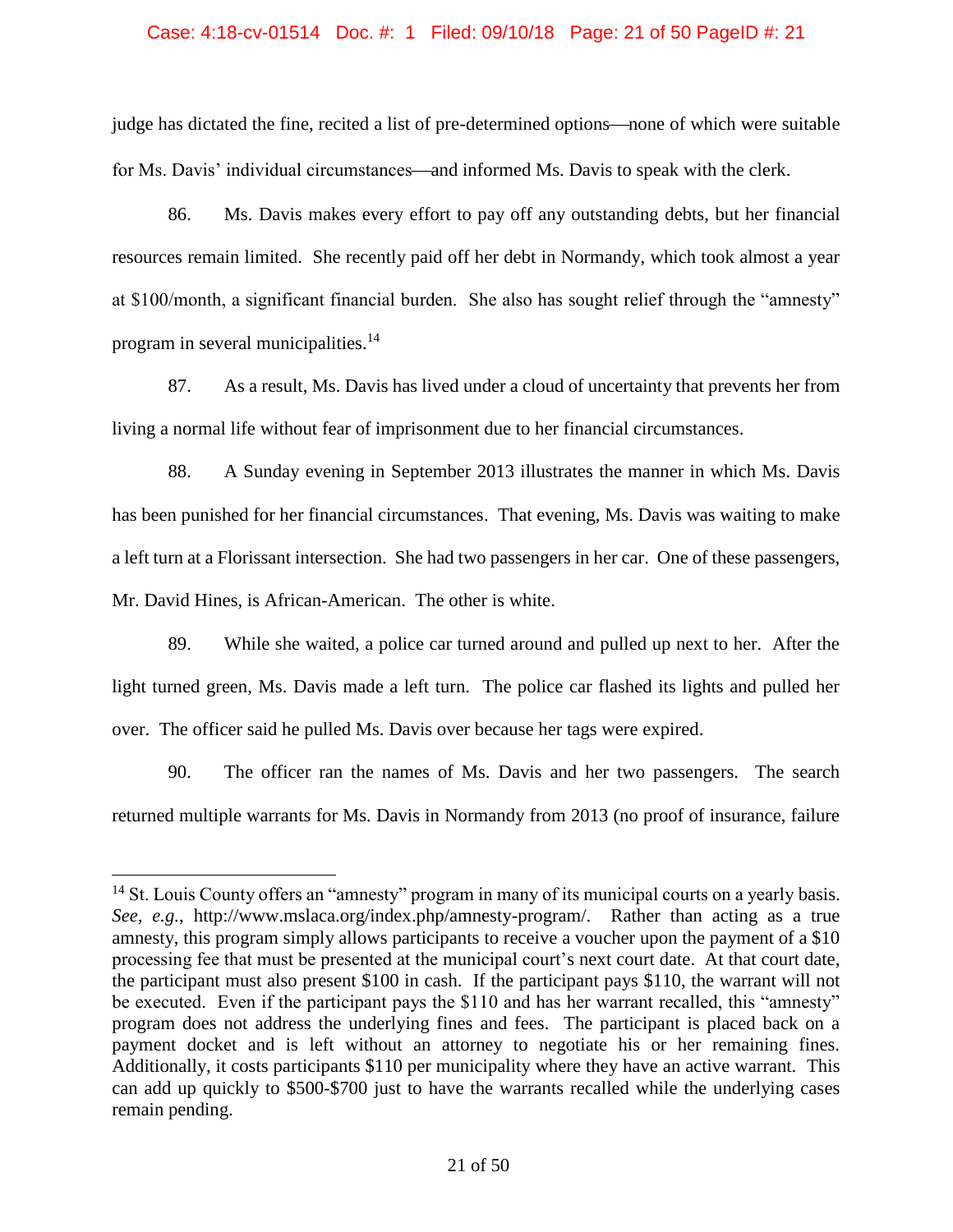# Case: 4:18-cv-01514 Doc. #: 1 Filed: 09/10/18 Page: 22 of 50 PageID #: 22

to register her vehicle, and corresponding violations of "Failure to Pay" and/or "Failure to Appear"), University City from 2012 (failure to register her vehicle and speeding), and Florissant (failure to register her vehicle).

91. After the police completed their search for outstanding warrants, they arrested Ms. Davis and Mr. Hines. The white passenger, despite having an outstanding warrant in Washington state, was not arrested.

92. Over the next 22 hours, Ms. Davis was dragged to four separate jails. Her first stop was Florissant Jail. She arrived there around 10:00 or 11:00 p.m. that Sunday night, leaving around 1:00 a.m. on Monday morning.

93. When she arrived at the Florissant Jail, officers informed her that she could secure her release if she paid a bond of \$800, which was far beyond her ability to pay. There was no bail hearing. The officers did not inform Ms. Davis how that amount was calculated, nor did any official at the Florissant Jail ask if she would be able to afford payment. Instead, jail officers told Ms. Davis that she "gotta do some time" in Florissant for at least two-and-a-half hours "for her situation" before she could be passed off to the next municipality. In the meantime, Florissant forced Ms. Davis to don a prisoner's jumpsuit.

94. Florissant failed to provide Ms. Davis a court date or any notice of next steps following her imprisonment. Instead, they handed her off to University City.

95. Upon arriving at University City, Ms. Davis learned that her sister had paid the \$150 bond amount owed University City while Ms. Davis was imprisoned in Florissant. This payment should have been sufficient to secure Ms. Davis' release, but it merely cleared her debt to University City.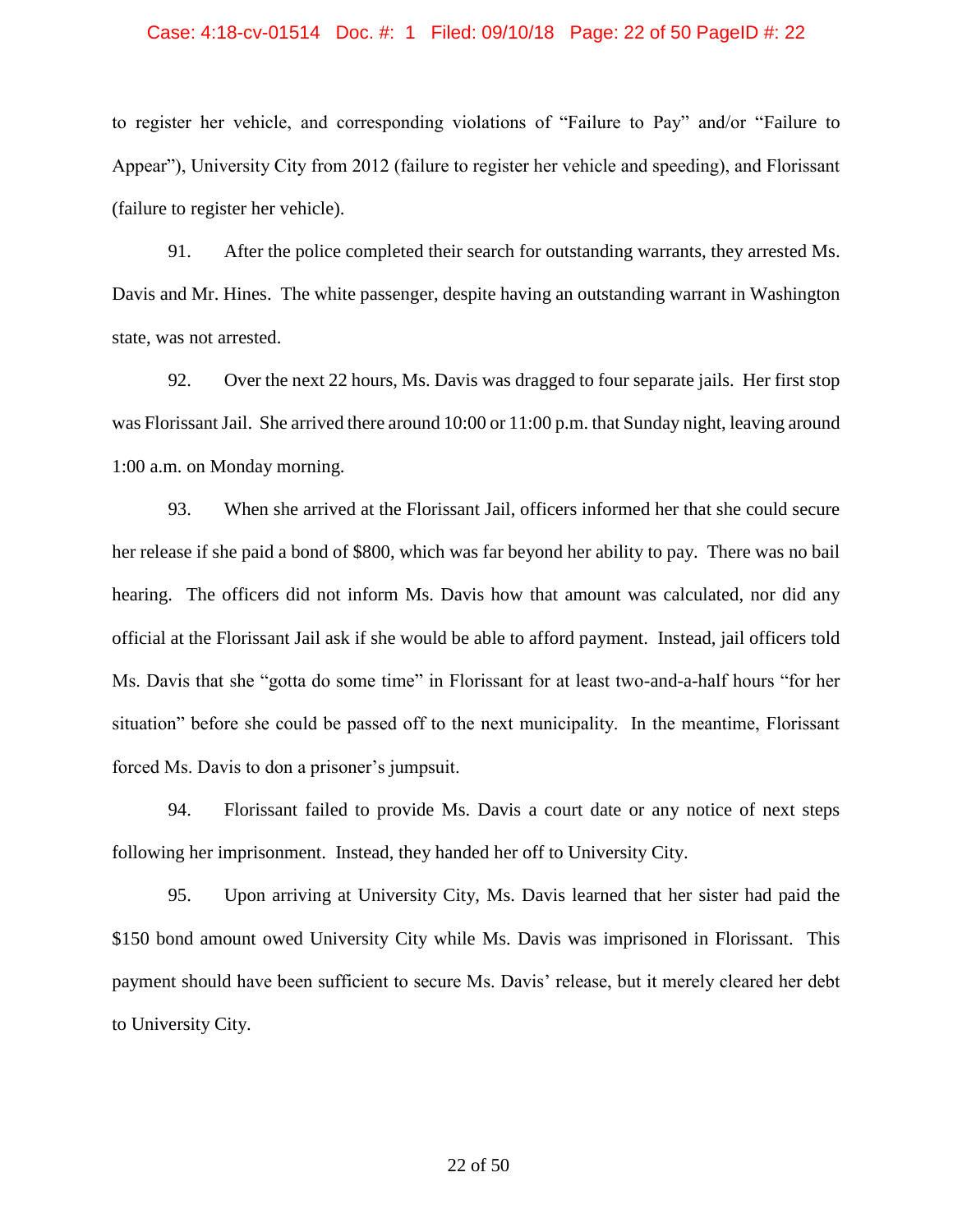# Case: 4:18-cv-01514 Doc. #: 1 Filed: 09/10/18 Page: 23 of 50 PageID #: 23

96. University City held Ms. Davis in jail for approximately one hour. The jail was an older facility that was not well maintained, and had not been cleaned for quite some time.

97. University City next transported Ms. Davis to Frontenac. The Frontenac Jail held Ms. Davis for two hours. Ms. Davis did not know why the Frontenac Jail was holding her, nor did jail officers inform her of the reason for her incarceration.

98. After two hours, the Frontenac Jail "released" Ms. Davis and gave her a court date. When Ms. Davis later appeared at the Frontenac municipal court, she learned that the reason for her incarceration was an unpaid \$21.40 court fee. Ms. Davis lost her freedom in Frontenac for approximately two hours for this *de minimis* fee. No effort was made to address this issue *before* she was jailed or to consider whether she had the ability to pay.

99. After her "release" from Frontenac, Ms. Davis was next transported to the St. Ann Jail. The St. Ann Jail held Ms. Davis on outstanding warrants in Normandy for unpaid traffic tickets. Officers at the St. Ann Jail made no inquiry into Ms. Davis' ability to pay her outstanding fines.

100. Ms. Davis spent around six hours locked in the St. Ann Jail, growing increasingly unnerved by sharing a cramped, noisy cell with a schizophrenic inmate who was announcing her intent to kill someone. The guards made no effort to separate this inmate from others or otherwise to assure the safety of Ms. Davis and the other inmates.

101. Officers at the St. Ann Jail did not tell Ms. Davis why she was in jail and refused to discuss a bond. The officers told Ms. Davis that she would have to call the Normandy Municipal Court to find out how much money she owed.

102. The officers, however, did not allow Ms. Davis to make any calls, thereby preventing her from calling the court to determine how much money she owed, from attempting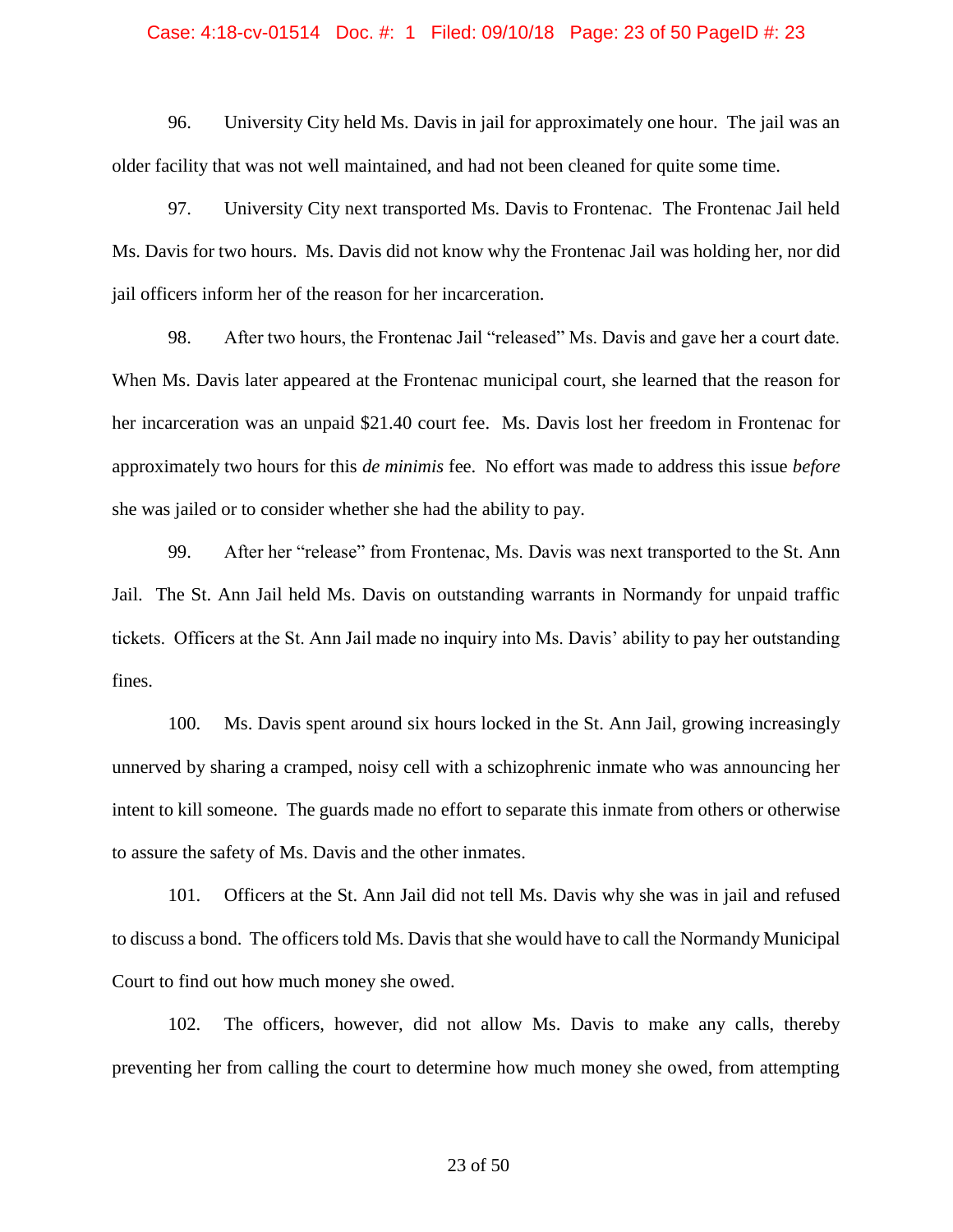### Case: 4:18-cv-01514 Doc. #: 1 Filed: 09/10/18 Page: 24 of 50 PageID #: 24

to obtain money from family or friends to secure her release, and from exercising her right to seek legal counsel.

103. After being detained for around two hours, Ms. Davis' sister paid Ms. Davis' bond for her Normandy warrant. Officers at the St. Ann Jail refused to release Ms. Davis, however, claiming she had a pending warrant in Berkeley.

104. Ms. Davis' sister drove to Berkeley twice to pay her sister's bond. On both occasions, Berkeley officials said that they had notified St. Ann that they did not want to detain Ms. Davis. Notwithstanding this communication from Berkeley, the St. Ann Jail arbitrarily and petulantly continued to hold Ms. Davis for several more hours.

105. Finally, the St. Ann Jail released Ms. Davis. Officers at the St. Ann Jail did not tell Ms. Davis why she had been released; they merely gave Ms. Davis a sheet of paper with a court date, which they had stapled to her belongings.

106. At no time during her stay in four separate jails did any police officer, guard or other official seek to ascertain Ms. Davis' ability to pay the debts that the municipalities claimed that she owed.

107. At no time during her stay in four separate jails was Ms. Davis brought before a judge or offered assistance of counsel. The municipalities treated Ms. Davis with disrespect and made no effort to provide due process as they shuffled her from jail to jail.

# **ii. Quinton M. Thomas**

108. Quinton Thomas is a 30-year-old man who resides in St. Louis, Missouri. He is African-American.

109. Mr. Thomas has been jailed in the St. Ann Jail at least three times on warrants issued by Normandy and Edmundson, among other municipalities. The warrants initially stemmed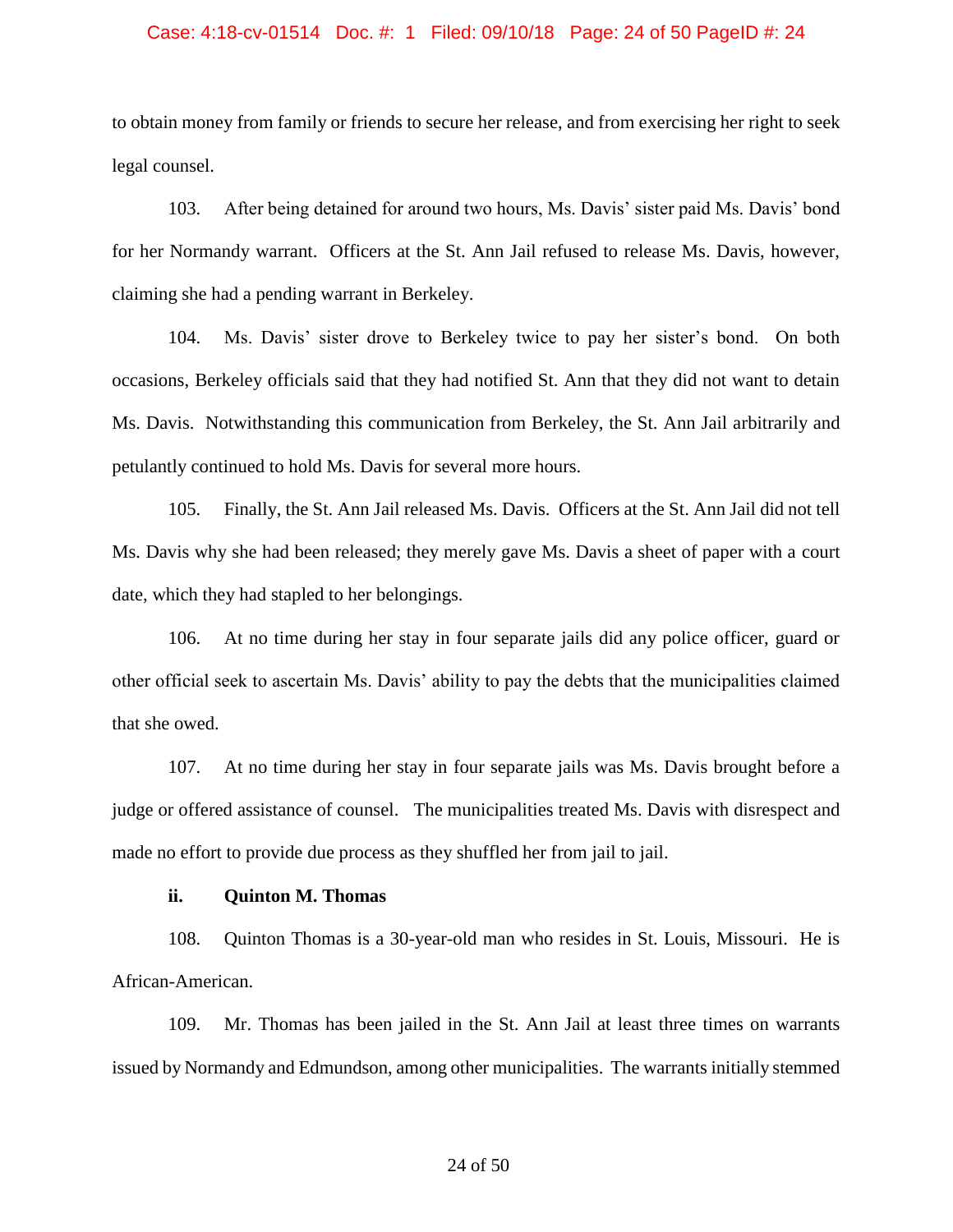#### Case: 4:18-cv-01514 Doc. #: 1 Filed: 09/10/18 Page: 25 of 50 PageID #: 25

from minor, driving-related offenses, such as running a stop sign, no proof of insurance, and improper vehicle registration.

110. In 2012, officers of the Normandy Police Department stopped Mr. Thomas for invalid license plates and failure to register his vehicle. The officers issued Mr. Thomas citations for these violations totaling \$600.

111. Mr. Thomas could not afford to pay the \$600 fine. Mr. Thomas appeared at the Normandy Municipal Court and explained to the municipal court judge that he could not afford to pay the \$600 fine.

112. The municipal court judge responded that if Mr. Thomas did not pay at least \$100, Normandy would issue a warrant for his arrest. Mr. Thomas responded that he could not afford to pay \$100. He asked whether he could pay \$50 instead, and the judge stated that he could not. Neither the municipal court judge nor any other court official made any inquiry into Mr. Thomas' ability to pay, nor did they appoint an attorney for him.

113. Neither the municipal court judge nor any other court official offered Mr. Thomas alternatives to the fine, such as community service, even though Mr. Thomas unequivocally informed them that he could not afford to pay even \$100 of the fine.

114. The municipal court judge, apparently indifferent to Mr. Thomas' pleas of indigence, later issued a warrant for his arrest based on Mr. Thomas' failure to pay \$100.

115. In 2014, Mr. Thomas was driving to work and was stopped by officers of the Edmundson Police Department for allegedly failing to make a complete stop at a stop sign. Mr. Thomas denies running the stop sign. The officers informed Mr. Thomas that he had outstanding warrants in Normandy, Pine Lawn and St. John, among others. The Edmundson police officers took Mr. Thomas to the St. Ann Jail.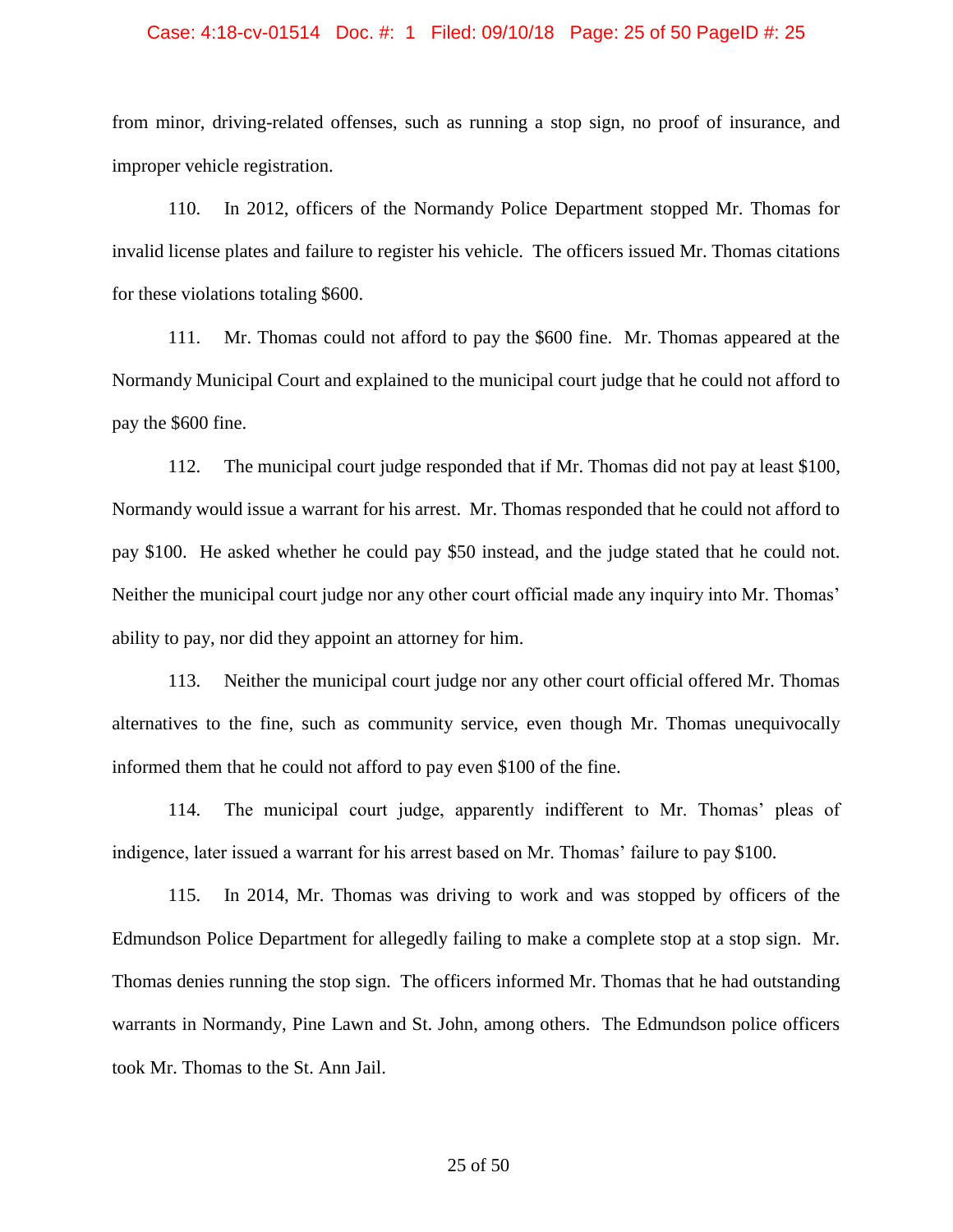#### Case: 4:18-cv-01514 Doc. #: 1 Filed: 09/10/18 Page: 26 of 50 PageID #: 26

116. Officers at the St. Ann Jail informed Mr. Thomas that he could be released if he paid a \$150 bond. There was no bail hearing. Mr. Thomas could not afford to make this payment and thus was unable to secure his release. The St. Ann Jail held Mr. Thomas for three days on behalf of Normandy and Edmundson.

117. The conditions in the St. Ann Jail were terrible. The jail cells were packed four people to a cell. The cells were so filthy that Mr. Thomas did not want to make contact with the walls or even the mattresses, which appeared not to have been cleaned in years. Jail officers provided Mr. Thomas (and other inmates) with a used blanket, but nothing else to separate himself from the disgusting and unsanitary mattress.

118. The food in the St. Ann Jail was unhealthy and nearly inedible. Every meal consisted of a bologna sandwich (with greenish meat and hard bread), applesauce, and black coffee.

119. After three days, the St. Ann Jail "released" Mr. Thomas, and officers from the City of St. John transported Mr. Thomas to the St. John Police Department.

120. The St. John Police told Mr. Thomas that he had an outstanding warrant for an allegedly-unpaid parking ticket in St. John, information of which Mr. Thomas was previously unaware. Officers further informed him that, because of additional late fees and fines that had accumulated over time, the amount owed had ballooned from approximately \$100 to almost \$500.

121. Police officers in St. John informed Mr. Thomas that they were going to take him to the St. Louis County Justice Center in Clayton unless he could make a payment of at least \$120. There was no bail hearing. Mr. Thomas contacted his father, who was able to pay the \$120 bond to secure Mr. Thomas' release from St. John.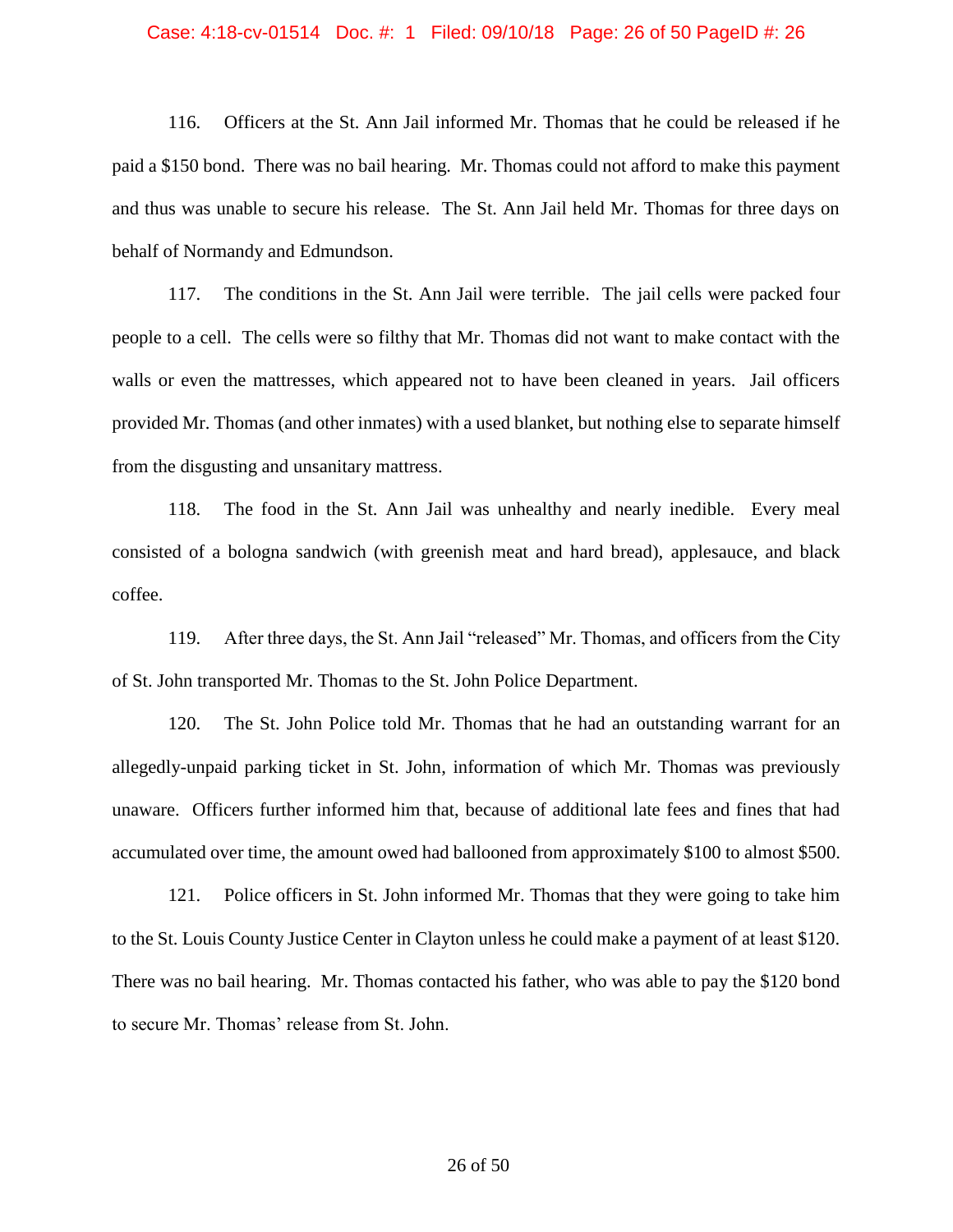# Case: 4:18-cv-01514 Doc. #: 1 Filed: 09/10/18 Page: 27 of 50 PageID #: 27

122. Shortly after his release, Mr. Thomas appeared at the Edmundson Municipal Court and explained to the municipal court judge that he could not afford to pay the \$300 citation for running a stop sign.

123. The municipal court judge was indifferent to Mr. Thomas' pleas of indigence and directed Mr. Thomas to see the municipal court clerk to set up a payment plan. The payment plan, however, only worsened Mr. Thomas' situation—it included additional fees and costs and exorbitant interest rates, resulting in monthly payments that Mr. Thomas could not afford.

124. Neither the municipal court judge nor any other court official made any inquiry into Mr. Thomas' ability to pay, nor did they appoint an attorney for Mr. Thomas.

125. Neither the municipal court judge nor any other court official offered Mr. Thomas alternatives to the fine, such as community service, even though Mr. Thomas unequivocally informed them that he could not afford to pay the fine.

126. A key reason Mr. Thomas could not afford to make the monthly payments required by the payment plan was that he had outstanding (and continually compounding) fines and court costs stemming from tickets for traffic and other minor violations in several other municipalities, including St. Charles, St. John, and Normandy.

127. Mr. Thomas missed a monthly payment because he could not afford to make the payment. Because Mr. Thomas could not afford to make the monthly payments, Edmundson issued a warrant for his arrest for "Failure to Pay" and/or "Failure to Appear."

128. As a result of the traffic tickets—only one of which resulted from an alleged moving violation—and warrants issued by Edmundson and Normandy, Mr. Thomas' license was suspended in 2013, causing Mr. Thomas to lose his trucking job (which required a commercial driver's license).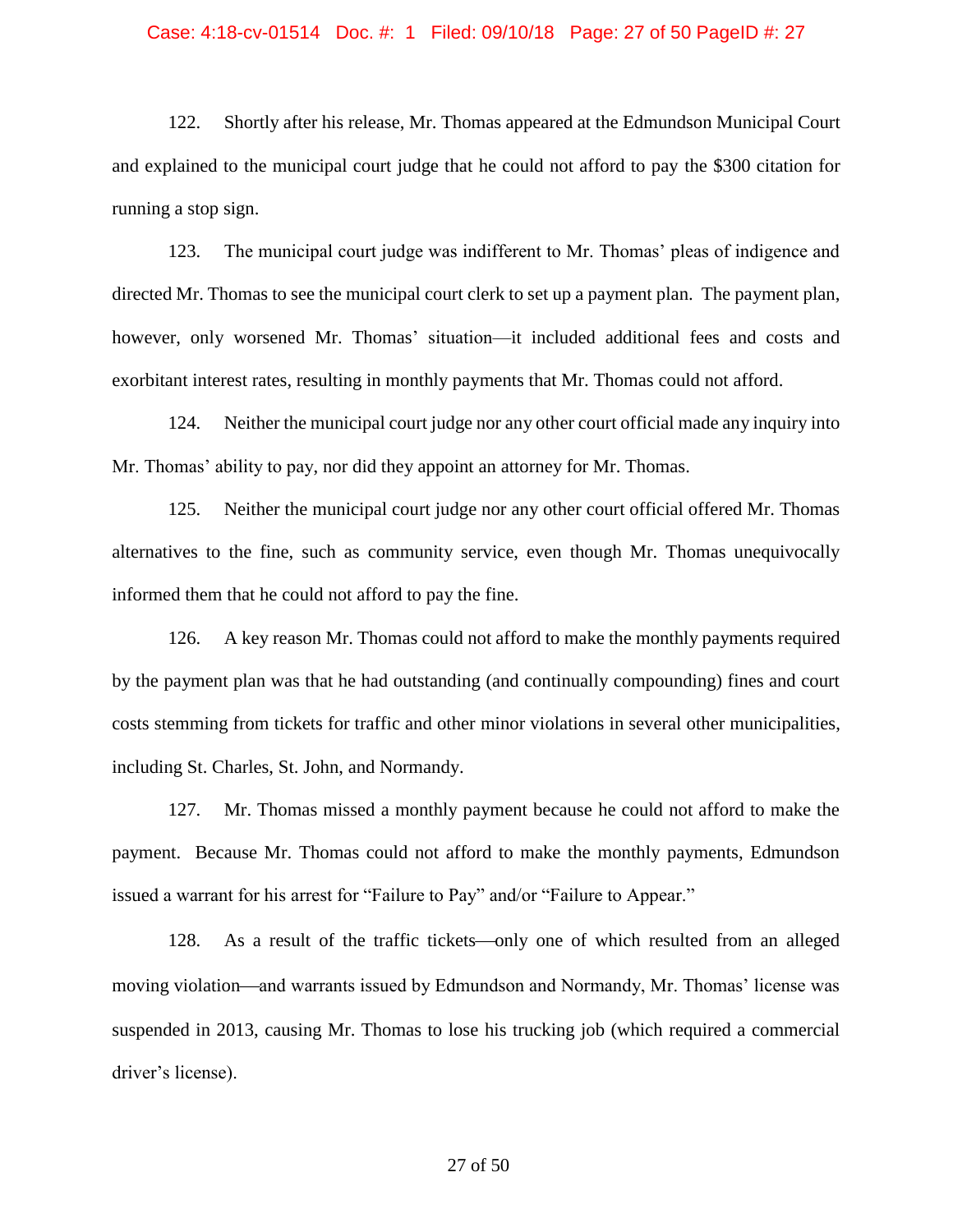# Case: 4:18-cv-01514 Doc. #: 1 Filed: 09/10/18 Page: 28 of 50 PageID #: 28

129. In January 2015, officers of the Dellwood Police Department responded to complaints of a domestic disturbance at Mr. Thomas' home stemming from a verbal argument between Mr. Thomas and his girlfriend. The officers ran Mr. Thomas' and his girlfriend's names and discovered that both had outstanding warrants for unpaid traffic tickets. Notably, Dellwood did not issue any charges and did not make any arrests in connection with the domestic disturbance complaint.

130. The officers arrested Mr. Thomas and took him to the St. Louis County Justice Center in Clayton on outstanding warrants for unpaid traffic tickets. At the Justice Center, jail officers informed Mr. Thomas that they would release him if he paid a bond. There was no bail hearing. Mr. Thomas could not afford to make this payment and thus was unable to secure his release. Mr. Thomas was held in Clayton for approximately three days.

131. After approximately three days, officers at the Justice Center transferred Mr. Thomas to the St. Ann Jail, which held him on behalf of Normandy and Edmundson, among other municipalities, for the outstanding warrants described above. Officers at the St. Ann Jail informed Mr. Thomas that they would release him if he paid a bond. There was no bail hearing. Mr. Thomas was once again unable to pay a bond to secure his release from St. Ann.

132. As on previous occasions, the St. Ann Jail incarcerated Mr. Thomas in overcrowded and filthy cells, and provided disgusting and unhealthy food.

133. After at least one day in the St. Ann Jail, officers at the St. Ann Jail transferred Mr. Thomas to the O'Fallon Jail.

134. Officers at the O'Fallon Jail informed Mr. Thomas that his bond to secure his release was \$340. There was no bail hearing. Mr. Thomas was able to scrounge together enough money from family and friends to pay a \$340 bond to O'Fallon in order to secure his release.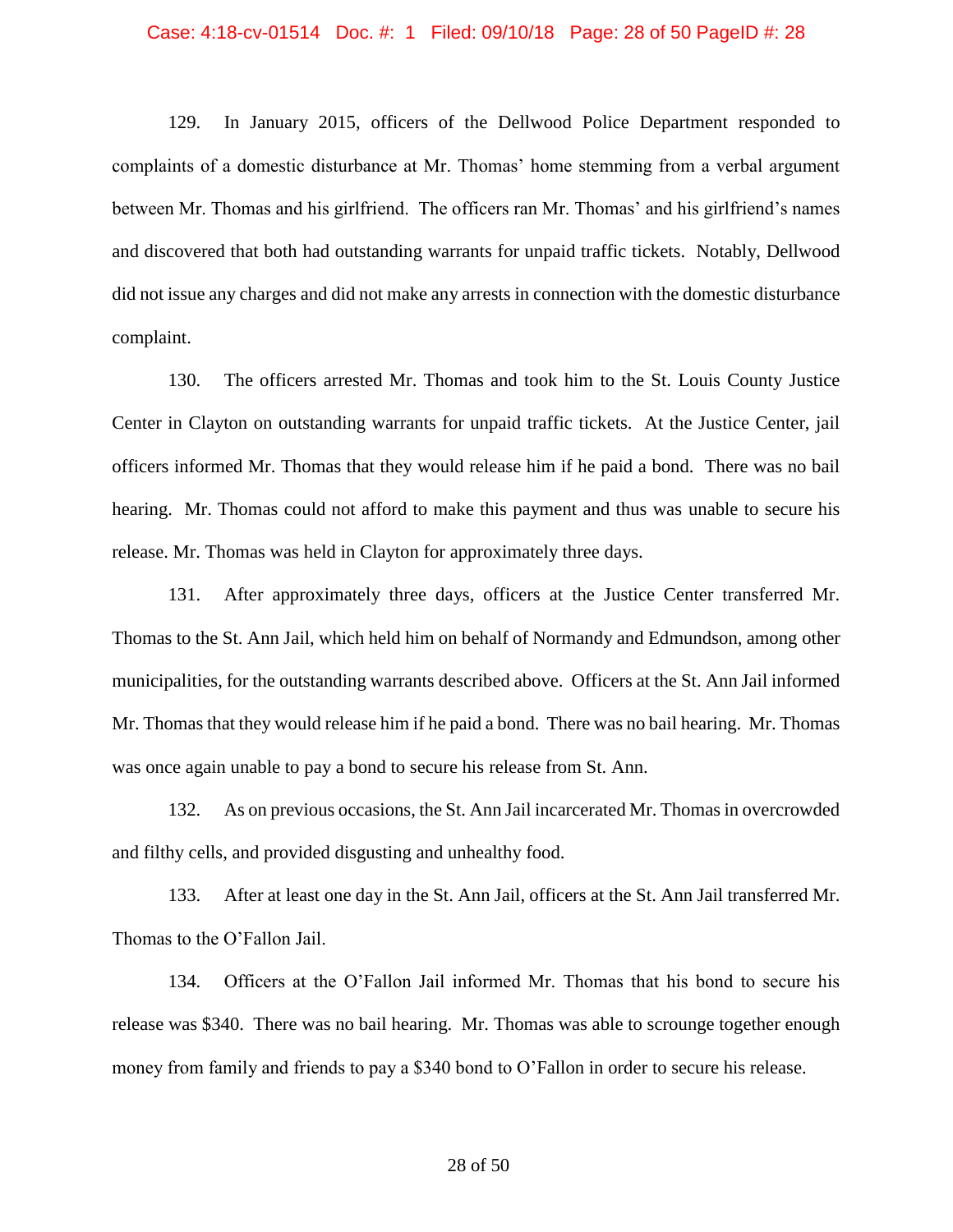# Case: 4:18-cv-01514 Doc. #: 1 Filed: 09/10/18 Page: 29 of 50 PageID #: 29

135. In May 2016, officers of the Beverly Hills Police Department stopped Mr. Thomas for a broken bumper. The officers informed Mr. Thomas that he had outstanding warrants in Normandy and Edmundson, among others, and took Mr. Thomas to the Beverly Hills Police Department. The officers detained Mr. Thomas at the Beverly Hills Police Department for approximately one hour.

136. The officers told Mr. Thomas that he would need to pay \$300 "to get out." There was no bail hearing. Mr. Thomas was unable to pay that bond amount.

137. While Mr. Thomas was detained at the Beverly Hills Police Department, the officers refused to allow any of Mr. Thomas' friends or family to retrieve the car. As a result, Mr. Thomas' car was sent to impound. Mr. Thomas could not afford to get the car out of impound and consequently lost his car permanently.

138. Officers from the St. Ann Police Department picked Mr. Thomas up from the Beverly Hills Police Department and took him to the St. Ann Jail on behalf of Normandy and Edmundson (in connection with warrants for unpaid traffic tickets and "Failure to Pay" and/or "Failure to Appear" charges, as described above).

139. As on previous occasions, the St. Ann Jail incarcerated Mr. Thomas in overcrowded and filthy cells, and provided disgusting and unhealthy food.

140. Mr. Thomas was held in the St. Ann Jail for a day and a half. Mr. Thomas missed a day of work at his construction job because he was incarcerated. As a result of missing work due to his incarceration for failure to pay fines and costs from minor, traffic-related offenses, Mr. Thomas was fired from his construction job.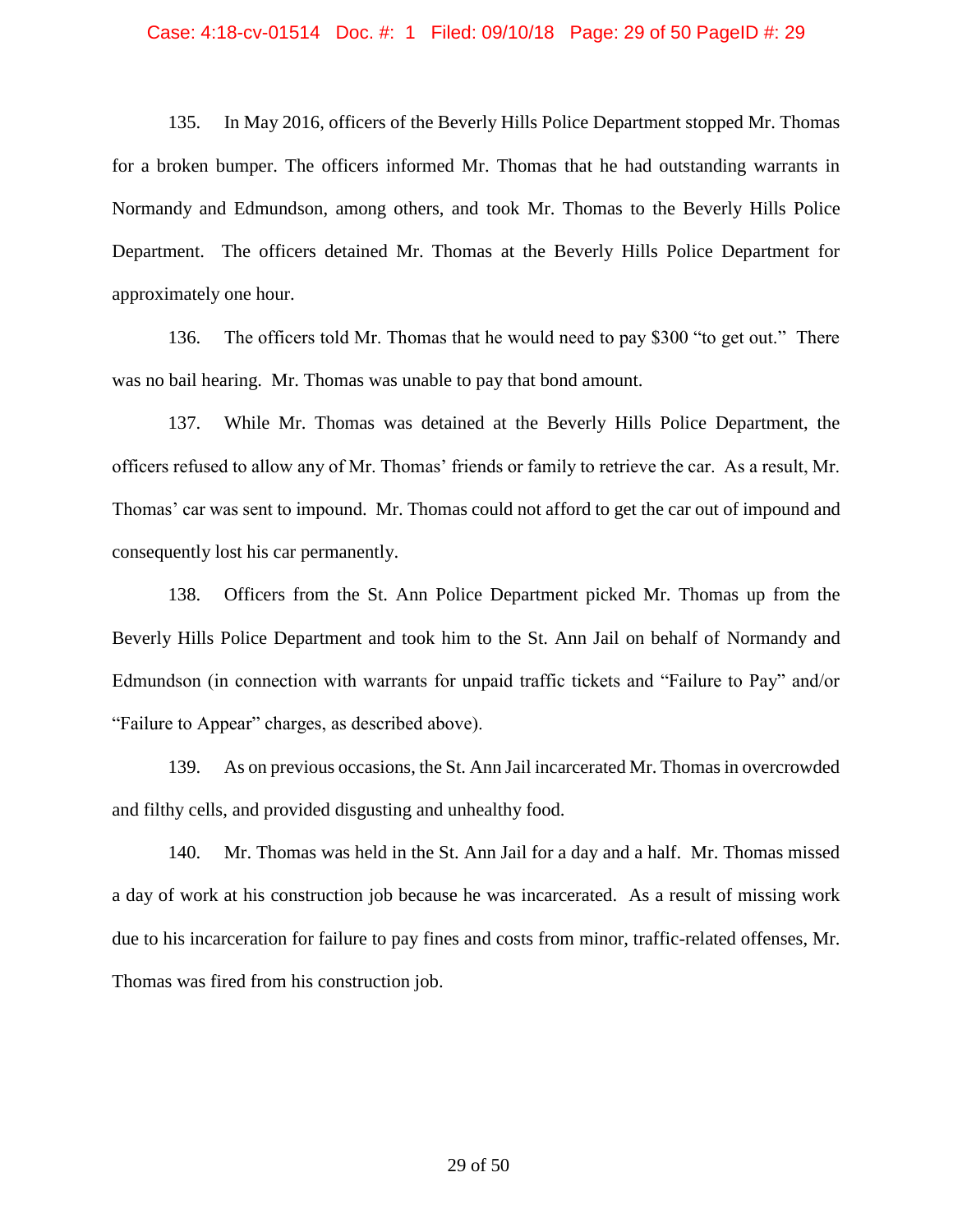# **iii. Roelif Earl Carter**

141. Roelif Earl Carter is a 65-year-old husband and the sole provider for his wife and daughter. He is African-American.

142. Mr. Carter is a Veteran of the United States Air Force and was honorably discharged from service in 1976.

143. After his service in the Air Force, Mr. Carter worked for the Ford Motor Company for thirteen years until he suffered a brain aneurysm that left him unable to work. He currently receives Supplemental Security Income due to his disability.

144. Mr. Carter has been jailed in the St. Ann Jail on at least four occasions in connection with warrants issued by Normandy and Cool Valley. The warrants issued by Normandy and Cool Valley initially stemmed from minor traffic infractions, including driving with a suspended license and failure to provide proof of insurance, from the early 2000s.

145. In October 2002, officers of the Cool Valley Police Department stopped Mr. Carter and issued him a citation for failure to provide proof of insurance.

146. Mr. Carter could not afford to pay Cool Valley's fine. On multiple occasions, Mr. Carter appeared at the Cool Valley Municipal Court in connection with the fine for his traffic offense. Mr. Carter explained to the municipal court judge that he could not afford to pay the citation. The municipal court judge did not make any inquiry into Mr. Carter's ability to pay, nor did the judge appoint an attorney for Mr. Carter. Instead, the judge directed Mr. Carter to see the municipal court clerk to set up a payment plan.

147. The municipal court clerk set up a payment plan for Mr. Carter, requiring him to pay \$50 per month until his fine (including court costs, surcharges, and interest) was paid off in full.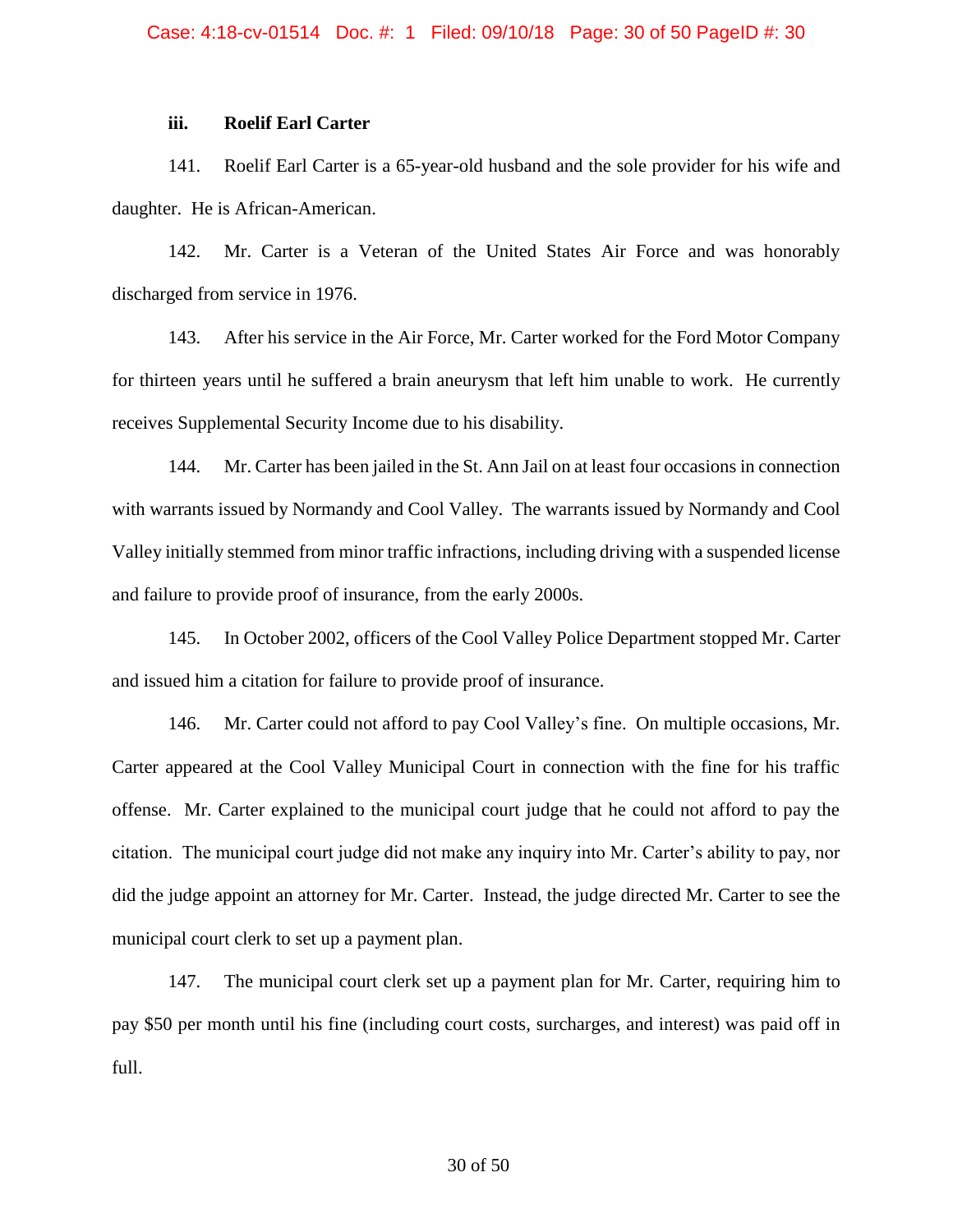#### Case: 4:18-cv-01514 Doc. #: 1 Filed: 09/10/18 Page: 31 of 50 PageID #: 31

148. When Mr. Carter was able to make his monthly payment (which he was able to do on some occasions), he was not required to appear at scheduled court sessions of the Cool Valley Municipal Court.

149. However, when Mr. Carter was not able to make his monthly payment, Cool Valley instructed that he was required to appear at scheduled court dates at the Cool Valley Municipal Court. At these municipal court sessions, the judge inquired only as to whether Mr. Carter had his monthly payment with him.

150. On each of the occasions Mr. Carter appeared at the Cool Valley Municipal Court, Mr. Carter did not have the requisite funds to make his monthly payment. Thus, on each occasion, the municipal court judge directed Mr. Carter to sit in the back of the courthouse until the end of the session (which could be up to two hours later), at which point the judge directed Mr. Carter to see the municipal court clerk. When Mr. Carter left the court, he owed additional court costs, surcharges, and interest payments that bore no relationship to the actual cost, if any, the court incurred by virtue of the missed payment.

151. When Mr. Carter was not able to make his monthly payment, the Cool Valley Municipal Court automatically generated a warrant for his arrest (for "Failure to Pay" or "Failure to Appear"). On multiple occasions in the last five years, Cool Valley automatically generated arrest warrants for Mr. Carter for "Failure to Pay" or "Failure to Appear."

152. Mr. Carter had outstanding arrest warrants from Cool Valley from 2002 until early 2016, when ArchCity Defenders secured a dismissal of charges against Mr. Carter. All of his warrants were for "Failure to Pay" or "Failure to Appear" offenses in connection with trafficrelated infractions for which Mr. Carter could not afford to pay the fine.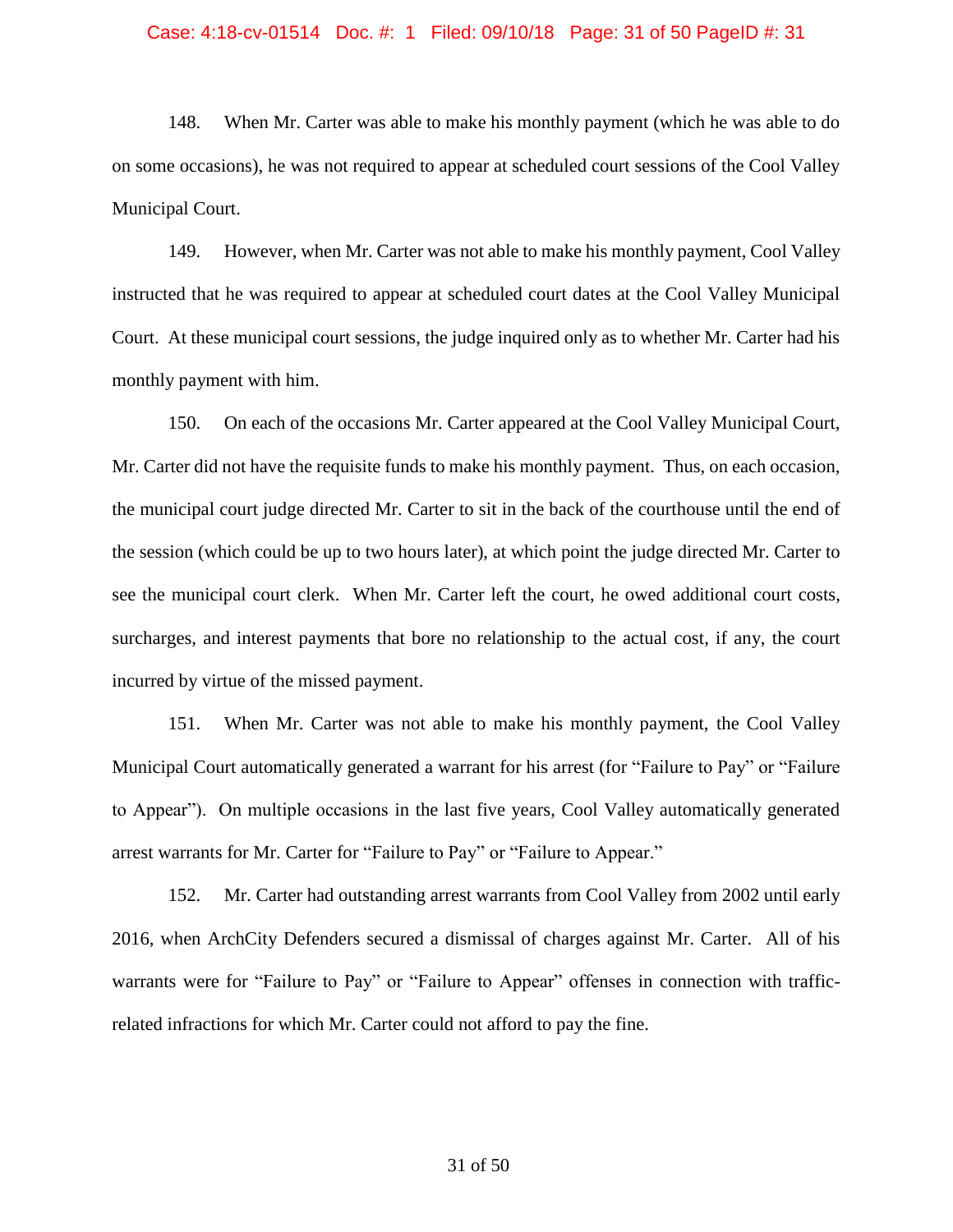#### Case: 4:18-cv-01514 Doc. #: 1 Filed: 09/10/18 Page: 32 of 50 PageID #: 32

153. In November 2012, officers of the Normandy Police Department stopped Mr. Carter and issued him a citation for allegedly running a red light, driving with a suspended license, and no proof of insurance.

154. Mr. Carter could not afford to pay the fine issued by Normandy. Mr. Carter knew that many municipalities, including Normandy, did not accept partial payment and engaged in a regular practice of arresting people who were unable to pay their fines. Because he could not afford to pay the fine, Mr. Carter did not appear at his scheduled court date and Normandy issued an arrest warrant for Mr. Carter for "Failure to Pay" and/or "Failure to Appear."

155. Following Normandy's issuance of an arrest warrant for Mr. Carter's alleged "Failure to Pay" and/or "Failure to Appear," Mr. Carter has appeared (or attempted to appear) in Normandy Municipal Court on at least two occasions. On neither occasion did the municipal court judge or any other municipal court official make any inquiry into Mr. Carter's ability to pay, nor did the judge appoint an attorney for Mr. Carter.

156. On the first occasion, the municipal courthouse was overcrowded and Mr. Carter was unable to get in the door. Even though Mr. Carter tried to appear for his court date and was unable to do so only because the courthouse was overcrowded, Normandy issued a warrant for Mr. Carter's arrest for "Failure to Pay" and/or "Failure to Appear."

157. On the second occasion, in or around January 2013, Mr. Carter appeared before a municipal court judge. The judge asked whether Mr. Carter had money with him to pay the outstanding fines and costs. Mr. Carter explained that he did not have money with him and could not afford to pay the fine, and asked whether community service was an option since Mr. Carter was indigent and could not afford to pay. The judge said no to Mr. Carter's request for community service and directed Mr. Carter to see the municipal court clerk.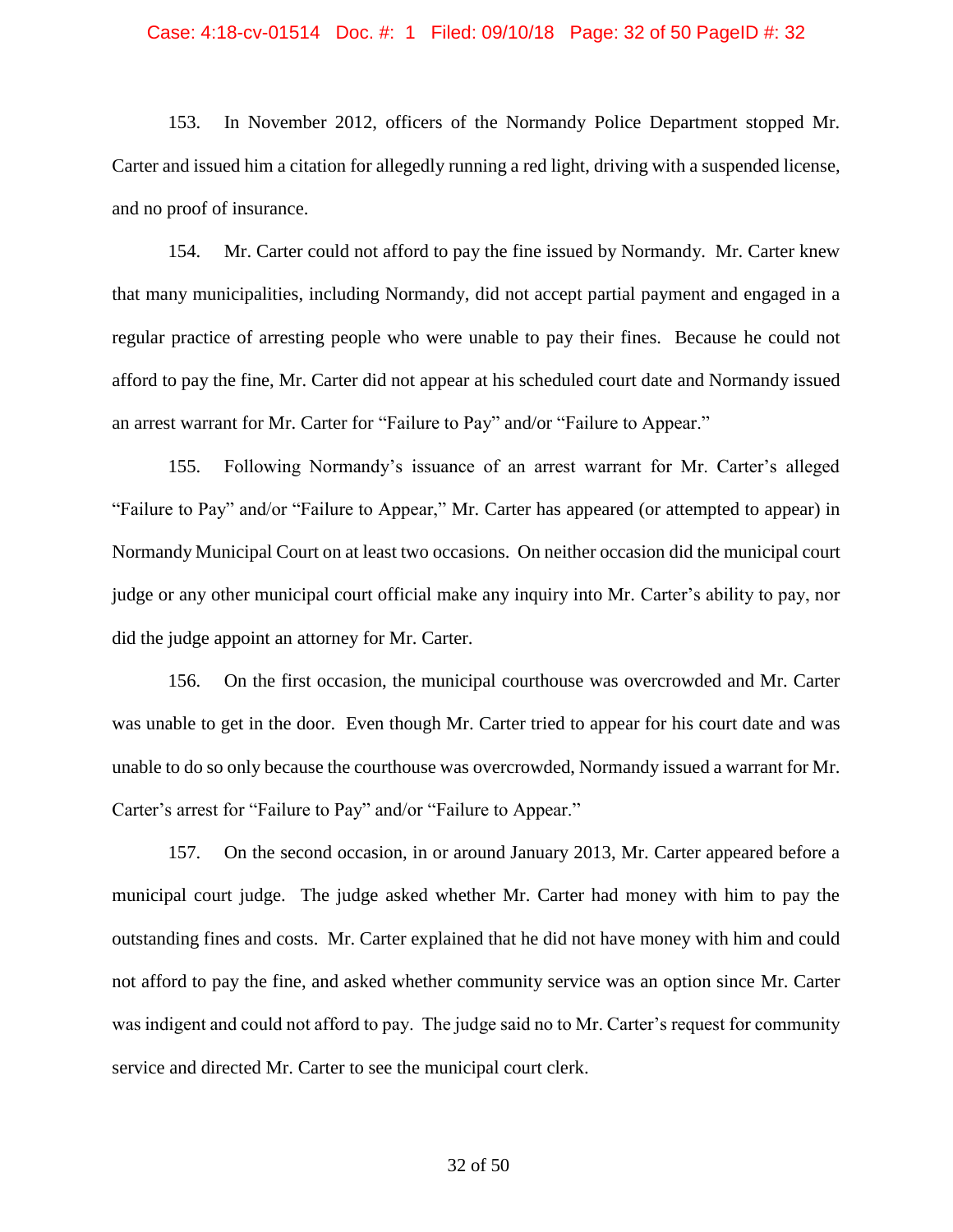# Case: 4:18-cv-01514 Doc. #: 1 Filed: 09/10/18 Page: 33 of 50 PageID #: 33

158. The municipal court clerk informed Mr. Carter that if he did not pay \$100 by the next day, Normandy would issue a warrant for Mr. Carter's arrest. Mr. Carter could not afford to make the \$100 payment, and Normandy thereafter issued a warrant for his arrest.

159. As of March 2015, Mr. Carter had five outstanding arrest warrants from Normandy, all of which are for "Failure to Pay" or "Failure to Appear" offenses in connection with trafficrelated infractions for which Mr. Carter could not afford to pay the fine.

160. In December 2012, Mr. Carter was pulled over in Ferguson by officers of the Ferguson Police Department. The officers informed Mr. Carter that he had outstanding warrants in Cool Valley and Normandy (as described above) and took Mr. Carter to the St. Ann Jail.

161. Officers of the St. Ann Jail informed Mr. Carter that he could be released if he paid a \$500 bond. There was no bail hearing. Mr. Carter could not afford to make this payment and thus was unable to secure his release.

162. The St. Ann Jail held Mr. Carter for three days on behalf of Cool Valley. After three days, Cool Valley "released" Mr. Carter. However, he remained in the St. Ann Jail, which now held him on behalf of Normandy (based on the outstanding warrants, as described above). The St. Ann Jail officers again informed Mr. Carter that he could be released if he paid a \$500 bond. Again, there was no bail hearing. And again, Mr. Carter was unable to make this payment to secure his release.

163. Mr. Carter spent three days in the St. Ann Jail on behalf of Normandy and then—after a total of six days—the St. Ann Jail finally released him.

164. In or around December 2013, officers of the Ferguson Police Department stopped Mr. Carter and again incarcerated him in the St. Ann Jail on behalf of Cool Valley and Normandy for the same "Failure to Pay" and/or "Failure to Appear" warrants discussed above.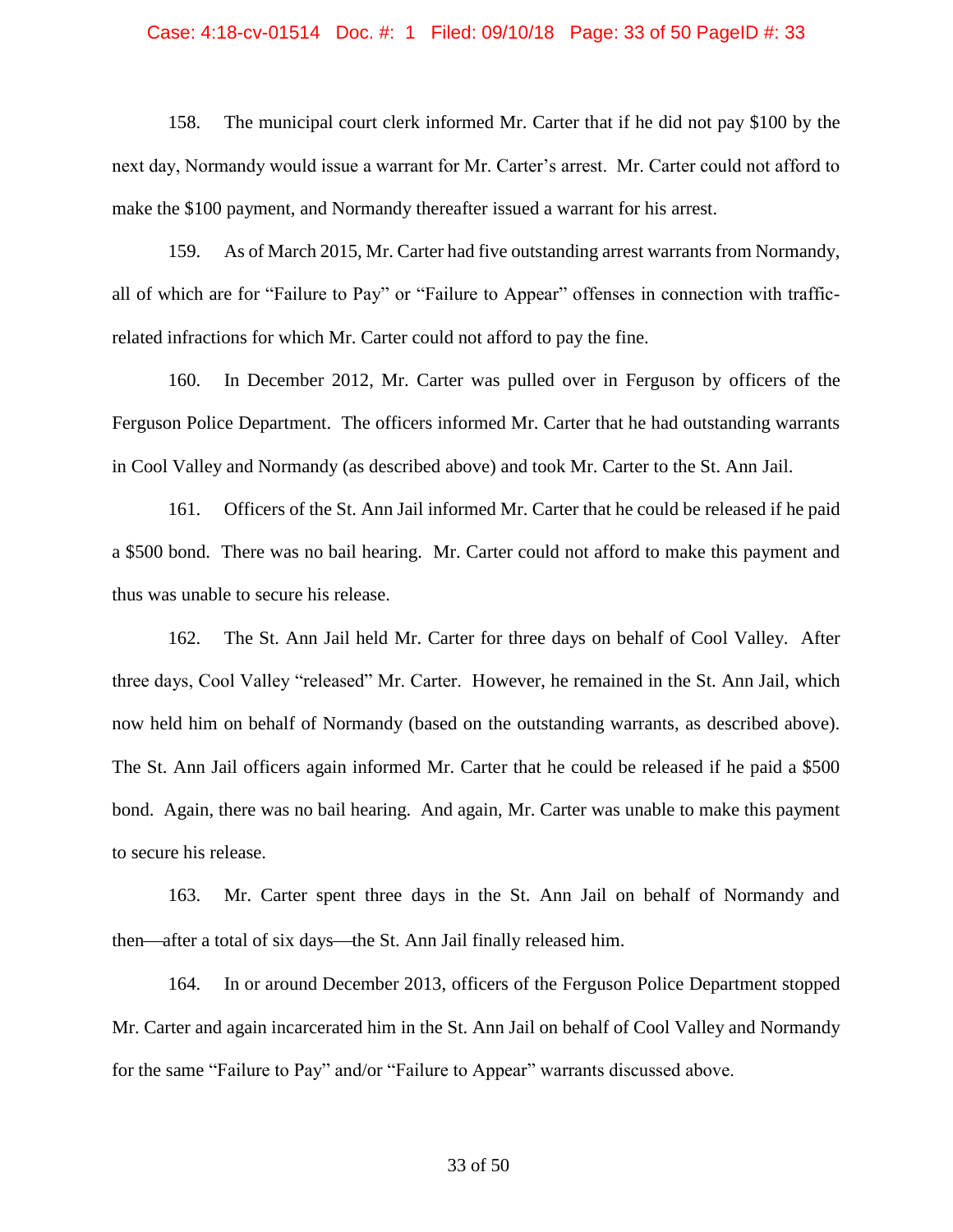### Case: 4:18-cv-01514 Doc. #: 1 Filed: 09/10/18 Page: 34 of 50 PageID #: 34

165. The St. Ann Jail again held Mr. Carter for three days on behalf of Cool Valley and three days on behalf of Normandy (for a total of six days).

166. After six days, the St. Ann Jail "released" Mr. Carter on behalf of Normandy. However, officers of the St. Ann Jail informed Mr. Carter that they were continuing to hold him on behalf of St. Louis City. Mr. Carter told the jail officers that he did not have any outstanding warrants in St. Louis City. The officers, presumably after confirming that Mr. Carter did not have any outstanding warrants in St. Louis City, finally released him at 2:00 a.m. The officers never allowed Mr. Carter to make a free phone call, nor did they provide him any means of transportation from the Jail. As a result, Mr. Carter had to walk 15 miles to his home on a cold night, finally reaching his home the next morning.

167. The conditions in the St. Ann Jail were filthy. Mr. Carter was given an orange jumpsuit to wear. The food provided to Mr. Carter was inadequate, sometimes only a honey bun and a packaged pot pie for the whole day.

### **v. Meredith Walker**

168. Meredith Walker is a 48-year-old African-American mother of two living in Florissant, Missouri.

169. In the last five years, Ms. Walker has been jailed on at least ten occasions by St. Louis municipalities for unpaid fines from traffic tickets and other minor municipal violations; she has paid over \$15,000 in fees, court costs, and bond forfeitures, making her unable to provide for herself and her children; and she has lost her license—and consequently, her ability to find employment—because of her inability to afford to pay the fines.

170. Ms. Walker's traffic tickets continue to plague her to this day, even though she has not been cited for a moving violation in over fifteen years.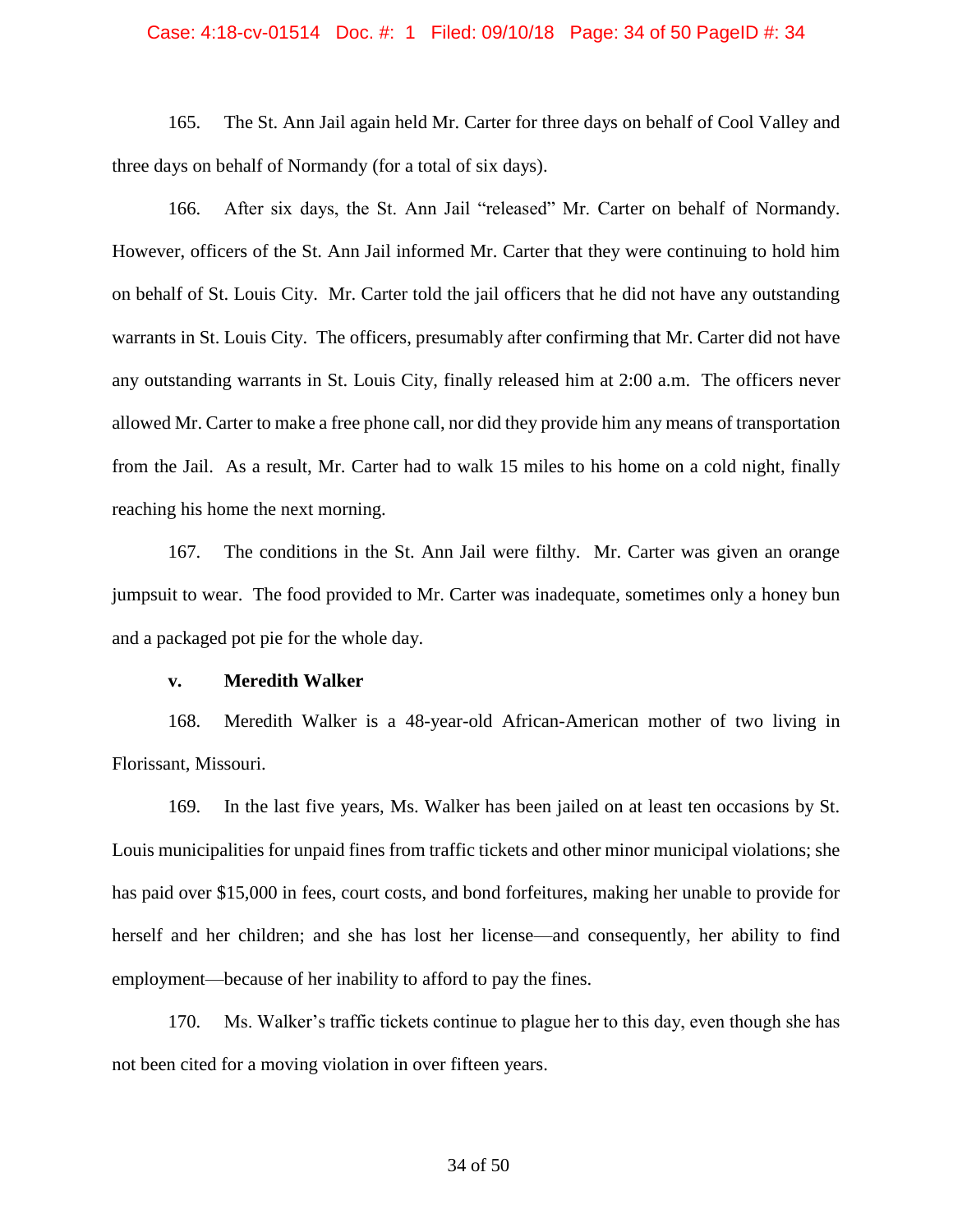#### Case: 4:18-cv-01514 Doc. #: 1 Filed: 09/10/18 Page: 35 of 50 PageID #: 35

171. At one point, Ms. Walker had warrants out for her arrest in eleven different municipalities, all of which stemmed from unpaid traffic tickets and charges for "Failure to Pay" or "Failure to Appear" in connection with these unpaid traffic tickets.

172. In the last five years, Ms. Walker has been jailed in St. Ann on behalf of Normandy, Velda Village Hills, Calverton Park and Velda City. Each time, officers arrested Ms. Walker on warrants for "Failure to Pay" or "Failure to Appear" that were issued in connection with unpaid traffic tickets that Ms. Walker could not afford to pay.

173. On almost all of these occasions, Ms. Walker experienced the so-called "munishuffle": she was transferred from one municipal jail to another, paying bonds at each to secure her "release" to the next. A \$500 bond was posted to secure Ms. Walker's release from Normandy on February 7, 2012; a \$500 bond was posted to secure Ms. Walker's release from Calverton Park on November 1, 2012; a \$100 bond was posted to secure Ms. Walker's release from Velda Village Hills; a \$500 bond was posted to secure Ms. Walker's release from Normandy on February 4, 2014. Ms. Walker's mother or stepfather paid the bonds when they were able. If neither Ms. Walker nor a relative could afford to pay bond, Ms. Walker remained in jail until jail officials (or the municipality on whose behalf she was held) decided to release her.

174. Ms. Walker has appeared in the Defendants municipal courts on multiple occasions, including the Normandy Municipal Court, the Calverton Municipal Court, the Velda Village Hills Municipal Court and the Velda City Municipal Court, among others. Not once has a municipal court judge inquired into her ability to pay, informed her of her right to an attorney, afforded her an attorney, or proposed alternatives to payment of a fine (such as community service).

175. Ms. Walker has tried to pay off her debts to the municipalities, but simply cannot afford to do so. It is well known in the community that showing up at court without full payment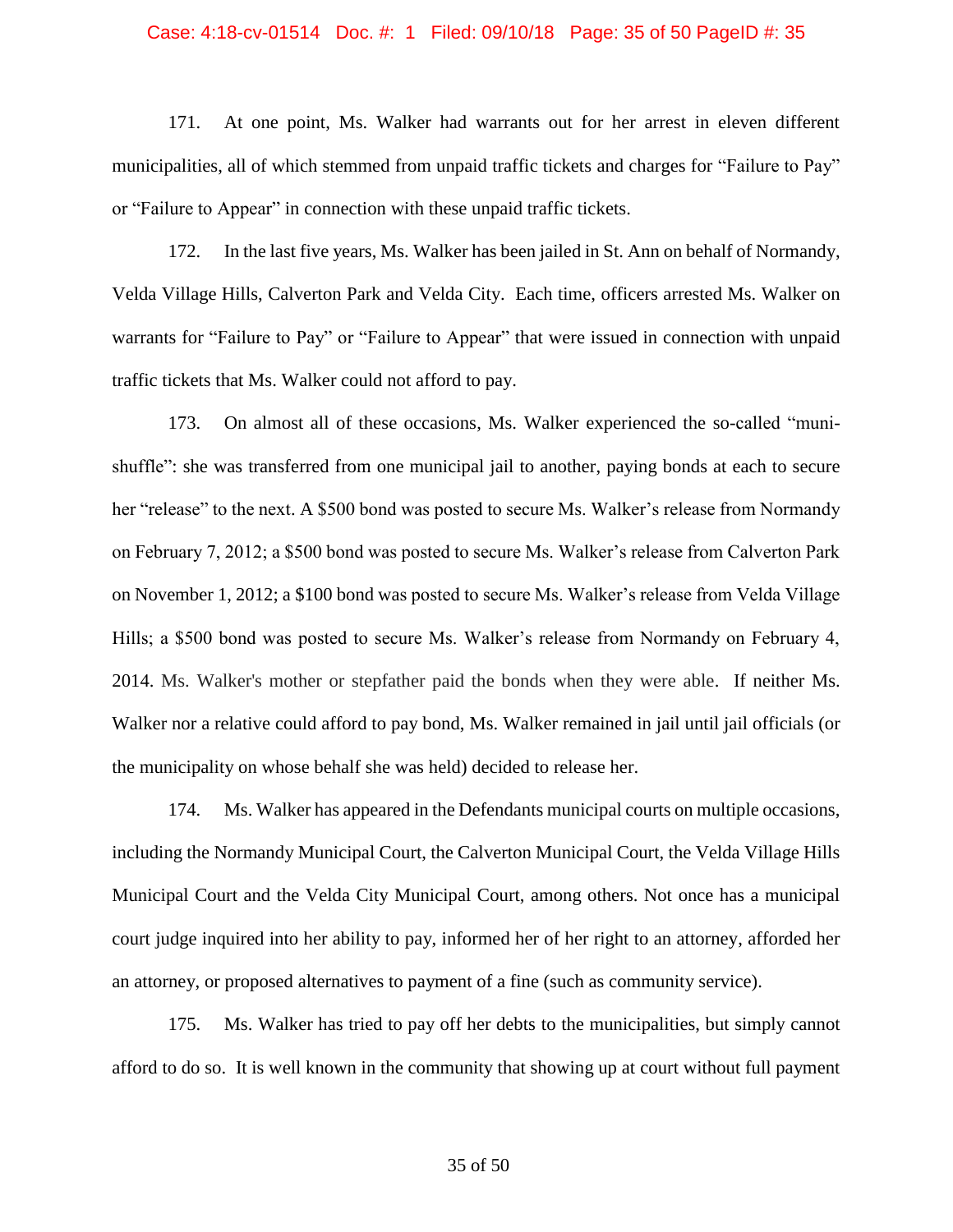#### Case: 4:18-cv-01514 Doc. #: 1 Filed: 09/10/18 Page: 36 of 50 PageID #: 36

will lead to incarceration. As a result, Ms. Walker feared that if she went to court without the money to pay her fine, she would immediately be placed in jail.

176. Ms. Walker has been unsuccessfully trying to pay off approximately \$3,000 of fines over the last four years. On multiple occasions, court clerks have told Ms. Walker that she resolved all her charges, only to discover more charges later. On other occasions, court clerks have failed to properly record payments made by Ms. Walker.

177. Ms. Walker's inability to extricate herself from this cycle of debt and jailing has virtually destroyed Ms. Walker's life.

178. Ms. Walker is unemployed and has been unable to find a new job because of her traffic record and because she does not have a valid license. Many of the positions for which she is otherwise qualified require a valid driver's license to transport clients.

179. Ms. Walker has been forced to change her appearance, because she discovered that she was stopped by police officers more often when she had dreadlocks in her hair.

180. Ms. Walker does not have a valid driver's license because she cannot afford to pay off all of her fines, costs, surcharges, and interest. As a result, Ms. Walker is forced to rely on family and friends to drive her to the store or to her son's basketball games, placing strain on cherished relationships.

181. Ms. Walker has spent many holidays in jail for unpaid traffic tickets, missing time with family and friends.

182. Ms. Walker is unable to travel around the St. Louis area, in part because bus service in North County (where she lives) is unreliable, and in part because she is now terrified of the police.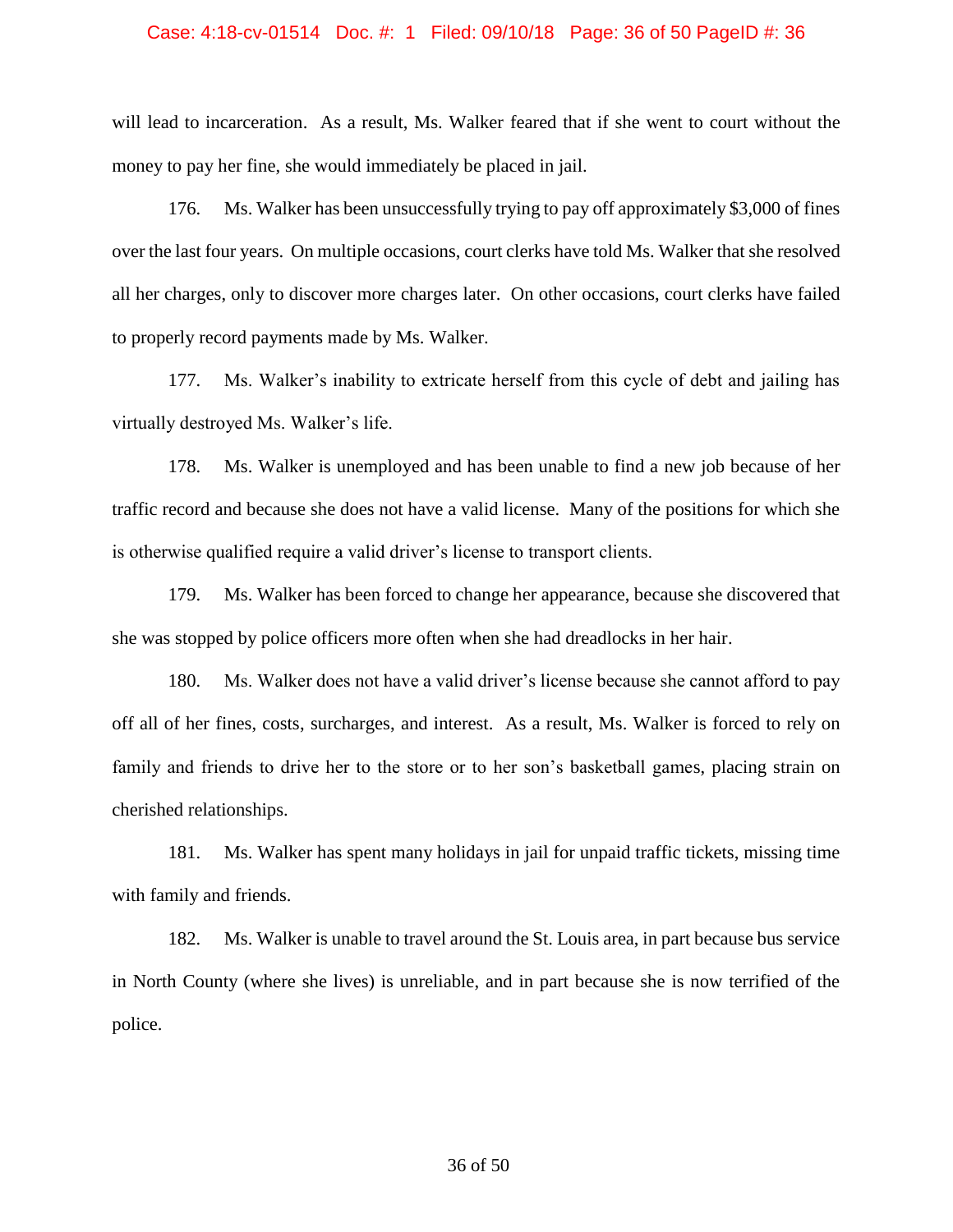# **E. Class Allegations**

183. The Plaintiffs bring this action on behalf of themselves and all others similarly situated, for the purpose of asserting the claims alleged in this Complaint on a common basis.

184. A class action is a superior means, and the only practicable means, by which Plaintiffs and unknown Class members can challenge the Defendant's unlawful debt-collection scheme.

185. This action is brought and may properly be maintained as a Class action pursuant to Rule 23(a)(1)-(4), Rule 23(b)(2), and Rule 23(b)(3) of the Federal Rules of Civil Procedure.

186. This action satisfies the numerosity, commonality, typicality, and adequacy requirements of those provisions.

187. Plaintiffs propose two Classes: a Declaratory and Injunctive Class and a Damages Class.

188. The Declaratory and Injunctive Class is defined as: All persons who currently owe or who will incur debts to the Defendant from fines, fees, costs, or surcharges arising from cases in the Defendant's courts.

189. The Damages Class is defined as: All persons who, from June 25, 2013, until the present, were held in jail by or on behalf of Defendant because of the persons' non-payment of a monetary sum required by Defendant or a neighboring municipality as a result of the individuals' inability to pay.

### **1. Numerosity. Fed. R. Civ. P. 23(a)(1)**

190. Over the past five years, thousands of people have owed and currently owe Defendant or neighboring municipalities money from old traffic tickets and other minor municipal offenses. Pursuant to Defendant's policies and practices, Defendant has placed thousands of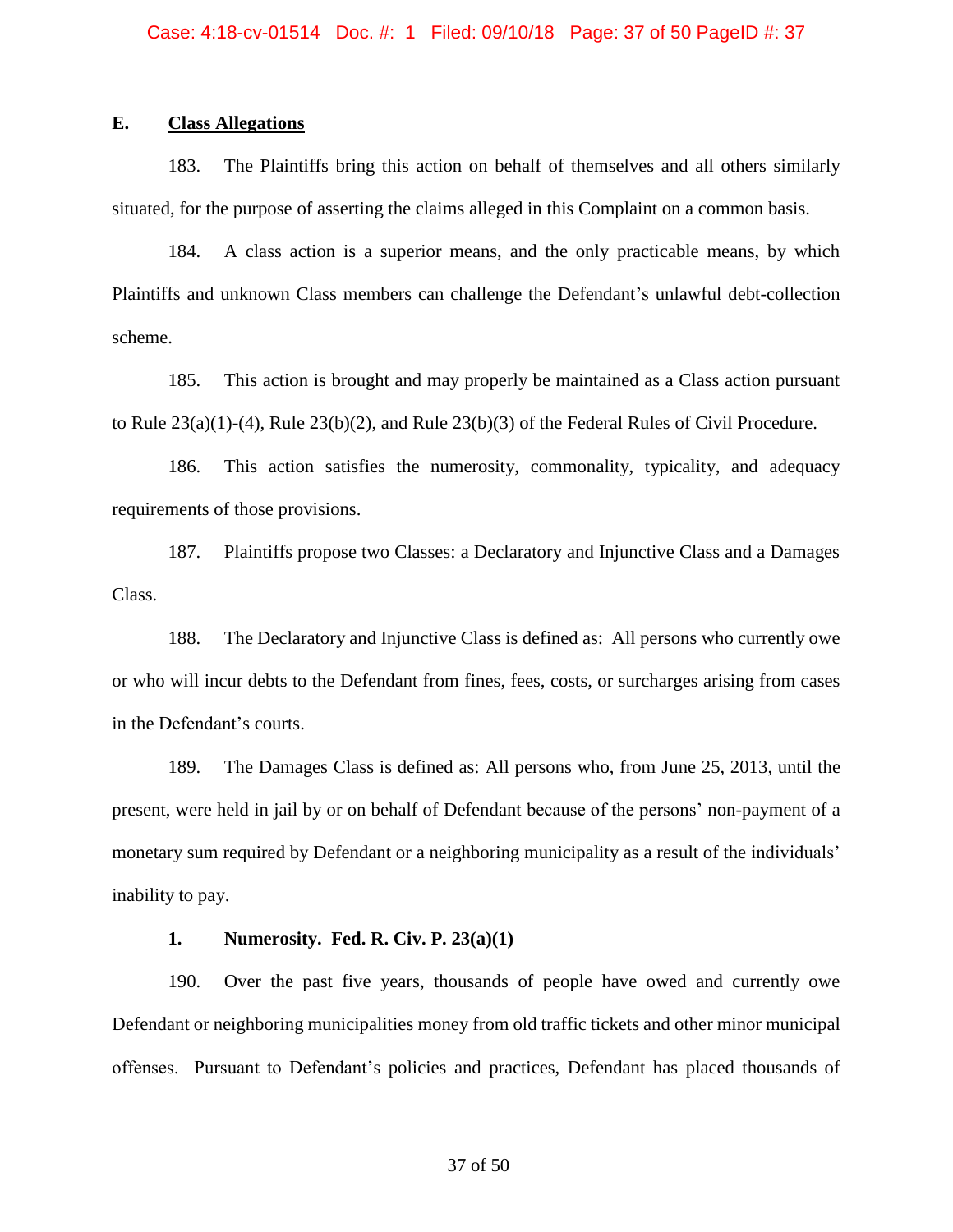#### Case: 4:18-cv-01514 Doc. #: 1 Filed: 09/10/18 Page: 38 of 50 PageID #: 38

people, who have indicated that they are too poor to pay their debts in total, on payment plans that are arbitrary, exorbitant, and inconsistent with the debtors' ability to pay. All of these people are currently being threatened with arrest and jailing if they do not make the payments in the amount or frequency purportedly required by Defendant.

191. Defendant has kept hundreds of people in jail for non-payment in each of the past five years. Defendant retains, and is required by law to retain, records of these instances.

192. Pursuant to Defendant's policies and practices, those kept in jail by Defendant for non-payment did not receive meaningful inquiries into their ability to pay as required by federal and Missouri law. Pursuant to Defendant's policies, Defendant made no determinations of indigence, ability to pay hearings, or evaluations of alternatives to incarceration, and Defendant provided none of the relevant state and federal protections for debtors. Nor were those jailed by Defendant provided adequate counsel to represent them.

193. Those who still owe Defendant debt payments or who will incur such debts likely will be subjected to the same ongoing policies and practices absent the relief sought in this Complaint.

### **2. Commonality. Fed. R. Civ. P. 23(a)(2).**

194. The relief sought is common to all members of the Injunctive and Damages Classes, and common questions of law and fact exist as to all members of the Classes. The Plaintiffs seek relief concerning whether Defendant's policies, practices, and procedures violated their rights and relief mandating Defendant to change its policies, practices, and procedures so that the Plaintiffs' rights will be protected in the future.

195. Among the most important, but not the only, common questions of fact are:

a. Whether Defendant has had a policy and practice of keeping people in jail who owe money on old judgments unless and until they can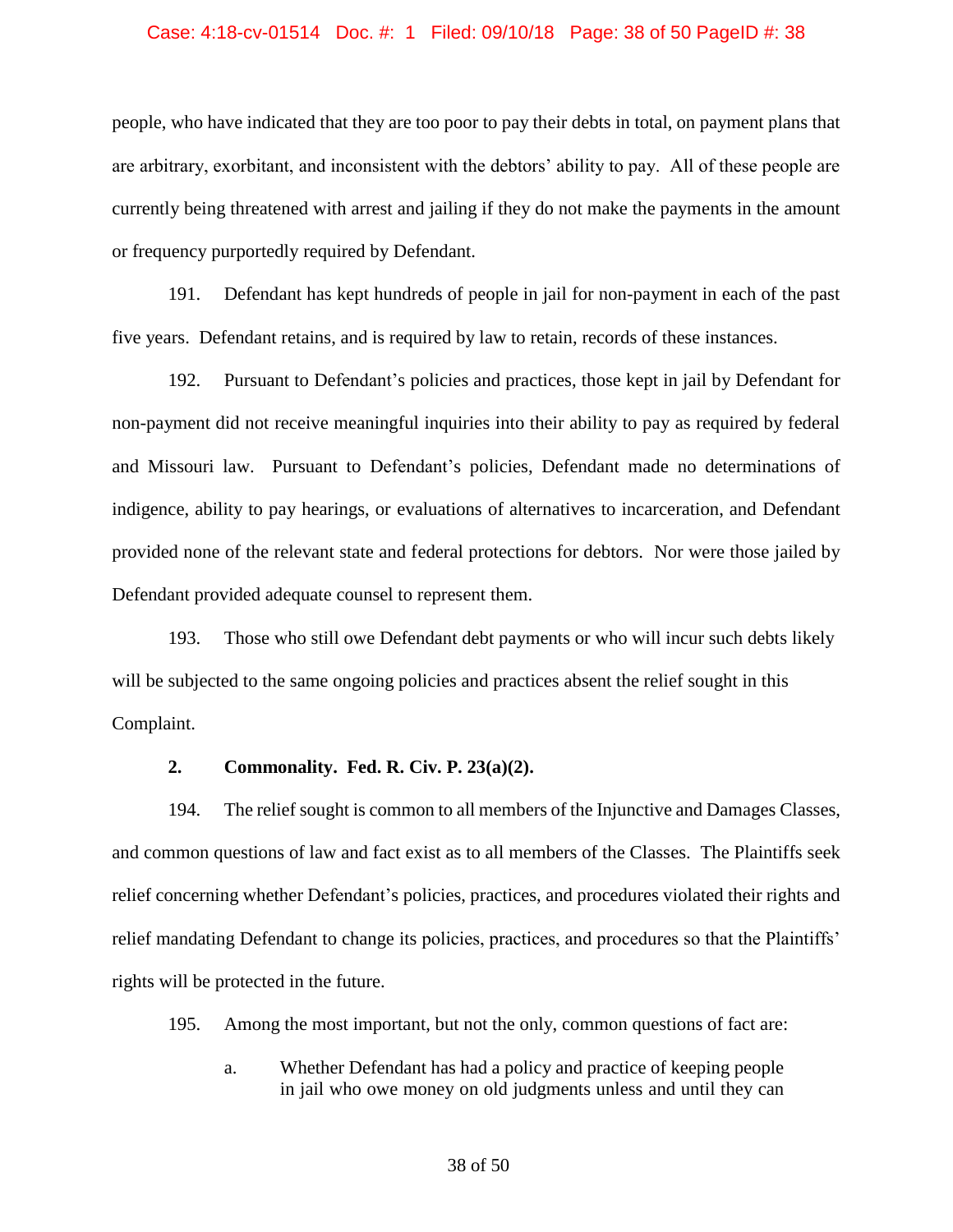pay a monetary sum;

- b. Whether Defendant has had a policy and practice of failing to conduct meaningful inquiries into the ability of a person to pay before jailing the person for non-payment;
- c. Whether Defendant has provided notice to debtors that their ability to pay will be a relevant issue at the proceedings at which they are jailed or kept in jail and whether Defendant makes findings concerning ability to pay and alternatives to incarceration;
- d. Whether Defendant has provided adequate legal representation to those jailed for unpaid debts in proceedings that result in their incarceration;
- e. Whether Defendant's employees and agents have had a policy and practice of threatening debtors and families of debtors with incarceration for unpaid debts without informing them of their rights;
- f. Whether Defendant has had a policy and practice of issuing and executing warrants for the arrest of debtors despite lacking probable cause that they have committed any offense and without any notice or opportunity to be heard concerning their ability to pay or the validity of the debt;
- g. Whether Defendant has sought to extort funds from poor residents of the St. Louis area by ensnaring them in an escalating spiral of indebtedness and imprisonment; and
- h. Whether Defendant's policies and practices discriminated on the basis of race or other impermissible factors.
- 196. Among the most important common question of law are:
	- a. Whether keeping people in jail solely because they cannot afford to make a monetary payment is lawful;
	- b. Whether people are entitled to a meaningful inquiry into their ability to pay before being jailed by Defendant for non-payment of debts;
	- c. Whether people who cannot afford to pay Defendant are entitled to the consideration of alternatives to incarceration before being jailed for non-payment of debts;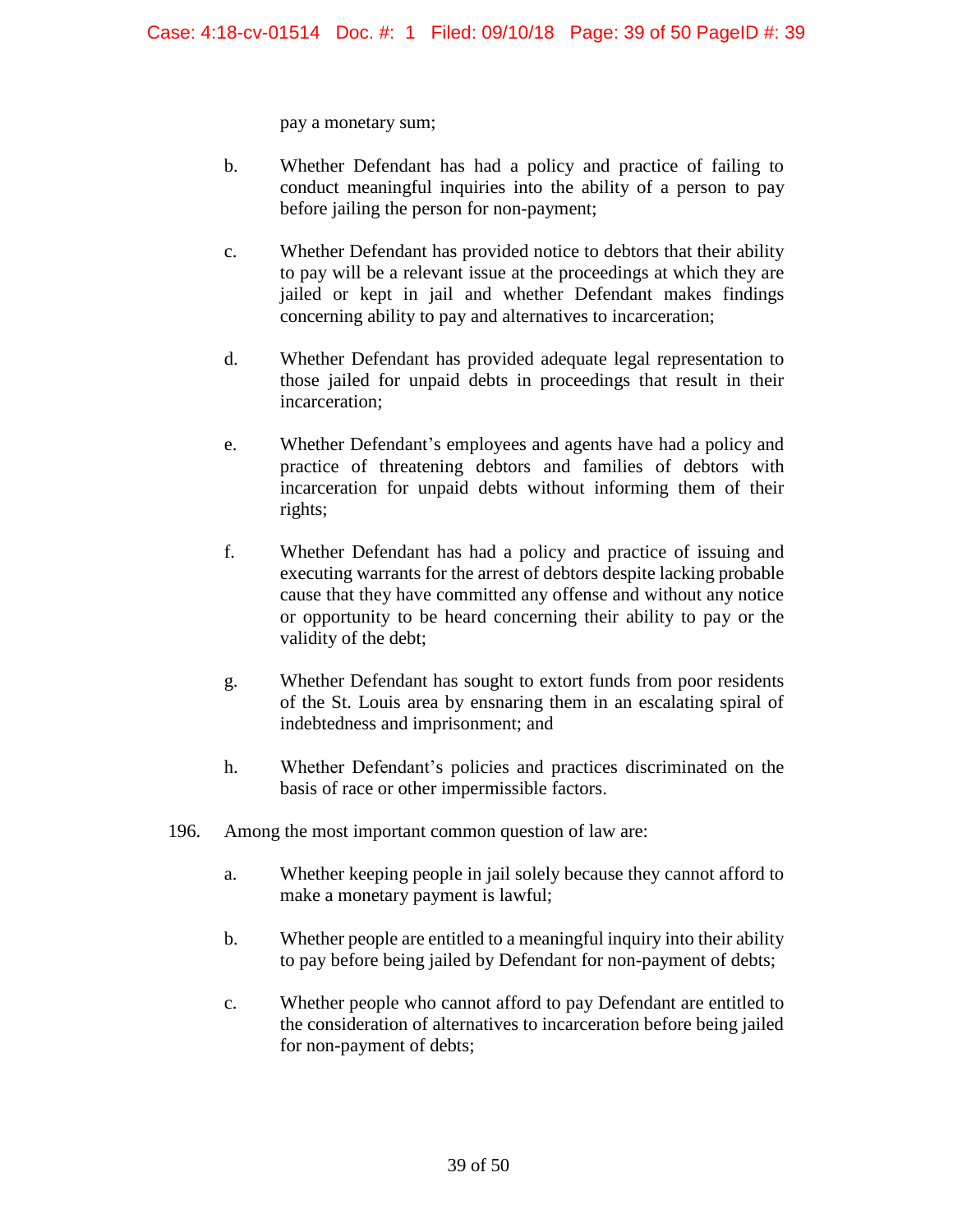- d. Whether people are entitled to adequate legal representation in debtcollection proceedings initiated and litigated by Defendant prosecutors that result in their incarceration if they cannot afford an attorney;
- e. Whether Defendant may jail, threaten to jail, and use other harsh debt-collection measures (such as ordering payment of significant portions of a person's public assistance benefits) against debtors who cannot afford immediately to pay Defendant in full; and
- f. Whether Defendant may arrest people based solely on their nonpayment without any probable cause that they have committed any willful conduct or other offense and without notice and an opportunity to be heard concerning legal predicates for a valid detention, such as their ability to pay and the validity of the debt.

# **3. Typicality. Fed. R. Civ. P. 23(a)(3).**

197. The named Plaintiffs' claims are typical of the claims of the members of the Classes and Subclasses respectively, and they have the same interests in this case as all other members of the Classes that they represent. Each of them suffered injuries from the failure of Defendant to comply with the basic constitutional provisions detailed below. The answer to whether Defendant's policies and practices ae unconstitutional will determine the claims of the named Plaintiffs and every other Class member.

198. If the named Plaintiffs succeed in their claims that the Defendant's policies and practices concerning debt collection for fines, fees, costs, and surcharges violate the law in the ways alleged in each claim of the Complaint, then that ruling will likewise benefit every other member of the Injunctive and Damages Classes.

# **4. Adequacy. Fed. R. Civ. P. 23(a)(4).**

199. The named Plaintiffs are adequate representatives of the Classes because they are members of the Classes and because their interests coincide with, and are not antagonistic to, those of the Classes. There are no known conflicts of interest among Class members, all of whom have a similar interest in vindicating the constitutional rights to which they are entitled.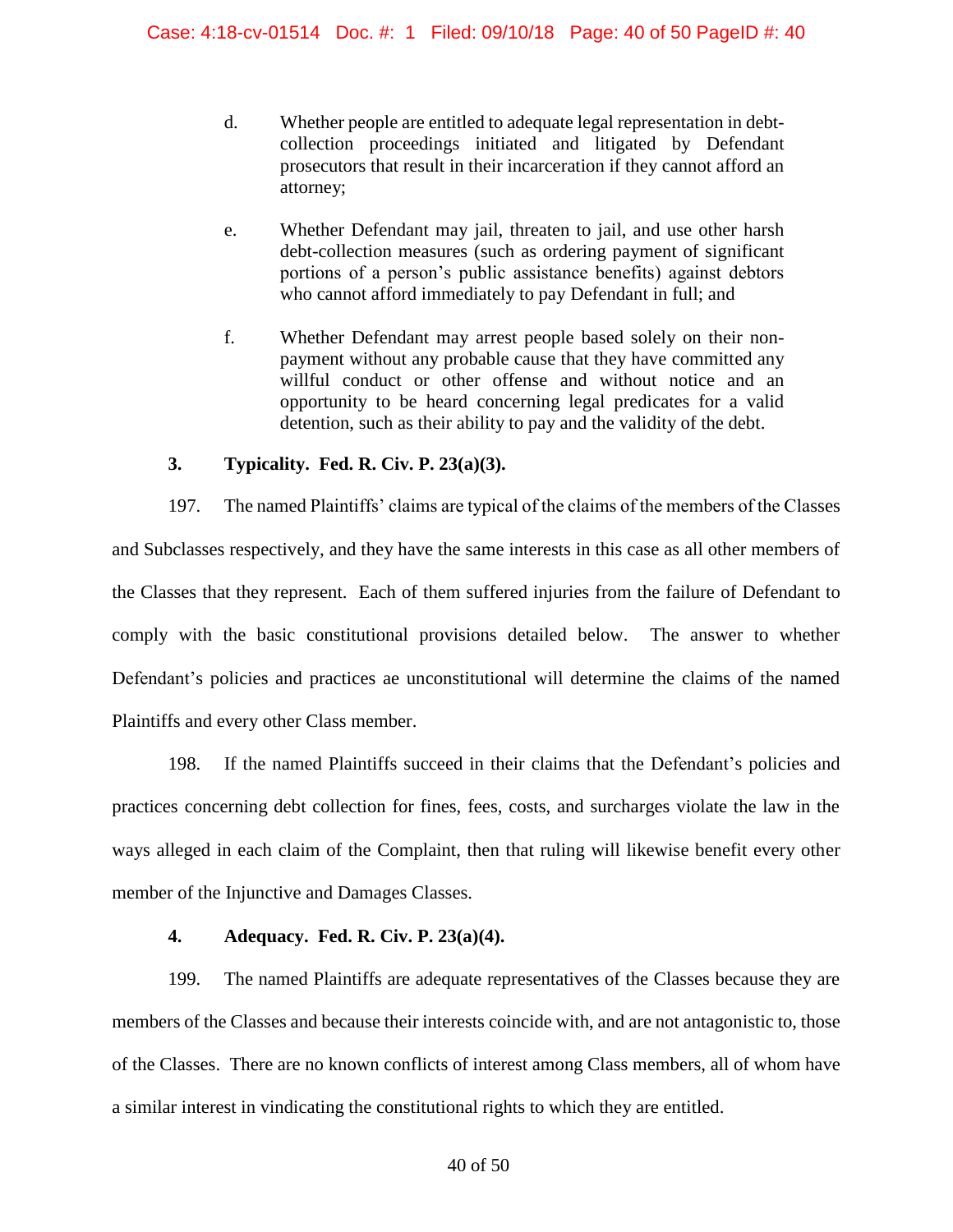### Case: 4:18-cv-01514 Doc. #: 1 Filed: 09/10/18 Page: 41 of 50 PageID #: 41

200. Plaintiffs are represented by attorneys from Arnold & Porter LLP, a firm with experience litigating complex civil rights matters in federal court and extensive knowledge of both the details of the Defendant's scheme and the relevant constitutional and statutory law. Plaintiffs are also represented by attorneys from ArchCity Defenders, who have extensive experience with the functioning of the entire municipal court system through their representation of numerous impoverished people in the St. Louis area. 15

201. The efforts of Plaintiffs' counsel have so far included extensive investigation over a period of months, including numerous interviews with witnesses, Defendant's employees, Defendant's jail inmates, families, attorneys practicing in the Defendant's Municipal Courts, community members, statewide experts in the functioning of Missouri municipal courts, and national experts in constitutional law, debt collection, bankruptcy law, criminal law, and forced labor.

<sup>&</sup>lt;sup>15</sup> ArchCity Defenders is a non-profit public interest law firm based in Saint Louis. It has represented the poor and homeless in cases involving municipalities in the St. Louis region for the past five years and is an expert on the ways in which Defendant's illegal practices and policies make and keep people poor. ArchCity Defenders has recently brought class actions in the Eastern District of Missouri restricting the use of chemical munitions on peaceful protesters, is co-counsel on two federal class actions alleging the operation of debtors' prisons in Ferguson and Jennings, Missouri, two additional class actions ending cash bail, and an additional series of state class action suits alleging the imposition of illegal fees and fines in various municipal courts in the St. Louis County region. *See Templeton v. Dotson,* 4:14-cv-01019; *Jenkins et al. v. City of Jennings*, 15-cv-252-CEJ (E.D. Mo. 2015); *Fant et al. v. City of Ferguson*, 15-cv-253-AGF (E.D. Mo. 2015); *Powell v. City of St. Ann* 4:15-cv-840 (E.D. Mo. 2015); *Pierce v. City of Velda City*, 4:15-CV-570 (E.D. Mo. 2015); *White* v. *City of Pine Lawn*, 14SL-CC04194 (St. Louis Co. Cir. Ct., Dec. 2014); *Pruitt v. City of Wellston*, 14SL-CC04192 (St. Louis Co. Cir. Ct., Dec. 2014); *Lampkin v. City of Jennings*, 14SL-CC04207 (St. Louis Co. Cir. Ct., Dec. 2014); *Wann v. City of St. Louis*, 1422- CC10272 (St. Louis City Cir. Ct., Dec. 2014); *Reed v. City of Ferguson*, 14SL-CC04195 (St. Louis Co. Cir. Ct., Dec. 2014); *Eldridge v. City of St. John*, 15SL-00456 (St. Louis Co. Cir. Ct., Feb. 2015); *Watkins v. City of Florissant*, 16SL-CC00165 (St. Louis Co. Cir. Ct., Jan. 2016). ArchCity Defenders also published an extensive report detailing these practices and policies in the cities of Bel-Ridge, Ferguson, and Florissant in August of 2014. The report is available at [http://www.archcitydefenders.org.](http://www.archcitydefenders.org/)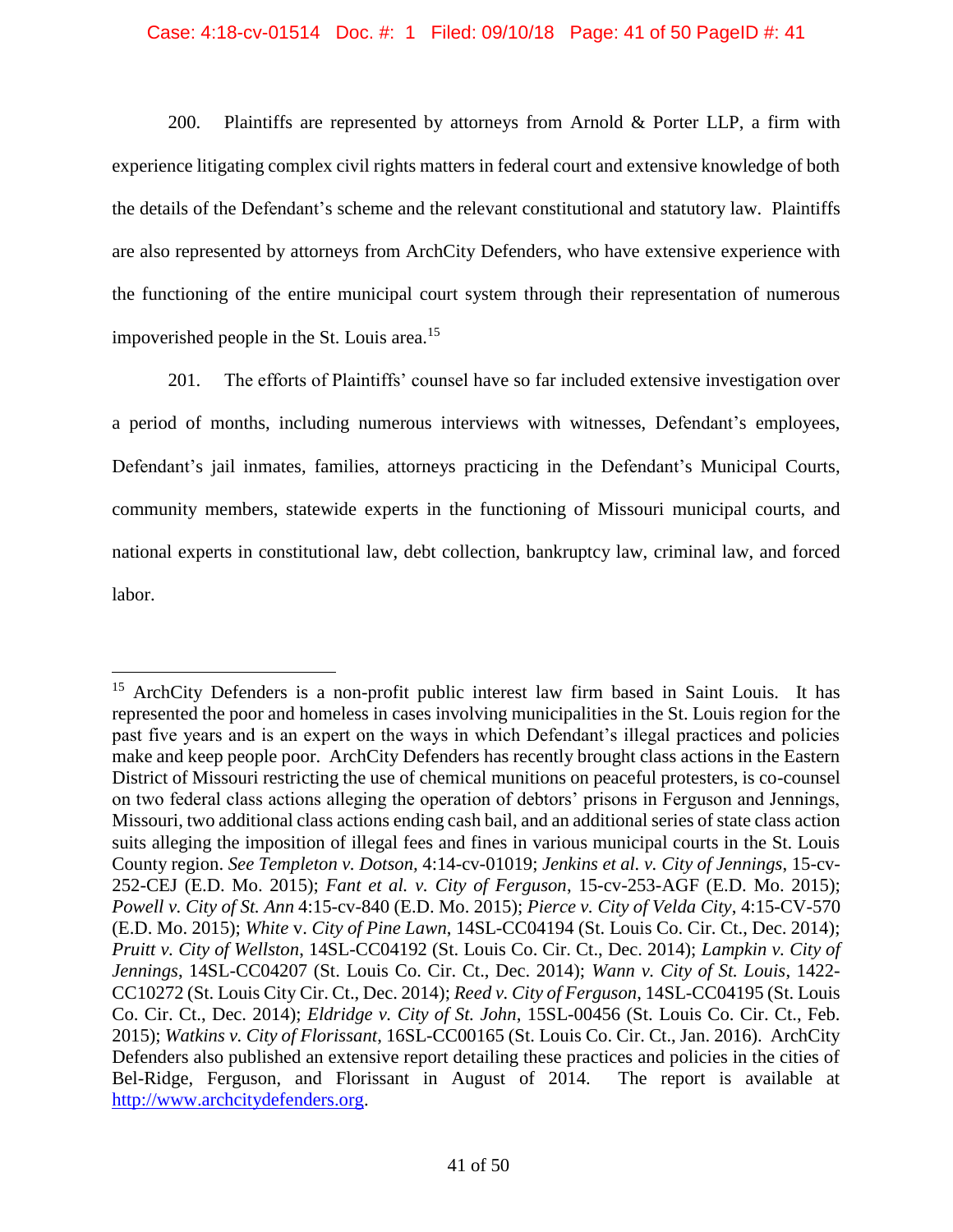#### Case: 4:18-cv-01514 Doc. #: 1 Filed: 09/10/18 Page: 42 of 50 PageID #: 42

202. Counsel have also observed numerous courtroom hearings in St. Ann and other municipalities across the region in order to compile a detailed understanding of state law and practices as they relate to federal constitutional requirements. Counsel have studied the way that these systems function in other cities in order to investigate the wide array of options in practice for municipalities.

203. As a result, counsel have devoted enormous time and resources to becoming intimately familiar with the Defendant's scheme and with all of the relevant state and federal laws and procedures that can and should govern it. Counsel also have developed relationships with many of the individuals and families most victimized by Defendant's practices.

204. The interests of the members of the Class will be fairly and adequately protected by the Plaintiffs and their attorneys.

# **5. Rule 23(b)(2)**

205. Class action status is appropriate because Defendant, through its policies, practices, and procedures that make up its traffic and ordinance debt-collection scheme, has acted and refused to act on grounds generally applicable to the Declaratory and Injunctive Classes.

206. A declaration that Defendant cannot jail people solely because they cannot afford to make a monetary payment will apply to each Class member.

207. Similarly, a determination that Class members are entitled, as a matter of federal law, to a meaningful inquiry into their ability to pay and an evaluation of alternatives to incarceration before they are jailed by Defendant for non-payment will apply to each Class member.

208. The same applies to rulings on the other claims, including: that Class members are entitled to representation by counsel at proceedings initiated and litigated by Defendant's

#### 42 of 50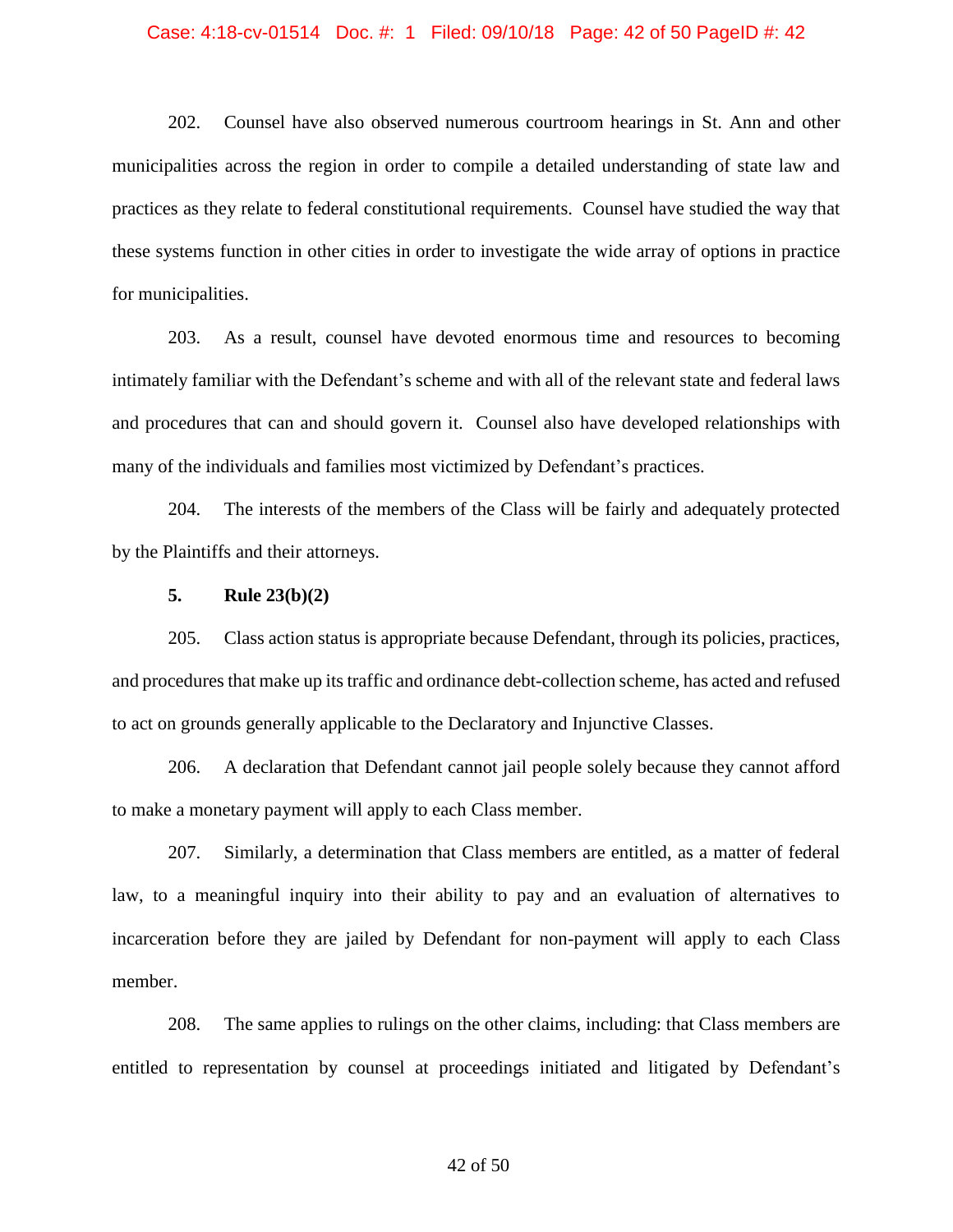#### Case: 4:18-cv-01514 Doc. #: 1 Filed: 09/10/18 Page: 43 of 50 PageID #: 43

prosecutors in connection with which they are jailed; that the Defendant cannot imprison Class members for debts; that the Defendant cannot collect debts from Class members in a manner that violates and evades all of the relevant protections for other judgment debtors; and that the Defendant cannot issue and execute arrest warrants for traffic debtors without probable cause that they have committed an offense and without notice or a hearing prior to the deprivation of their liberty.

209. Injunctive relief compelling Defendant to comply with these constitutional rights will similarly protect each member of the Class from being again subjected to the Defendant's unlawful policies and practices with respect to the debts that they still owe and protect those who will incur such debts in the future from the same unconstitutional conduct. Therefore, declaratory and injunctive relief with respect to the Class as a whole is appropriate.

### **6. Rule 23(b)(3)**

210. Class treatment under Rule 23(b)(3) is also appropriate because the common questions of law and fact overwhelmingly predominate in this case. This case turns, for every Plaintiff, on what the Defendant's policies and practices are and on whether those policies are lawful.

211. The common questions of law and fact listed above are dispositive questions in the case of every member of the Classes and Subclasses. The question of liability can therefore be determined on a class-wide basis. Class-wide treatment of liability is a far superior method of determining the content and legality of the Defendant's policies and practices than individual suits by hundreds or thousands of Defendant's residents. The question of damages will also be driven by class-wide determinations.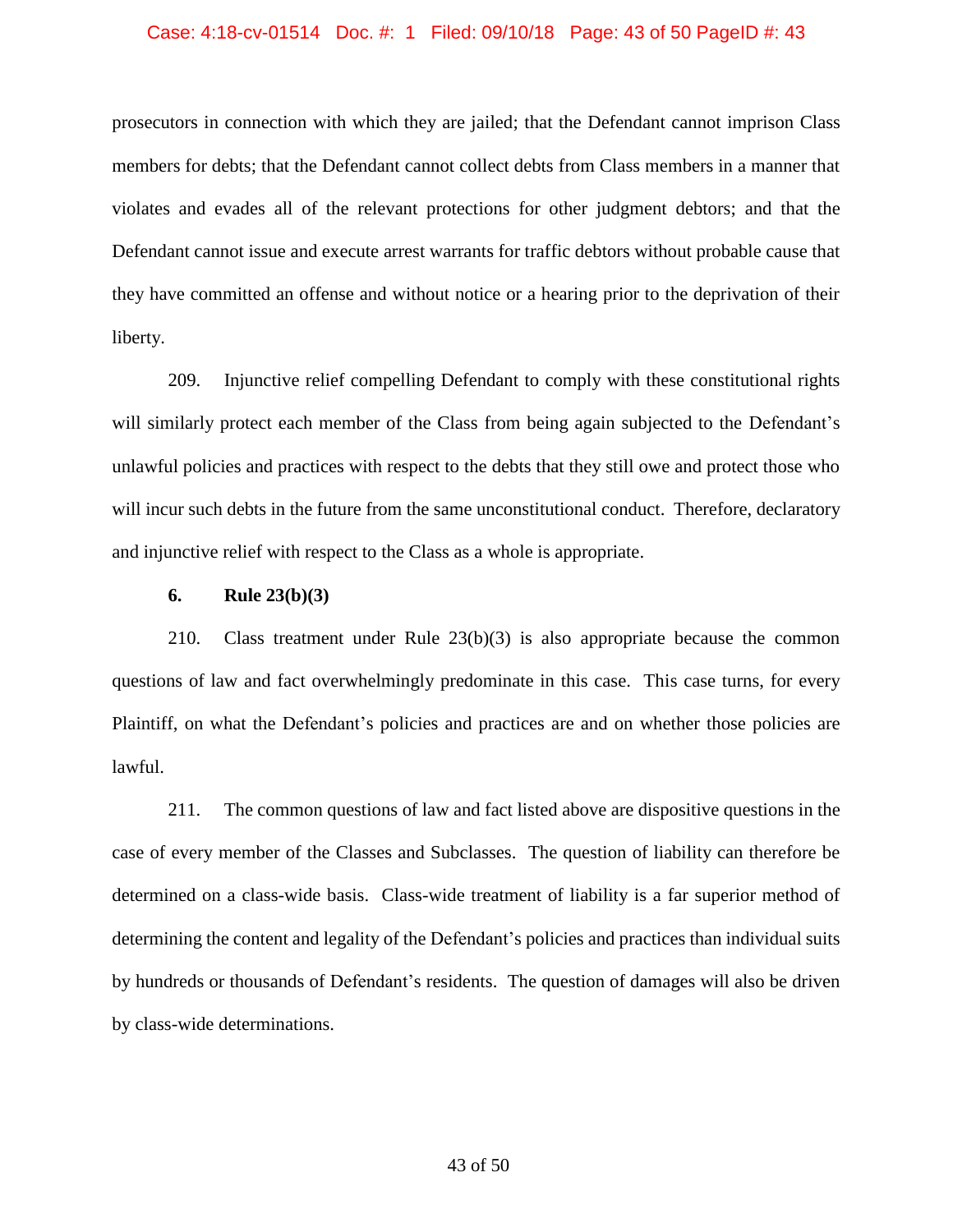#### Case: 4:18-cv-01514 Doc. #: 1 Filed: 09/10/18 Page: 44 of 50 PageID #: 44

212. To the extent that individual damages will vary, they will vary depending in large part on the amount of time that a person was unlawfully jailed. Determining damages for individual Class members can thus typically be handled in a ministerial fashion based on easily verifiable records of the length of unlawful incarceration. If need be, individual hearings on Classmember specific damages based on special circumstances can be held after Class-wide liability is determined—a method far more efficient than the wholesale litigation of hundreds or thousands of individual lawsuits.

# **CLAIMS FOR RELIEF**

# **COUNT I Violation of the Fourteenth Amendment—Imprisonment For Inability To Pay**

213. Plaintiffs incorporate by reference all previous and subsequent paragraphs of this complaint as if fully set forth herein.

214. The Due Process and Equal Protection Clauses of the Fourteenth Amendment of the United States Constitution prohibit imprisoning a person for failure to pay money owed to the government if that person is indigent and unable to pay.

215. Defendant, through its police department, municipal court system, and city prosecuting attorneys' office, imprisoned and/or threatened to imprison each of the Plaintiffs when they could not afford to pay debts allegedly owed for traffic and other minor offenses without conducting any inquiry into their ability to pay and without conducting any inquiry into alternatives to imprisonment, as required by the United States Constitution. At any moment, a person with financial resources in the Plaintiffs' positions could have paid a sum of cash and been released from jail.

216. Defendant maintained a policy and practice of (i) imprisoning, or threatening to imprison, people, including Plaintiffs, when they cannot afford to pay the debts allegedly owed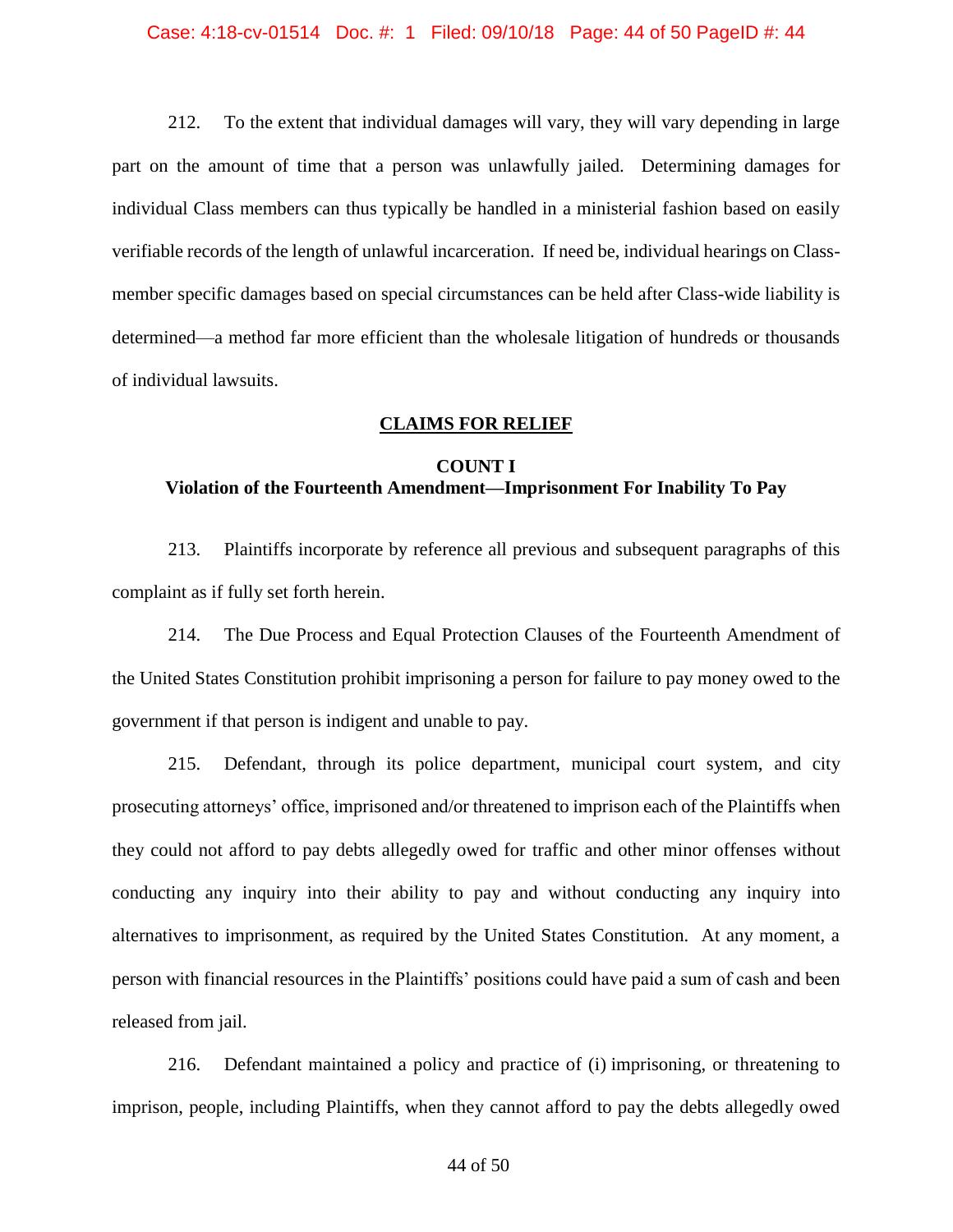#### Case: 4:18-cv-01514 Doc. #: 1 Filed: 09/10/18 Page: 45 of 50 PageID #: 45

from traffic and other minor offenses, (ii) directing its police officers to issue fine-laden citations for minor infractions in an effort to raise city revenues, (iii) encouraging the prosecution and incarceration of indigent Plaintiffs who were unable to pay fines, and (iv) keeping people, including Plaintiffs, in jail unless and until they are able to pay arbitrarily determined (and constantly shifting) sums of money.

217. Defendant's actions violated Plaintiffs' rights, and the rights of others similarly situated, under the Fourteenth Amendment to the United States Constitution. Defendant is liable under 42 U.S.C. § 1983.

218. As a direct result of Defendant's unlawful practices, Plaintiffs and others similarly situated have suffered extensive damages, including, but not limited to, pain and suffering, anxiety, anguish, feeling of unjust treatment, fear, and lost earnings.

# **COUNT II Violation of the Sixth and Fourteenth Amendments—Failure to Provide Adequate Counsel**

219. Plaintiffs incorporate by reference all previous and subsequent paragraphs of this complaint as if fully set forth herein.

220. Defendant, through its police department, municipal court system, and city prosecuting attorneys' office, violated Plaintiffs' rights, and the rights of others similarly situated, to the effective assistance of counsel under the Sixth and Fourteenth Amendments to the United States Constitution. Plaintiffs, and others similarly situated, have been imprisoned by Defendant in connection with debt-collection proceedings in which those people jailed are not afforded counsel.

221. Defendant's policy and practice of not providing adequate counsel at hearings in which indigent people are ordered to be imprisoned for unpaid debts (which are, in turn, based on payment plans arising from traffic and other violations at which the jailed individuals also were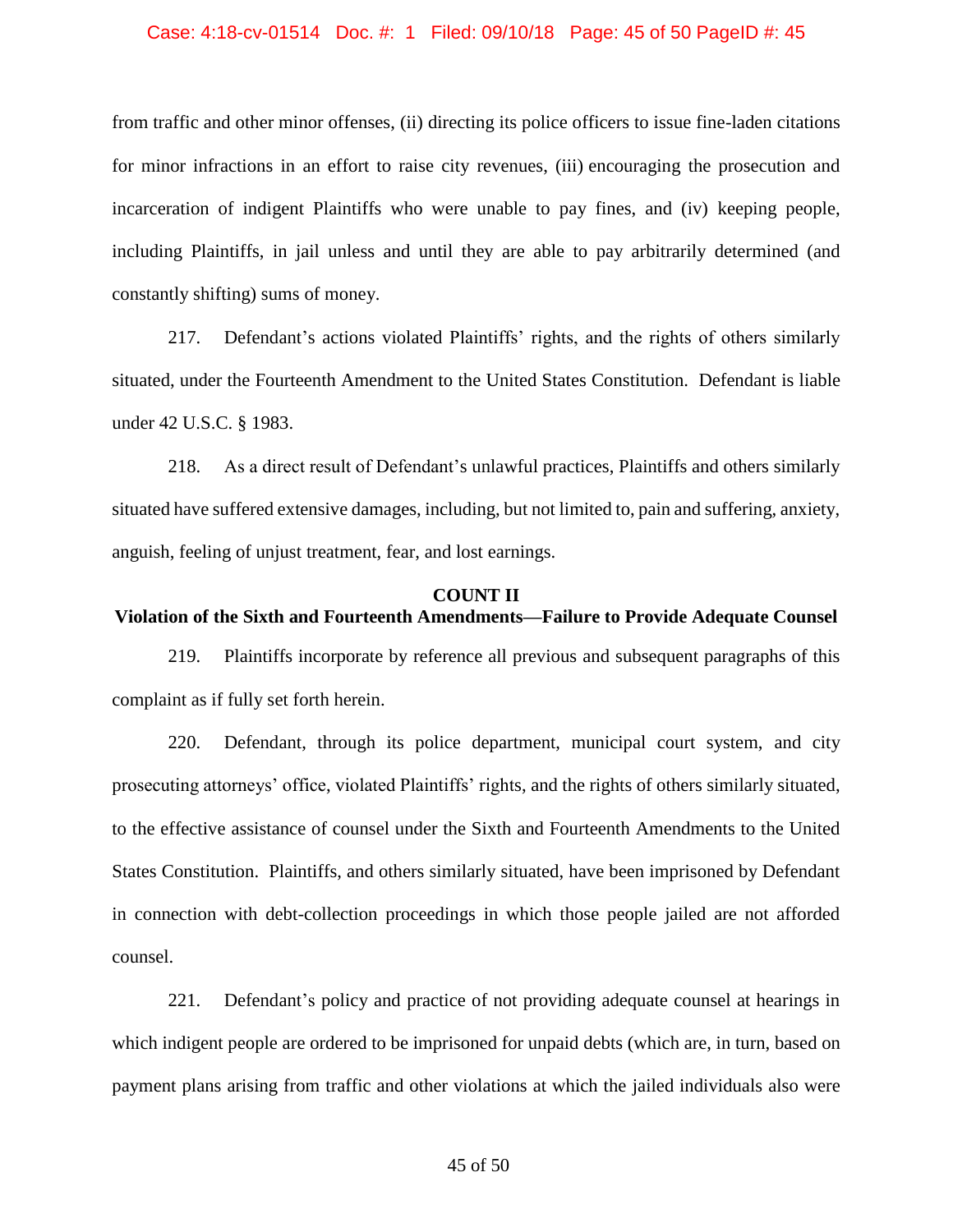#### Case: 4:18-cv-01514 Doc. #: 1 Filed: 09/10/18 Page: 46 of 50 PageID #: 46

unrepresented), violates the Sixth and Fourteenth Amendments to the United States Constitution. Defendant is liable under 42 U.S.C. § 1983.

222. As a direct result of the Defendant's unlawful practices, Plaintiffs and others similarly situated have suffered extensive damages, including, but not limited to, pain and suffering, anxiety, anguish, feeling of unjust treatment, fear, and lost earnings.

# **COUNT III Violation of the Fourteenth Amendment—Indefinite and Arbitrary Detention**

223. Plaintiffs incorporate by reference all previous and subsequent paragraphs of this complaint as if fully set forth herein.

224. The Due Process Clause of the Fourteenth Amendment to the United States Constitution prohibits incarcerating people indefinitely and without adequate procedural protections. Defendant, through its police department, municipal court system, and city prosecuting attorneys' office, has engaged in a policy and practice of jailing the Plaintiffs and others similarly situated without any meaningful legal process through which they can challenge their detention by keeping them confined in Defendant's jail unless and until they can make arbitrarily and inconsistently established cash payments, in violation of the Fourteenth Amendment. Defendant is liable under 42 U.S.C. § 1983.

225. As a direct result of Defendant's unlawful practices, Plaintiffs and others similarly situated have suffered extensive damages, including, but not limited to, pain and suffering, anxiety, anguish, feeling of unjust treatment, fear, and lost earnings.

# **COUNT IV Violation of the Fourth and Fourteenth Amendments—Issuance of Invalid Warrants**

226. Plaintiffs incorporate by reference all previous and subsequent paragraphs of this complaint as if fully set forth herein.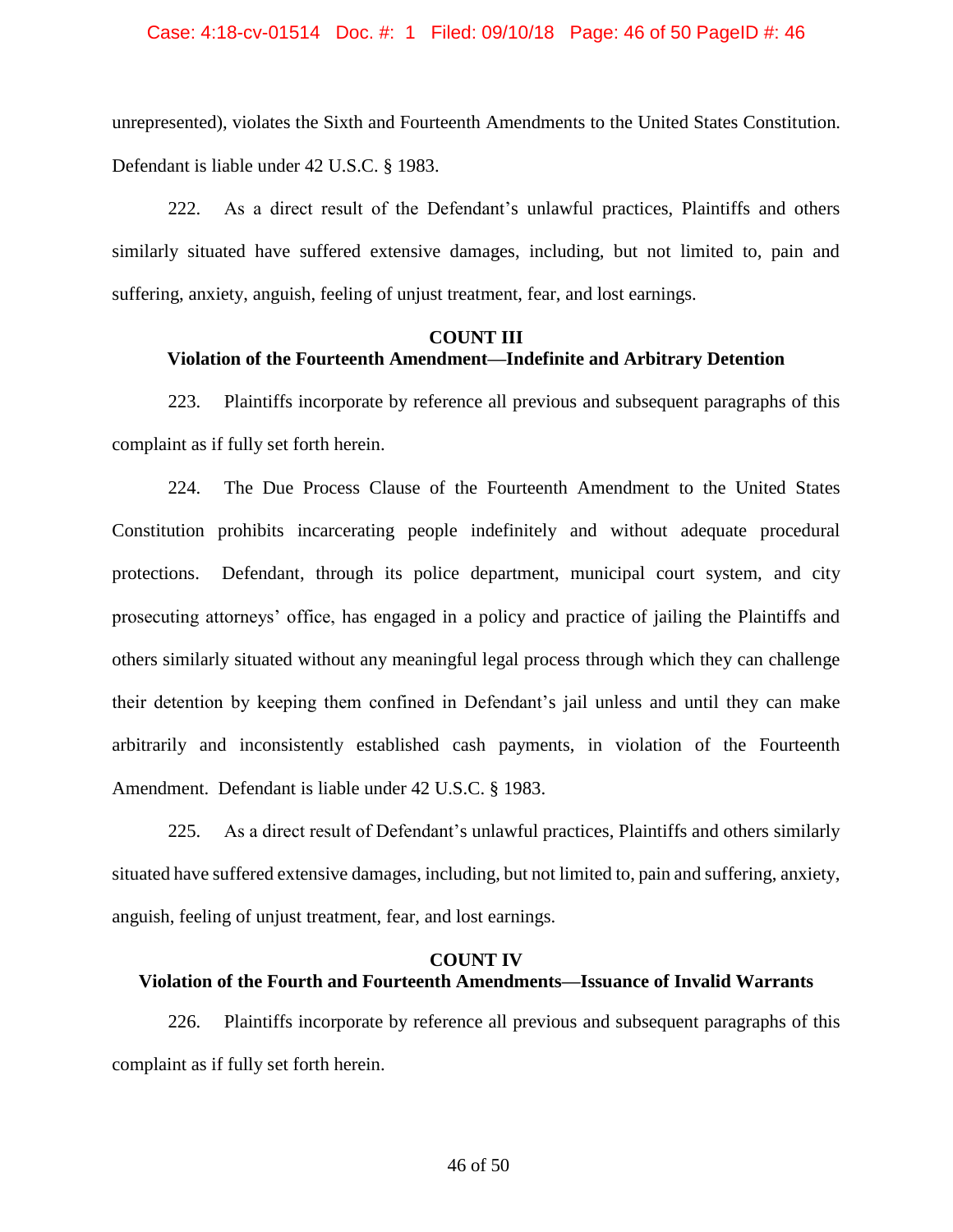#### Case: 4:18-cv-01514 Doc. #: 1 Filed: 09/10/18 Page: 47 of 50 PageID #: 47

227. Defendant's policy and practice, which it implements through its through its police department, municipal court system, and city prosecuting attorneys' office, has been to issue and serve arrest warrants against those who have not paid their debt from old judgments in traffic and other minor cases. These warrants have been sought, issued, and served without any inquiry into the person's ability to pay even when Defendant has had prior knowledge that the person is impoverished and unable to pay the debts or possesses other valid defenses.

228. These warrants have been regularly sought, issued, and served without any finding of probable cause that the person has committed the elements of any offense. Defendant has chosen to pursue warrants instead of issuing summons even when it has spoken to people on the phone or in person and has the opportunity to notify them to appear in court.

229. Defendant has enforced a policy of allowing wealthy residents or residents who can afford to hire an attorney to remove their warrants but refusing to remove warrants for indigent individuals who cannot afford legal representation. Moreover, Defendant's policy and practice of not presenting arrestees in court or unreasonably delaying presentment for days or weeks for no legitimate reason is unlawful.

230. These practices violate the Fourth and Fourteenth Amendments and result in a deprivation of fundamental liberty without adequate due process. Defendant is liable under 42 U.S.C. § 1983.

231. As a direct result of the Defendant's unlawful practices, Plaintiffs and others similarly situated have suffered extensive damages, including, but not limited to, pain and suffering, anxiety, anguish, feeling of unjust treatment, fear, and lost earnings.

#### **COUNT V**

# **Violation of the Fourteenth Amendment—Threats of Incarceration to Collect Debts**

232. Plaintiffs incorporate by reference all previous and subsequent paragraphs of this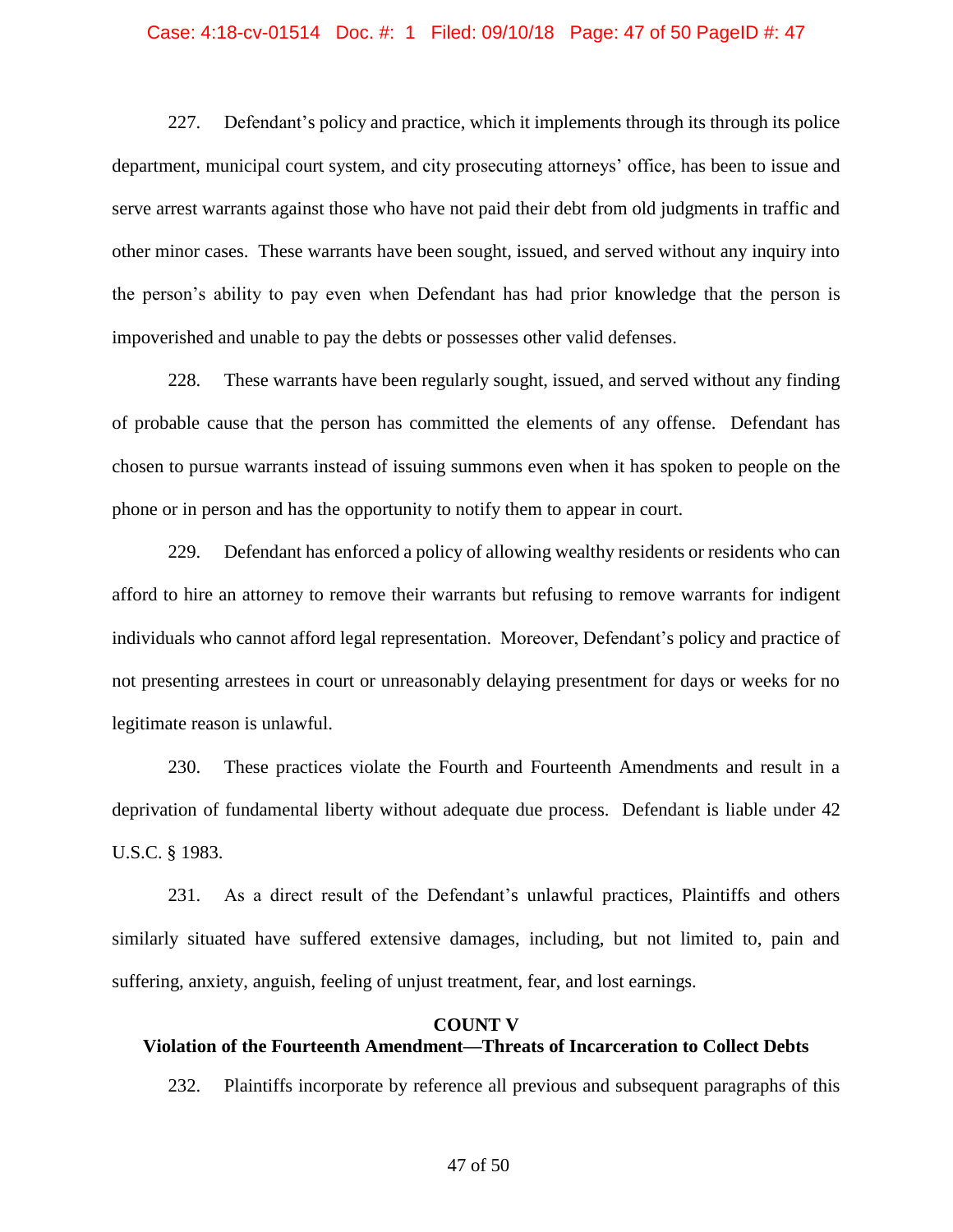### Case: 4:18-cv-01514 Doc. #: 1 Filed: 09/10/18 Page: 48 of 50 PageID #: 48

complaint as if fully set forth herein.

233. The United States Supreme Court has held that, when a government seeks to recoup costs of prosecution from indigent defendants—for example, the cost of appointed counsel—it may not take advantage of its position to impose unduly restrictive methods of collection solely because the debt is owed to the government and not to a private creditor.

234. By incarcerating the Plaintiffs and threatening to incarcerate them, Defendant, acting through its police department, municipal court system, and city prosecuting attorneys' office, takes advantage of its control over the machinery of the penal and police systems to deny debtors the statutory protections that every other debtor may invoke against a private creditor. This coercive policy and practice constitutes invidious discrimination and violates the fundamental principles of equal protection of the laws. Defendant is liable under 42 U.S.C. § 1983.

235. As a direct result of the Defendant's unlawful practices, Plaintiffs and others similarly situated have suffered extensive damages, including, but not limited to, pain and suffering, anxiety, anguish, feeling of unjust treatment, fear, and lost earnings.

## **PRAYER FOR RELIEF**

WHEREFORE, Plaintiffs respectfully request that this Court issue the following relief:

- a. Certification of the Declaratory and Injunctive Class and Subclasses and the Damages Class, as defined above;
- b. A declaratory judgment that Defendant has violated Plaintiffs' Fourteenth Amendment due process and equal protection rights by imprisoning them for their inability to pay a debt without conducting any meaningful inquiry into their ability to pay or into any alternatives to incarceration;
- c. A declaratory judgment that Defendant has violated Plaintiffs' rights under the Sixth and Fourteenth Amendments by imprisoning them without appointing adequate counsel at the proceedings that led to their incarceration;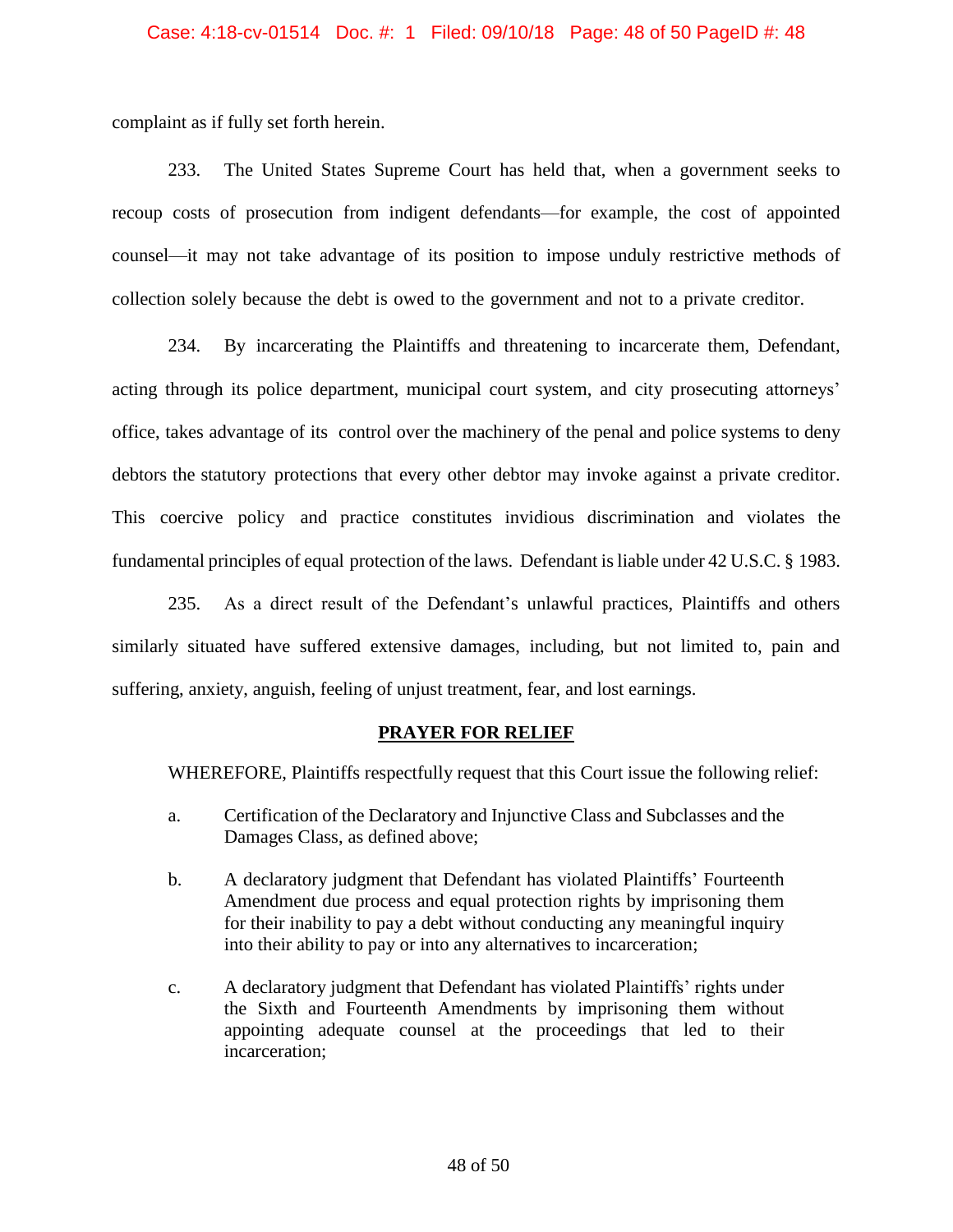- d. A declaratory judgment that Defendant has violated Plaintiffs' constitutional rights by holding them indefinitely and arbitrarily in jail independent of any valid legal process;
- e. A declaratory judgment that Defendant has violated Plaintiffs' Fourth and Fourteenth Amendment rights by issuing and serving arrest warrants without probable cause to believe that the elements of an offense had been committed, with unreasonable delay prior to presentment, and without providing pre-deprivation of liberty process where such process is easily available to Defendant;
- f. An order and judgment permanently enjoining Defendant from enforcing the above-described unconstitutional policies and practices against Plaintiffs and others similarly situated;
- g. A declaratory judgment that Defendant violated Plaintiffs' equal protection rights by imposing harsh debt collection measures not imposed on debtors whose creditors are private entities;
- h. A judgment compensating the Plaintiffs and others similarly situated for the damages that they suffered as a result of Defendant's unconstitutional and unlawful conduct; and
- i. An order and judgment granting reasonable attorneys' fees and costs pursuant to 42 U.S.C. § 1988 and 18 U.S.C. § 1595, and any other relief this Court deems just and proper.